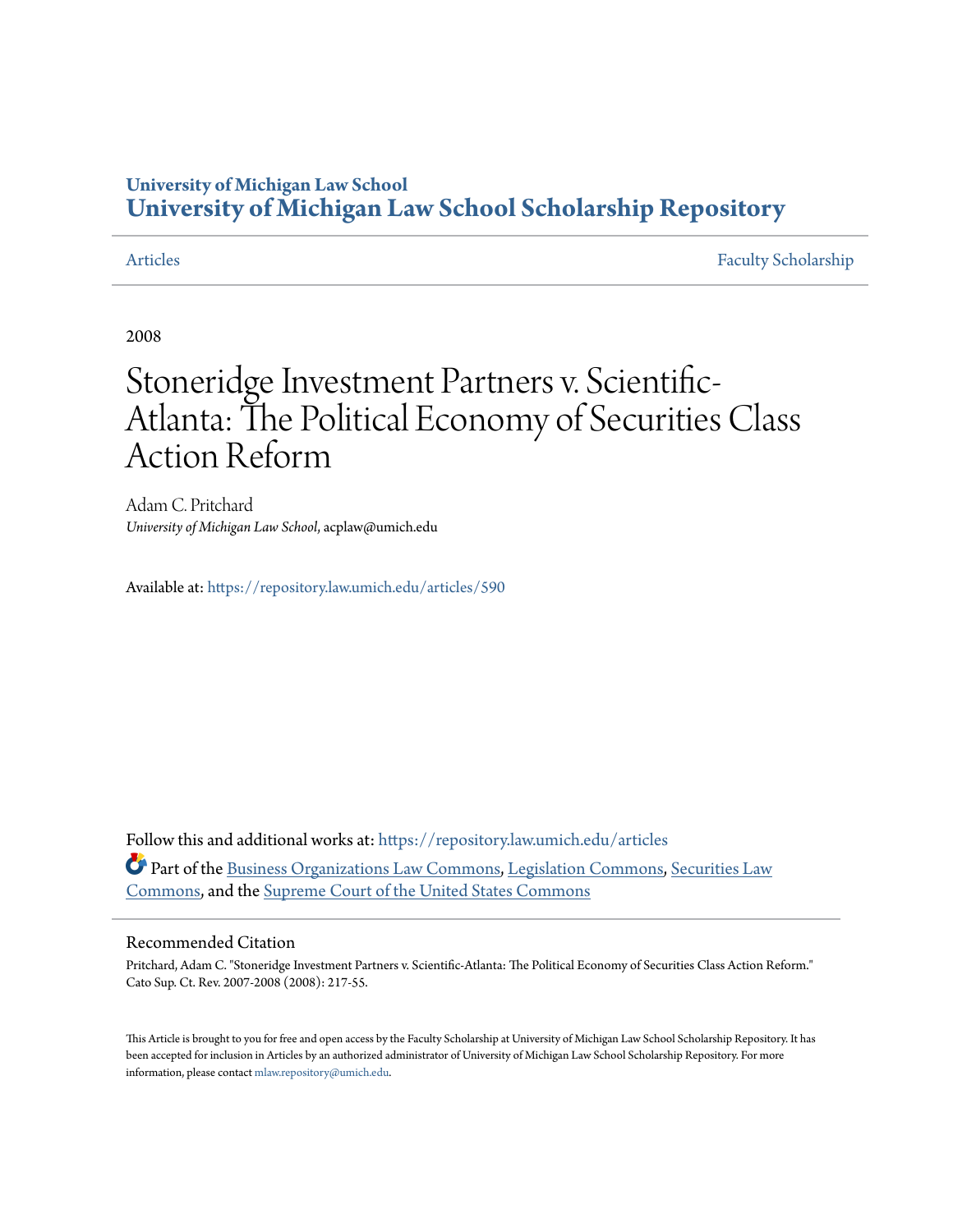# *Stoneridge Investment Partners v. Scientific-Atlanta*: The Political Economy of Securities Class Action Reform

*A. C. Pritchard\**

#### **I. Introduction**

*Stoneridge Investment Partners, LLC v. Scientific-Atlanta, Inc.*<sup>1</sup> is the latest in a series of recent Supreme Court decisions restricting securities class actions. The Court's holding in *Stoneridge*—rejecting scheme liability that would have roped in third party defendants is of a piece with the Court's recent skepticism toward securities class actions. The Court's recent decisions reflect a retrenchment from a two-decade-old decision by the Court, *Basic, Inc.* v. *Levinson,*<sup>2</sup> which was the high-water mark for the implied cause of action the courts have found in the Securities Exchange Act § 10(b) and its implementing Rule 10b-5.3 *Basic* opened the doors wide to securities fraud class actions under Rule 10b-5 by creating a presumption of reliance for lawsuits involving securities traded in the secondary public markets—the fraud on the market theory (FOTM). The result of the *Basic* decision was an upsurge in securities class actions.

That upsurge was met by a predictable backlash from the targets of those suits: public companies and their officers and directors, accountants, and investment bankers. Those potential defendants complained that companies were unfairly targeted by securities class actions based on no more than a drop in the stock price, with the plaintiffs' bar looking to extort settlements based on frivolous suits.

09-08-08 11:10:31<br>Layout: 13625 : Start Odd **Page 217** 

A : 13625\$\$CH1 09-08-08 11:10:31

<sup>\*</sup>Professor, University of Michigan Law School. Thanks to Alicia Davis Evans, Nico Howson, and Bob Thompson for helpful comments and suggestions.

 $1552$  U.S.  $\frac{128}{5}$  S.Ct. 761 (2008).

<sup>2</sup> 485 U.S. 224 (1988).

<sup>3</sup> 15 U.S.C. § 78j and 17 C.F.R. § 240.10b-5.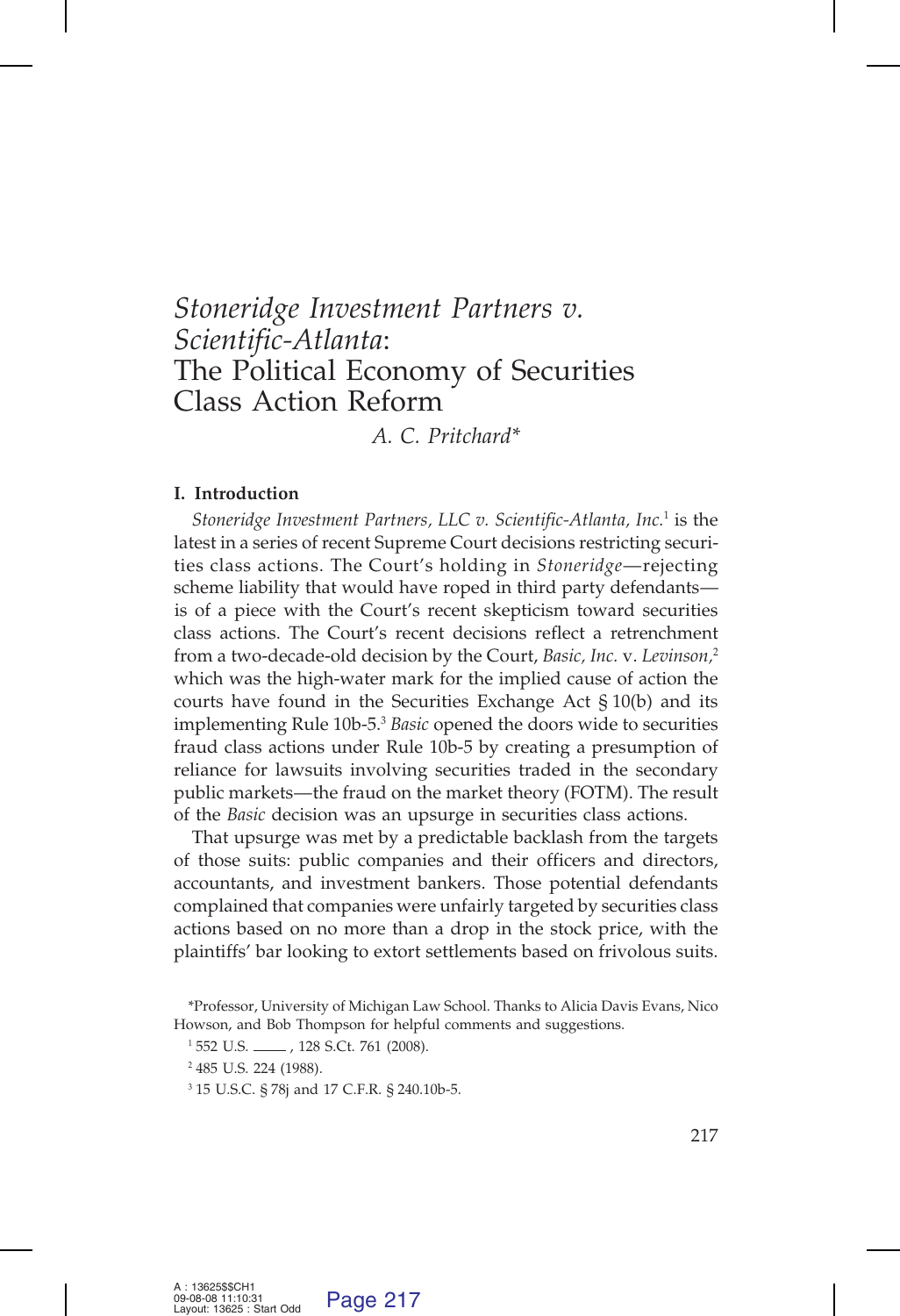And their complaints were heard by Congress and the Court, both of which have taken steps to rein in securities class actions. Congress enacted the Private Securities Litigation Reform Act, $4$  which imposes a series of procedural barriers for securities fraud class actions, and the Securities Litigation Uniform Standards Act,<sup>5</sup> which checks efforts to evade the PSLRA's barriers by resort to state court.<sup>6</sup> The Court's interpretations of those statutes have generally been considered defendant-friendly.<sup>7</sup>

*Stoneridge* is certainly defendant-friendly; the Court put itself through serious intellectual contortions to get to its goal of exculpating secondary actors. *Stoneridge*'s interpretation of the reliance element, however, suggests that while the Court will resist expansion of the Rule 10b-5 cause of action, we cannot expect more fundamental reform from that quarter. In this essay, I compare the institutions and actors that might change how securities class actions work: the Court, Congress, the SEC, and shareholders.

I begin in Part II by explaining the wrong turn that the Court took in *Basic.* The *Basic* Court misunderstood the function of the reliance element and its relation to the question of damages. As a result, the securities class action regime established in *Basic* threatens draconian sanctions with limited deterrent benefit. Part III then summarizes the cases leading up to *Stoneridge* and analyzes the Court's reasoning in that case. In *Stoneridge*, like the decisions interpreting the reliance requirement of Rule 10b-5 that came before it, the Court emphasized policy implications. Sometimes policy implications are invoked to broaden the reach of the Rule 10b-5 cause of action. More recently, policy implications have been invoked to narrow its reach. Part IV explores the policy choices made by Congress in the express private

<sup>4</sup> Pub. L. No. 104-67, 109 Stat. 737 (1995) (codified in part at 15 U.S.C. §§ 77z-1, 78u-4).

<sup>5</sup> Pub. L. No. 105-353, 112 Stat. 3227 (1998) (codified at 15 U.S.C. §77p, 78bb(f)).

<sup>6</sup> See David M. Levine and Adam C. Pritchard, The Securities Litigation Uniform Standards Act of 1998: The Sun Sets on California's Blue Sky Laws, 54 Bus. Law. 1 (1998).

<sup>7</sup> See, e.g., Tellabs, Inc. v. Makor Issues & Rights, Ltd., 127 S. Ct. 2499 (2007); Merrill Lynch, Perce, Fenner & Smith, Inc. v. Dabit, 547 U.S. 71 (2006); Dura Pharmaceuticals, Inc. v. Broudo, 544 U.S. 336 (2005). My own view is that *Tellabs* was as generous to plaintiffs as the text of the PSLRA would allow. The opinion did, however, reverse a more generous, but implausible, interpretation from the Seventh Circuit.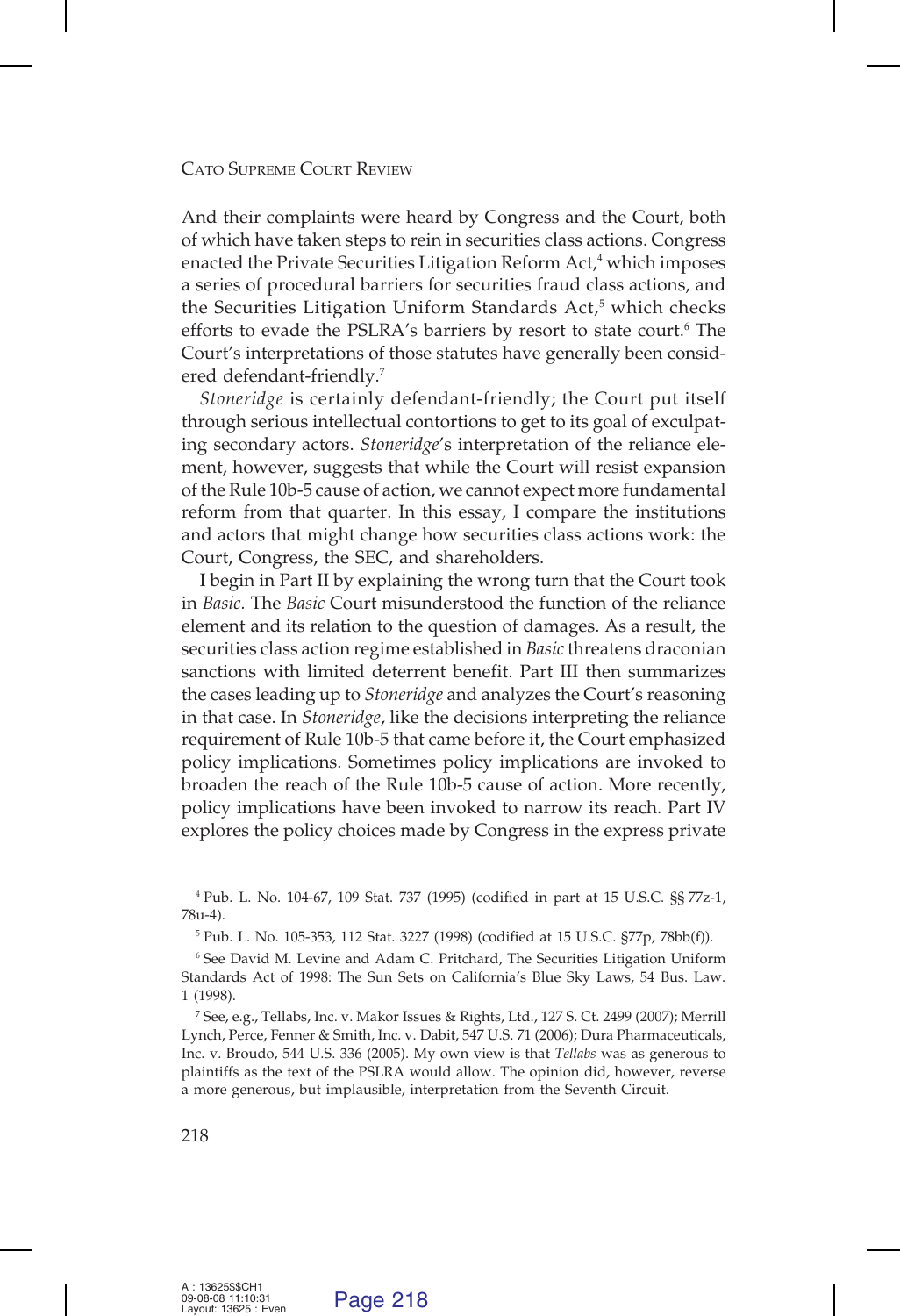causes of action in the securities laws, and the implications of those choices for securities fraud class actions under Rule 10b-5. The choices reflected in those explicit causes of action suggest that the *Basic* Court erred by failing to calibrate the damages measure in Rule 10b-5 class actions to accord with the attenuated version of reliance that it adopted. In secondary-market class actions, I argue, damages should be measured by disgorgement of unlawful gains rather than compensation of defrauded shareholders. Doing so would bring damages closer in line with social costs; more importantly, such a reform promises to make securities fraud class actions a more cost-effective mechanism for deterring fraud.

I then turn in Part V to the question of *who* can reform securities class actions. Which institution—the Court, Congress, the SEC, or shareholders—is most likely to bring about the needed changes to the damages measure? The available evidence suggests that the three government actors in this list are largely paralyzed from overhauling securities class actions in a meaningful way. I argue that shareholders, the parties who bear the costs of the current regime, must take matters into their own hands. I briefly outline the path by which shareholders could opt out of the current dysfunctional class action regime, replacing it with a more precisely targeted deterrent scheme focused on disgorgement. Part VI concludes.

#### **II. The** *Basic* **Mistake**

Congress did not create a private right of action when it enacted the anti-fraud provision in Exchange Act § 10(b). The courts, left to their own imagination in implying a cause of action under Rule 10b-5, have relied heavily on the requirements of the common law action for deceit.<sup>8</sup> Reliance under the common law required the plaintiffs to allege that they had relied on the misstatement and that it affected their decision to purchase. Applying that model to the Rule 10b-5 cause of action, plaintiffs were required to allege that they read the misstatements that they claimed were distorting the price of a company's stock before purchasing or selling that security.



<sup>8</sup> Dura Pharmaceuticals, 544 U.S. at 341 (2005) (private right of action under § 10(b) ''resembles, but is not identical to, common-law tort actions for deceit and misrepresentation.'').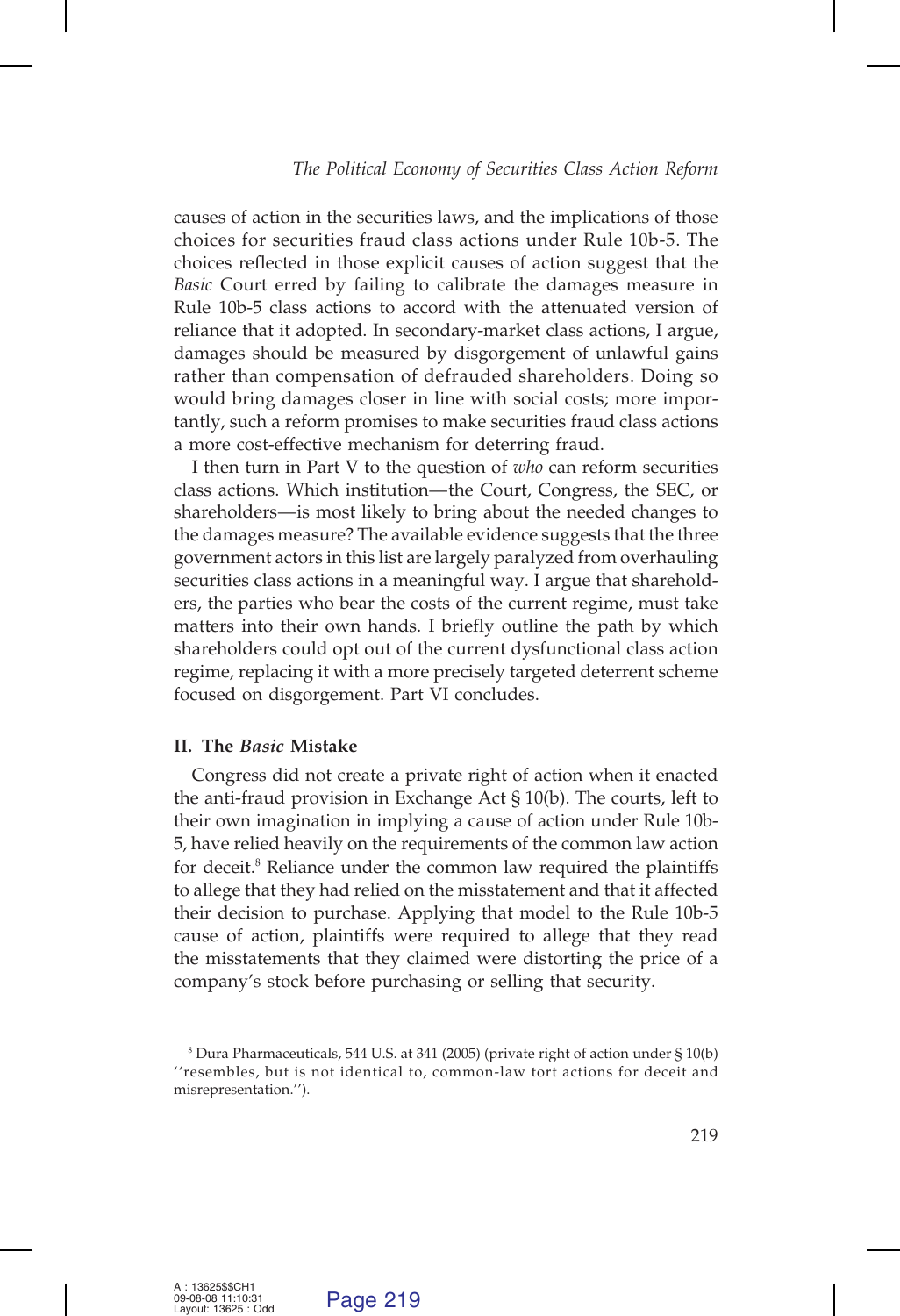The Supreme Court, in a 4-2 vote with Justice Harry Blackmun writing for the majority, adopted a ''fraud on the market'' presumption of reliance in *Basic*. <sup>9</sup> In *Basic*, the defendant company repeatedly denied that it was in merger negotiations. When the company eventually announced a merger at a substantial premium to its prevailing market price, disappointed shareholders who had sold during the time that the company was denying the merger negotiations brought suit. The Court (in another opinion by Justice Blackmun) had excused the reliance requirement in an earlier case, *Affiliated Ute Citizens of Utah v. United States*, in which the gravamen of the fraud had been deceptive nondisclosure in breach of a fiduciary duty.<sup>10</sup> In that case, it was obviously impossible for the plaintiffs to plead actual reliance because the violation was a failure to speak, rather than a misstatement, so the Court concluded that materiality of the omission would "establish the requisite element of causation in fact."<sup>11</sup> The Court treated reliance as simply a subset of the tort concept of proximate causation (that is, whether the defendant's conduct is sufficiently close to the plaintiff's harm).

*Affiliated Ute*'s presumption of reliance did not extend, however, to affirmative misstatements. The reliance requirement for misstatements posed two obstacles to certifying a class of securities purchasers under Rule 10b-5, one rooted in the law and the other rooted in investor behavior. The legal obstacle lies in the standards for certifying a class action. If each member of the plaintiff class were required to allege that he had read and relied on the misstatement in making her decision to purchase, it would defeat the commonality requirement for class actions.<sup>12</sup> The obstacle posed by investor behavior is that most purchasers of the company's stock would not have read or heard the alleged misstatement, which would substantially limit

<sup>&</sup>lt;sup>9</sup> Anthony Kennedy had not yet taken his seat as Lewis Powell's replacement; Chief Justice William Rehnquist and Antonin Scalia recused themselves. Given their votes in other securities cases, it seems likely that the result would have been reversed if Kennedy, Rehnquist, and Scalia had participated.

<sup>10</sup> 406 U.S. 128 (1972) (fraudulent non-disclosure of certain conditions attaching to the transfer of commercial paper related to tribal trust assets).

<sup>11</sup> *Id.* at 154.

 $12$  Fed.R.Civ.P. 23(b)(3) (class action maintainable if "the court finds that the questions of law or fact common to the members of the class predominate over any questions affecting individual class members'').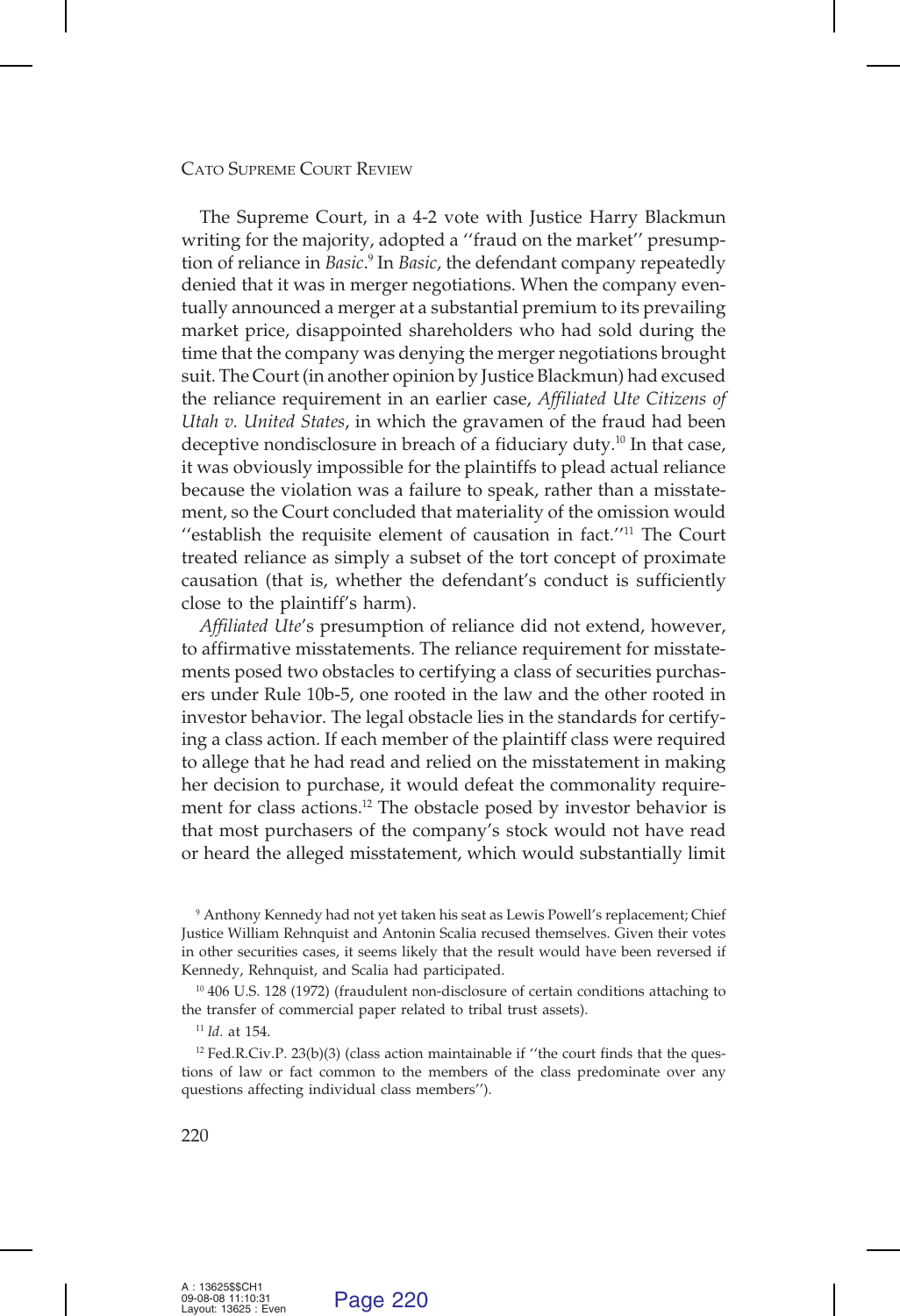the size of the class. The FOTM presumption allows plaintiffs to skip the step of alleging personal reliance on the misstatement, instead allowing them to allege that the *market* relied on the misrepresentation in valuing the security. The plaintiffs in turn are deemed to have relied upon the distorted price produced by a deceived market. The empirical premise underlying the FOTM presumption is the efficient capital market hypothesis, which holds that efficient markets rapidly incorporate information—true or false—into the market price of a security. Thus, the price paid by the plaintiffs would have been inflated by the fraud, rendering the misstatement the cause in fact of the fraudulently induced purchase. The FOTM presumption assumes that purchasers would not have paid the prevailing market price if they knew the truth.<sup>13</sup>

The FOTM presumption avoids the evidentiary difficulties of showing actual reliance and, as a by-product, greatly expands the size of the class, thus increasing the potential amount of damages. Herein lies the problem: Once the FOTM presumption is in play, the potential damages available under Rule 10b-5 become enormous. Every investor who purchased during the time that a misrepresentation was affecting the company's stock price—and did not sell it before the truth was revealed—has a cause of action and potential remedies under Rule  $10b-5$ .<sup>14</sup> As a result, the question of damages takes on vital importance.

Blackmun and the Supreme Court punted on this question in *Basic*, brushing the point off in a footnote. Blackmun ducked the issue of damages at the insistence of Justice John Paul Stevens, who wanted it left for another day.<sup>15</sup> This is perhaps fortunate, because Blackmun might well have made things worse. He was focused solely on compensation; there is no evidence that he even considered disgorgement.<sup>16</sup> The elements of reliance and damages, however,

 $13$  The presumption also applies if the misstatement has depressed the price of the stock, although this scenario is much less common.

<sup>14</sup> Shareholders who purchased before the fraud are excluded by the "purchase or sale'' requirement announced in Blue Chip Stamps v. Manor Drug Stores, 421 U.S. 723 (1975).

<sup>15</sup> Harry Blackmun, Conference Notes, Basic v. Levinson, No. 86-279 (November 4, 1987) (Harry A. Blackmun Collection, Library of Congress).

<sup>16</sup> Letter from Harry A. Blackmun to William J. Brennan, Jr., No. 86-279, *Basic v. Levinson* (January 15, 1988) (Thurgood Marshall Collection, Library of Congress) (''there are at least two theories of damages that a plaintiff could propose, and this opinion does not lend particular support to either.... [T]he plaintiff could argue that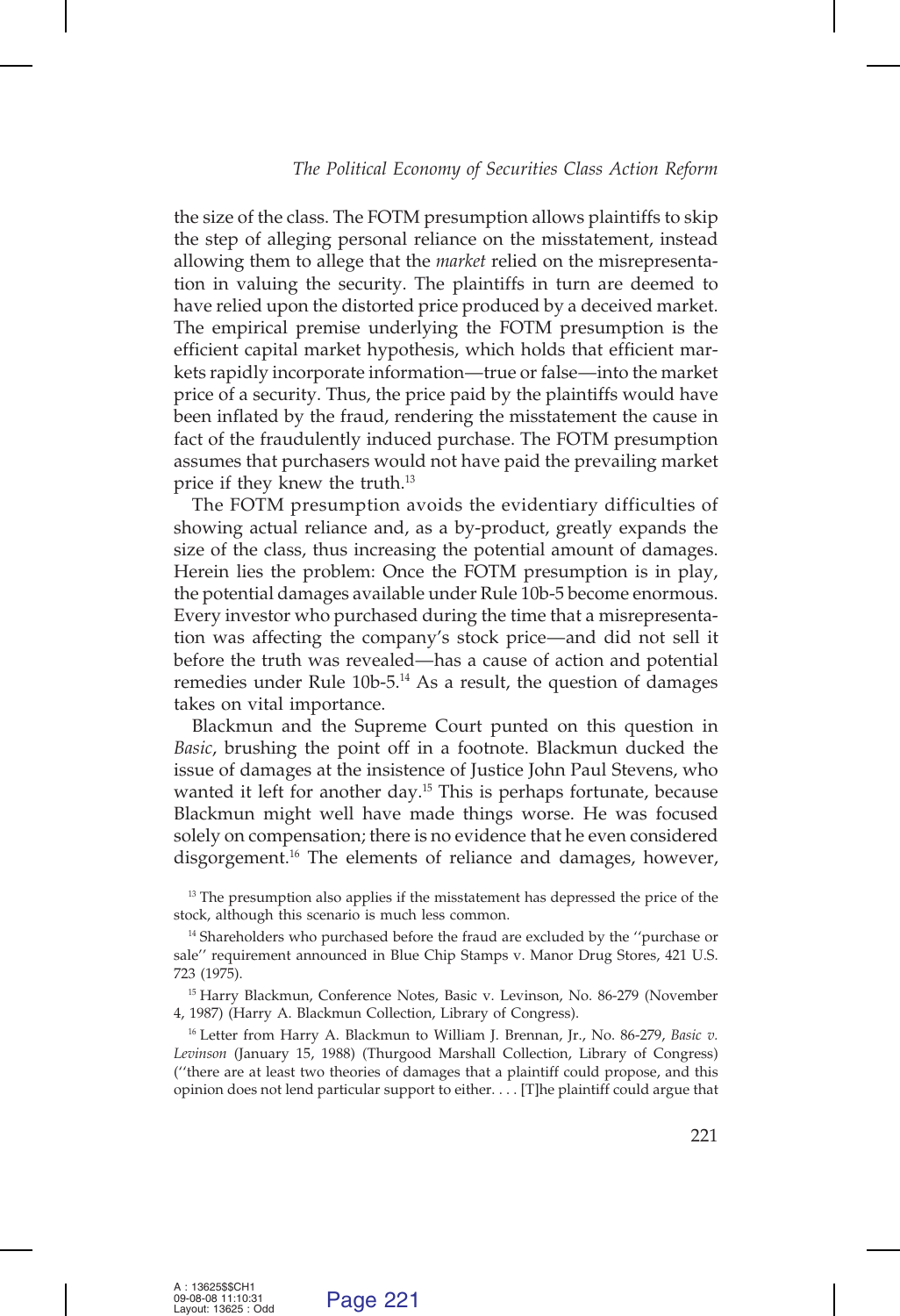are not so easily severed. In adopting the FOTM presumption, Blackmun followed his earlier opinion in *Affiliated Ute*, which Blackmun characterized as holding that reliance was satisfied as long as ''the necessary nexus between the plaintiff's injury and the defendant's wrongful conduct had been established.''17

In *Affiliated Ute*, the connection between reliance and damages was self evident. The fraudulent transaction at issue fit neatly into the tort action for deceit. The plaintiffs' losses corresponded to the defendants' gains; the defendants had withheld material information about the value of the securities that they were purchasing from the plaintiffs. The ordinary ''out of pocket'' measure of tort damages the difference between the price paid to the victim and the security's ''true'' value—makes sense in this context. In this scenario, requiring that the defendant compensate the plaintiff for her losses corrects the distortions caused by fraud in two ways. First, requiring compensation to the victim discourages the defendant from committing fraud. Second, compensation discourages investors from spending resources trying to avoid fraud.18

Expenditures on committing fraud and avoiding fraud are the real social costs that the anti-fraud cause of action is trying to prevent, and they underlie the reliance element of the tort action for deceit. Expenditures by both the perpetrator and the victim due to fraud are a social waste, so discouraging those expenditures by requiring compensation makes sense when the corporation is benefiting from the fraud. Indeed, fraud may influence how investors direct their capital. Firms selling securities in the primary market disclose more information in an effort to attract investors. If those disclosures are fraudulent, investors will pay an inflated price for those securities and companies will invest in projects that are not cost-justified. That risk of fraud will lead investors to discount the value of securities,

he would not have sold had he known about the merger discussion, and thus that he should receive the difference between the price at which he sold (\$18) and the eventual merger price (\$42). Alternatively, one could argue that a plaintiff should recover the difference between the price he sold (\$18) and what the price would have been had defendants not misrepresented the facts (\$20).'').

<sup>17</sup> Basic, 485 U.S. at 243.

<sup>18</sup> Paul G. Mahoney, Precaution Costs and the Law of Fraud in Impersonal Markets, 78 Va. L. Rev. 623, 630 (1992) (''If fraud is not deterred, market participants will take expensive precautions to uncover fraud so as to avoid entering into bargains they would not have concluded in an honest market.'').

222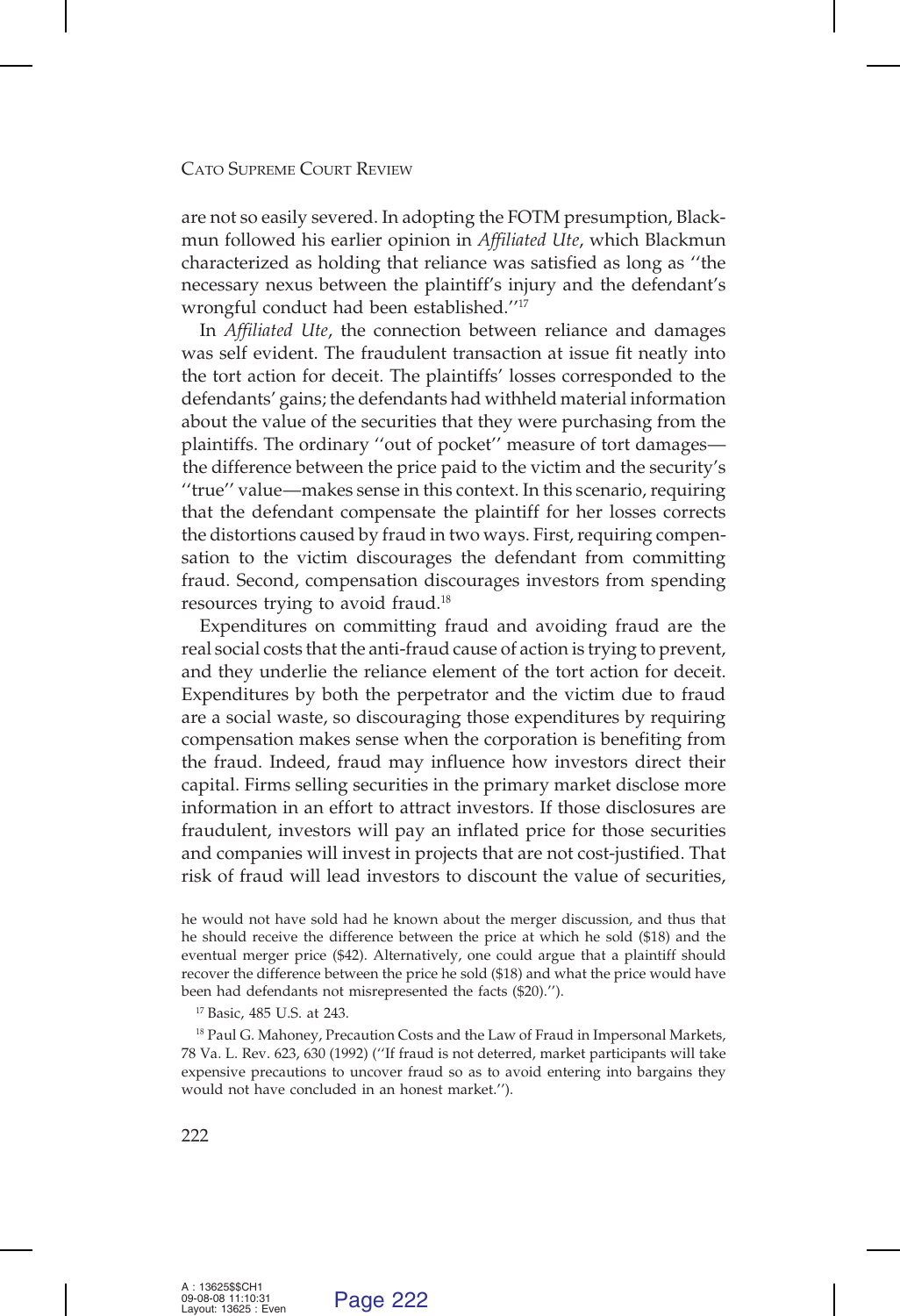thus raising the cost of capital for publicly traded firms. Fraud is worth deterring when the defendant is a party to the securities transaction, and requiring compensation ensures that fraud does not pay.

*Basic*'s FOTM presumption, however, does not require that the defendant have purchased or sold the security whose price was allegedly affected by the misstatement. In fact, in the overwhelming majority of securities fraud class actions, plaintiffs' attorneys sue the corporation and its officers for misrepresenting the company's operations, financial performance, or future prospects that inflate the price of the company's stock in secondary trading markets. Because the corporation has not sold securities (and thereby transferred wealth to itself), it has no institutional incentive to spend real resources in executing the fraud—and thus no reason to encourage investor reliance.

On the other side of the equation, secondary-market fraud does not create a net wealth transfer away from investors, at least in the aggregate. For every shareholder who *bought* at a fraudulently inflated price, another shareholder has *sold*: The buyer's individual loss is offset by the seller's gain.<sup>19</sup> If we assume all traders are ignorant of the fraud, we can expect them to win as often as lose from fraudulently distorted prices.<sup>20</sup> With no expected loss from fraud on the market, shareholders do not need to take precautions against the fraud. Thus, secondary-market fraud fits awkwardly in the confines of a tort action for deceit, which is premised on misrepresentation in a face-to-face transaction. In face-to-face transactions, parties naturally take precautions to manage the risk of fraud.

Oddly enough, the status of many shareholders as passive price takers in the secondary market was one of the rationales offered by the *Basic* Court for adopting the FOTM presumption. The Court has it exactly backwards: Because these shareholders are passive, they are not relying in the economically relevant sense, which is to say, they are not making a choice to forego verification. Verification is not an option for the passive investor; checking the accuracy of a



<sup>&</sup>lt;sup>19</sup> Frank Easterbrook & Daniel Fischel, Optimal Damages in Securities Cases, 62 U. Chi. L. Rev. 607, 611 (1985).

<sup>&</sup>lt;sup>20</sup> Alicia Davis Evans, Are Investors' Gains and Losses from Securities Fraud Equal Over Time? Some Preliminary Evidence, Working Paper, University of Michigan (2008) (demonstrating that diversified traders' gains and losses from securities fraud average out to essentially zero).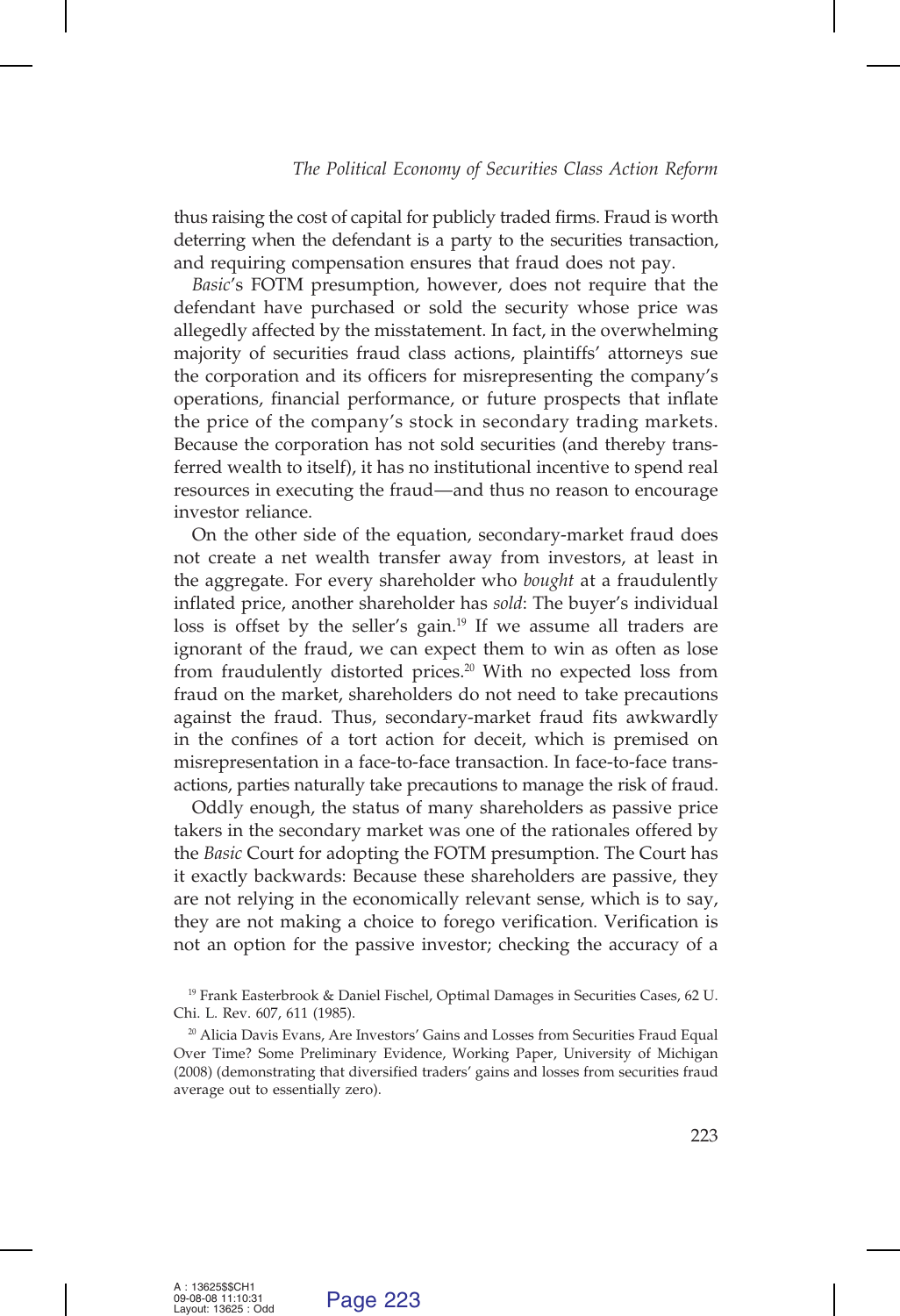corporation's statements is a task that can be taken on only by an investment professional, and even these sophisticated actors are unlikely to succeed in uncovering fraud. Passive investors can protect themselves against fraud much more cheaply through diversification. Fraud, like other business reversals, is a firm-specific risk, so assembling a broad portfolio of companies essentially eliminates its effect on an investor's portfolio. The few bad apples will be offset by the gains from the honest companies. The irony of the FOTM presumption, intended to protect passive investors, is that the ultimate passive investors—holders of index funds—have already protected themselves against fraud in the secondary market, and at a very low cost.

Notwithstanding the ability of shareholders to protect themselves through diversification, the FOTM presumption, when coupled with the ''out of pocket'' tort measure of damages, puts the corporation on the hook to compensate investors who come out on the losing end of a trade at a price distorted by misrepresentation.<sup>21</sup> The current rule applied by the lower courts holds corporations responsible for the entire loss of all of the shareholders who paid too much for their shares as a result of fraudulent misrepresentations. Critically, the "out of pocket" measure of damages provides no offset for the windfall gain on the other side of the trade. The investors lucky enough to have been selling during the period of the fraud do not have to give their profits back. Given the trading volume in secondary markets, the potential recoverable damages in securities class actions can be a substantial percentage of the corporation's total capitalization, easily reaching hundreds of millions of dollars, and sometimes billions. With potential damages in this range, class actions are a big stick to wield against fraud. More importantly, the "out of pocket" measure exaggerates the social harm caused by FOTM because it fails to account for the windfall gains of equally innocent shareholders who sold at the inflated price. Absent insider trading, the losses and gains will be a wash for shareholders in the aggregate, even though some individual shareholders will have suffered substantial losses.

<sup>&</sup>lt;sup>21</sup> For a thorough discussion of damages issues under Rule 10b-5, see Robert B. Thompson, ''Simplicity and Certainty'' in the Measure of Recovery Under Rule 10b-5, 51 Bus. Law. 1177 (1996).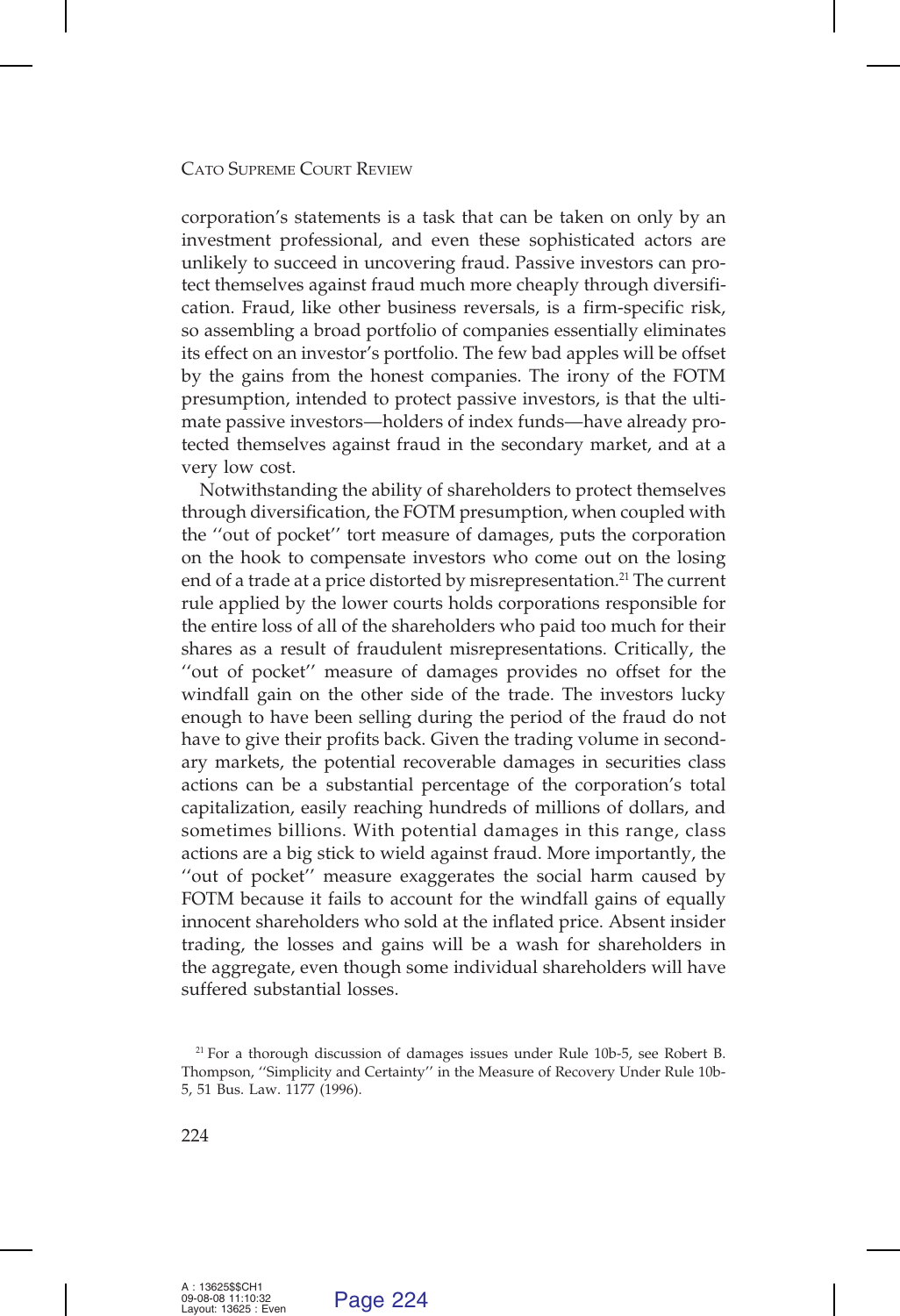The case for deterring fraud with enormous damages is weaker when the corporation does not benefit from the fraud. The standard argument for vicarious liability in this context is that it will encourage the company to take precautions to prevent the fraud. A similar argument applies to third parties, such as accountants and investment banks. This argument, however, assumes that fraud sanctions are being imposed accurately. Securities fraud class actions are inevitably scattershot. Distinguishing fraud from mere business reversals is difficult. The external observer may not know whether a drop in a company's stock price is attributable to a prior intentional misstatement about its prospects (i.e., fraud) or a result of risky business decisions that did not pan out (i.e., misjudgment or bad luck). Unable to distinguish the two, plaintiffs' lawyers must rely on limited publicly available indicia (SEC filings, press releases from the company, evidence of insider trading by the managers alleged to be responsible for the fraud, the rare instance of a public revelation by a whistleblower, etc.) when deciding whom to sue. Thus, a substantial drop in stock price following news that contradicts a previous optimistic statement may well produce a lawsuit.

That leaves courts with the difficult task of sorting the meritorious cases from those with weak evidence of fraud (so-called strike suits). Courts and jurors, with hindsight, may have difficulty distinguishing false statements (which were known to be false at the time) from unfortunate business decisions. Both create a risk of liability and thus provide a basis for filing suit. If plaintiffs can withstand a motion to dismiss, defendants generally will find settlement more attractive than litigating to a jury verdict, even if the defendants believe that a jury would share their view of the facts. From the company's perspective, the enormous potential damages make the merits of the suit a secondary consideration in the decision of whether or not to settle. The math is straightforward: A 10 percent chance of a \$250 million judgment means that a settlement for \$24.9 million makes sense.<sup>22</sup> For many companies facing a securities fraud class action, the choice is settle or risk the very real possibility of a jury verdict that threatens bankruptcy.



<sup>22</sup> *See* Janet Cooper Alexander, Rethinking Damages in Securities Class Actions, 48 Stan. L. Rev. 1487, 1511 (1996) (''The class-based compensatory damages regime in theory imposes remedies that are so catastrophically large that defendants are unwilling to go to trial even if they believe the chance of being found liable is small.'').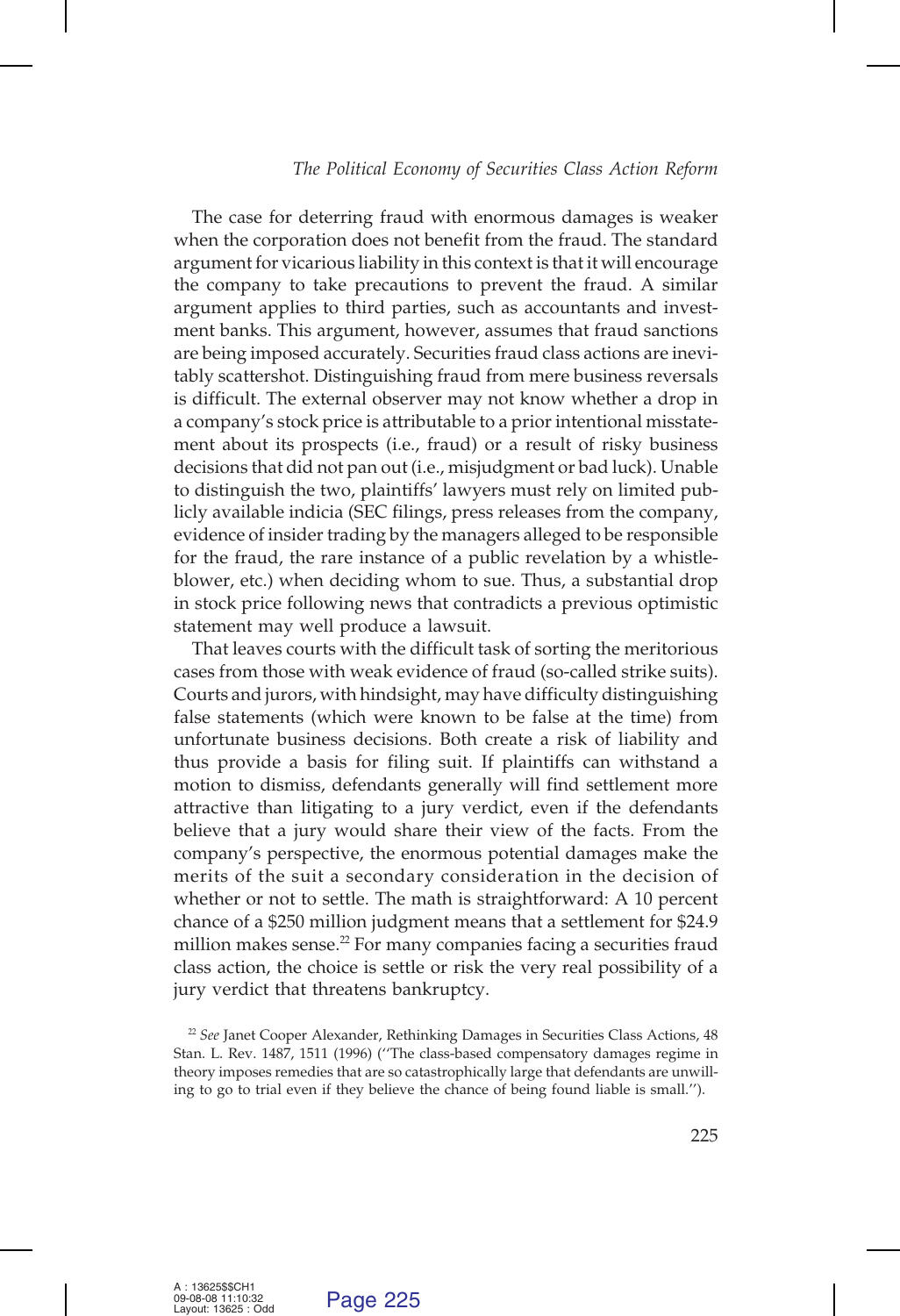If the threat of bankruptcy-inducing damages were not enough, any case plausible enough to get past a judge may be worth settling just to avoid the costs of discovery and attorneys' fees, which can be enormous in these cases. Securities fraud class actions are expensive to defend because the focus of litigation will often be scienter: What did the defendants know, and when did they know it? The most helpful source for uncovering those facts will be the documents in the company's possession. Producing all documents relevant to the knowledge of senior executives over many months or even years—for example, all email sent or received by the top management team—can be a massive undertaking for a corporate defendant. Having produced the documents, the company can then anticipate a seemingly endless series of depositions, as plaintiffs' counsel investigates whether the executives' recollections square with the documents. Beyond the cost in executives' time, the mere existence of the class action may disrupt relationships with suppliers and customers, who will be understandably leery of dealing with a business accused of fraud.23

The recent experience of JDS Uniphase is illustrative.<sup>24</sup> After five years of litigation, the company was eventually exonerated by a jury after a trial—one of only four securities class actions to go to verdict out of 2,105 suits filed since 1995. The company knew that it was risking bankruptcy if it lost, but was unable to come to terms with the plaintiffs. JDS gambled and won—but only after paying a reported \$50 million in legal fees. Even if JDS had been *certain* that it would prevail at trial, it would have been economically rational to settle the case when it was filed for \$49 million. Combine this calculus with one other data point: The median settlement in securities fraud class actions was \$6.4 million from 2002 to 2007.<sup>25</sup> Given JDS's experience, it is difficult to argue that any suit likely to be

<sup>23</sup> See, e.g., Blue Chip Stamps v. Manor Drug Stores, 421 U.S. 723, 742–43 (1975). The cost of discovery has been ameliorated somewhat by the PSLRA, which limits discovery while a motion to dismiss is pending. 15 U.S.C. § 78u-4(b)(3)(B).

<sup>24</sup> Ashby Jones, JDS Wins Investor Lawsuit, Bucking a Trend, Wall Street Journal, June 2, 2008, at B4.

<sup>&</sup>lt;sup>25</sup> NERA Economic Consulting, Recent Trends in Shareholder Class Action Litigation: Filings Stay Low and Average Settlements Stay High—But Are These Trends Reversing? (September 2007). The average settlement was \$23.2 million during that period.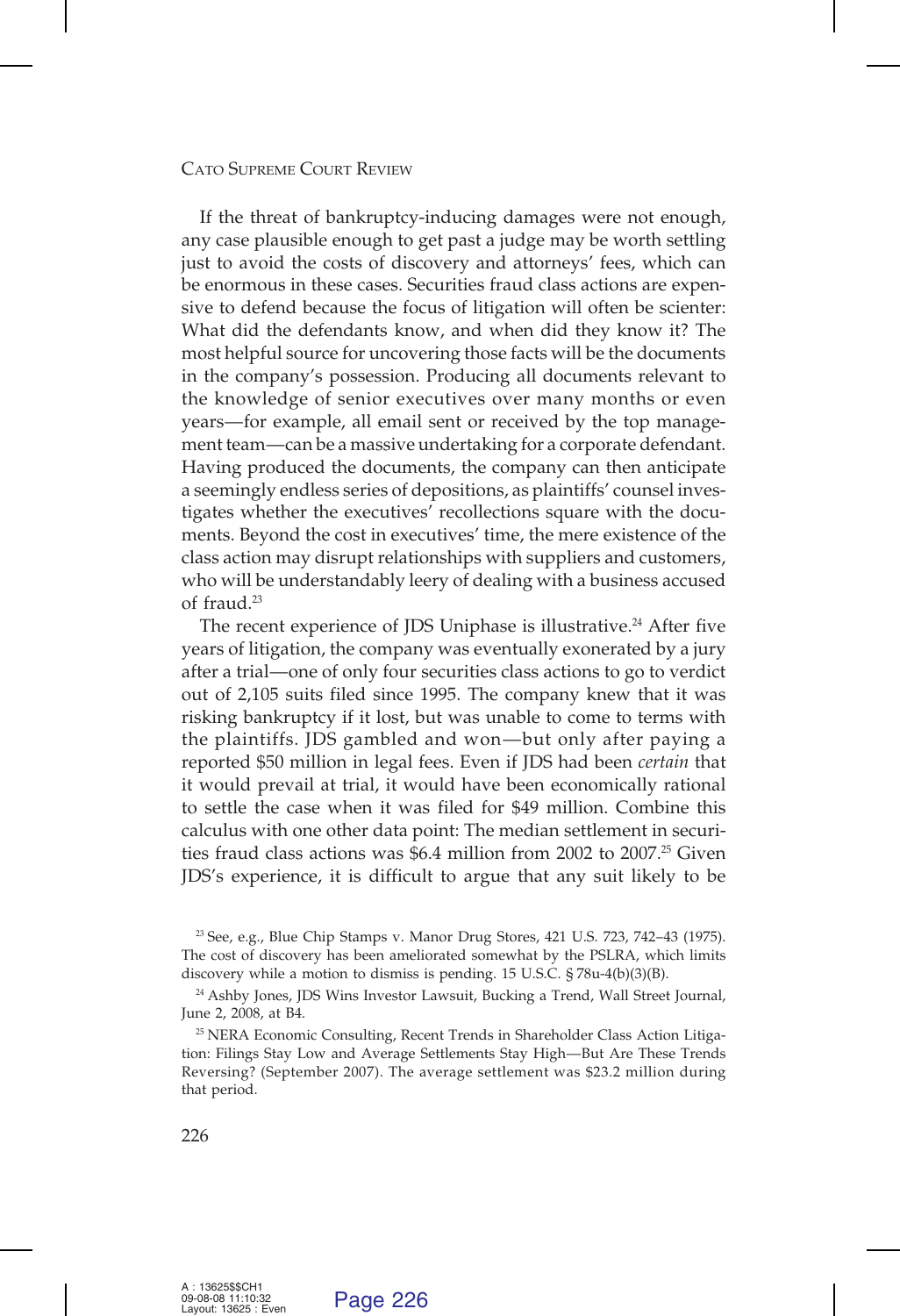filed that gets past a motion to dismiss can be defended for less than \$6.4 million. This means that *at least* half of the suits that produce a settlement are settling for essentially nuisance value.

In sum, the combination of the potential for enormous judgments and the cost of litigating securities class actions means that even weak cases may produce a settlement if they are not dismissed at the complaint stage. The deterrent effect of class actions is thus diluted, because both wrongful and innocent conduct is punished. This possibility of extracting multimillion dollar settlements from strike suits has driven post-*Basic* efforts to rein in securities class actions. I turn now to the Court's part in those efforts.

#### **III.** *Stoneridge*

As noted above, *Stoneridge* is the latest salvo in the Court's efforts to combat strike suits. The Court's most controversial post-*Basic* effort to curtail securities class actions also happens to be the precursor to *Stoneridge*: *Central Bank of Denver v. First Interstate Bank of Denver*. <sup>26</sup> *Central Bank*, like *Stoneridge*, was written by Justice Anthony Kennedy. The issue presented in *Central Bank* was whether private civil liability under § 10(b) (the authorizing statute for Rule 10b-5) extends to aiders and abettors of the violation.<sup>27</sup> The issuer of the securities in the case was the Public Building Authority, which raised \$26 million in bonds to finance public improvements at planned residential/commercial development in Colorado. Central Bank acted as indenture trustee for the bonds. The bonds were secured by liens on real property, with a covenant requiring that the assessed value of that land must be at least 160 percent of the bonds' outstanding principal and interest. Additional covenants required AmWest Development—the developer—to give annual reports showing that the 160 percent test was being met.

Before an issue of the bonds in 1988 (but after a previous issue in 1986), AmWest gave Central Bank an updated appraisal showing no change in value of land from 1986. But the senior underwriter of the 1986 bond issue sent Central Bank notice questioning the 1986 valuation because property values had dropped in the region.

<sup>26</sup> 511 U.S. 164 (1994).

 $27$  See Ernst & Ernst v. Hochfelder, 425 U.S. 185, 214 (1976) (holding that Rule 10b-5's ''scope cannot exceed the power granted the Commission by Congress under § 10(b)'').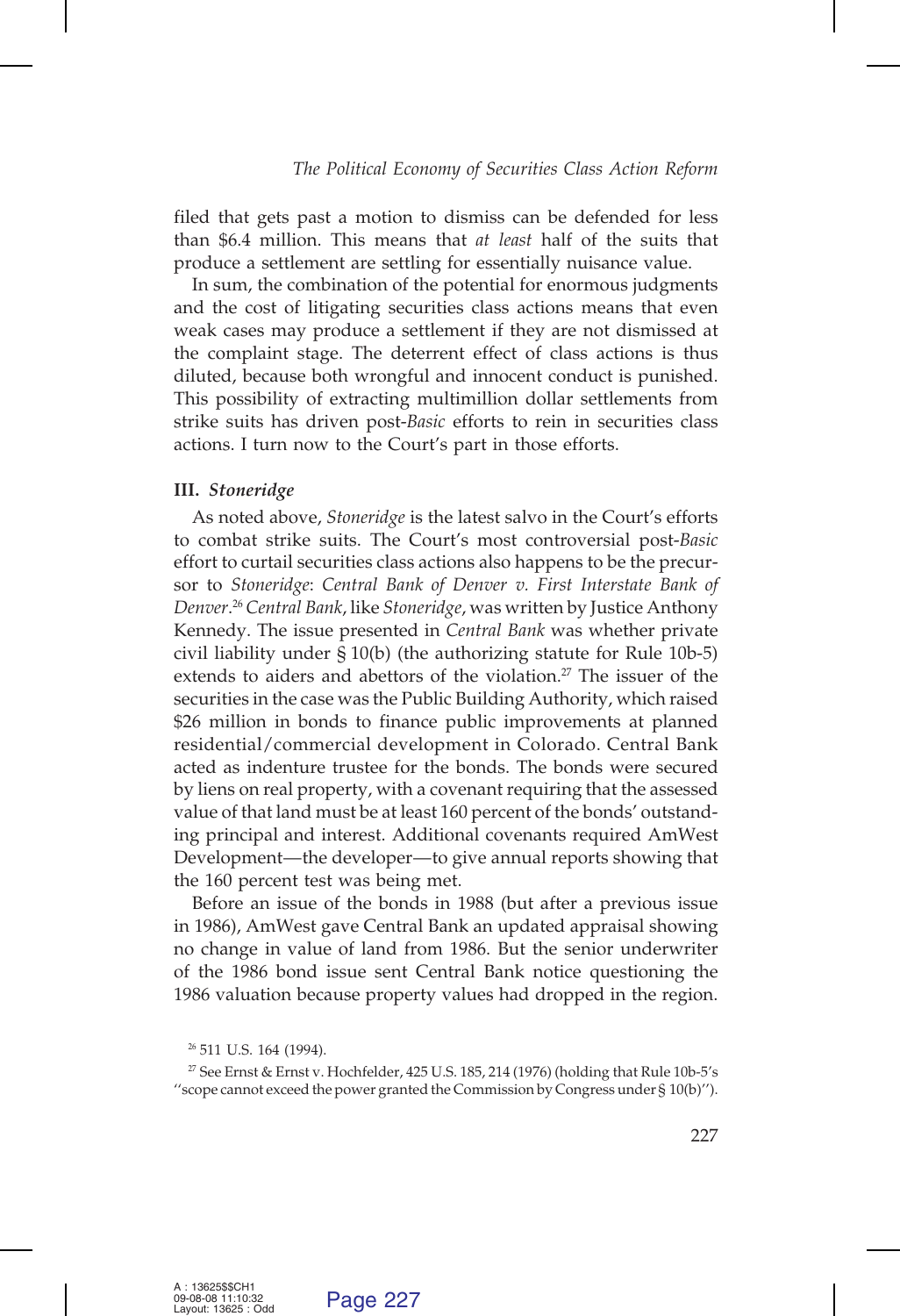Central Bank asked its in-house appraiser to review the 1988 appraisal, who concluded that it was too optimistic. Instead of insisting on a new independent appraisal, Central Bank agreed to delay the outside full appraisal until after the 1988 bond offering. The building authority later defaulted and the bondholders filed suit against Central Bank, alleging that the bank had aided and abetted the Building Authority's Rule 10b-5 violation.

Blackmun assigned the opinion to Kennedy, who had voted at conference to uphold the aiding and abetting cause of action.<sup>28</sup> After further review, however, Kennedy switched his vote.<sup>29</sup> The openended nature of aiding and abetting liability clearly raised concerns about strike suits for Kennedy. He warned that uncertainty over the scope of liability could induce secondary actors to settle ''to avoid the expense and risk of going to trial.''30 The risk of having to pay such settlements could cause professionals, such as accountants, to avoid newer and smaller companies, and ''the increased costs incurred by professionals because of the litigation and settlement costs under 10b-5 may be passed on to their client companies, and in turn incurred by the company's investors, the intended beneficiaries of the statute.''31

In an effort to increase Rule 10b-5's predictability, Kennedy's opinion adopted a two-part framework for addressing the scope of the private right of action under § 10(b), a significant departure from the free-wheeling approach of *Basic*. <sup>32</sup> In the first step of the inquiry,

<sup>28</sup> See Harry A. Blackmun, Conference Notes, No. 92-854, Central Bank of Denver v. First Interstate Bank (Dec. 3, 1993) Harry A. Blackmun Papers, Library of Congress (noting Kennedy's vote); Letter from Harry A. Blackmun to Chief Justice Rehnquist, No. 92-854, Central Bank of Denver v. First Interst. Bank, (Dec. 7, 1993) Harry A. Blackmun Papers, Library of Congress (informing the Chief that Kennedy would write for the majority).

<sup>29</sup> Letter from Anthony M. Kennedy to Harry A. Blackmun, Re: Central Bank v. First Interstate, No. 92-854 (February 17, 1994) Harry A. Blackmun Papers, Library of Congress. (''After working through the cases, particularly *Blue Chip Stamps*, *Ernst & Ernst*, *Pinter*, and *Musick*, I came to the conclusion that our precedents require us to confine the 10b-5 cause of action to primary violators, without extension to aiders and abettors.'').

<sup>30</sup> Central Bank, 511 U.S. at 189.

<sup>31</sup> *Id.*

<sup>32</sup> I apply the two-step inquiry of *Central Bank* to the relationship between reliance and damages below.

228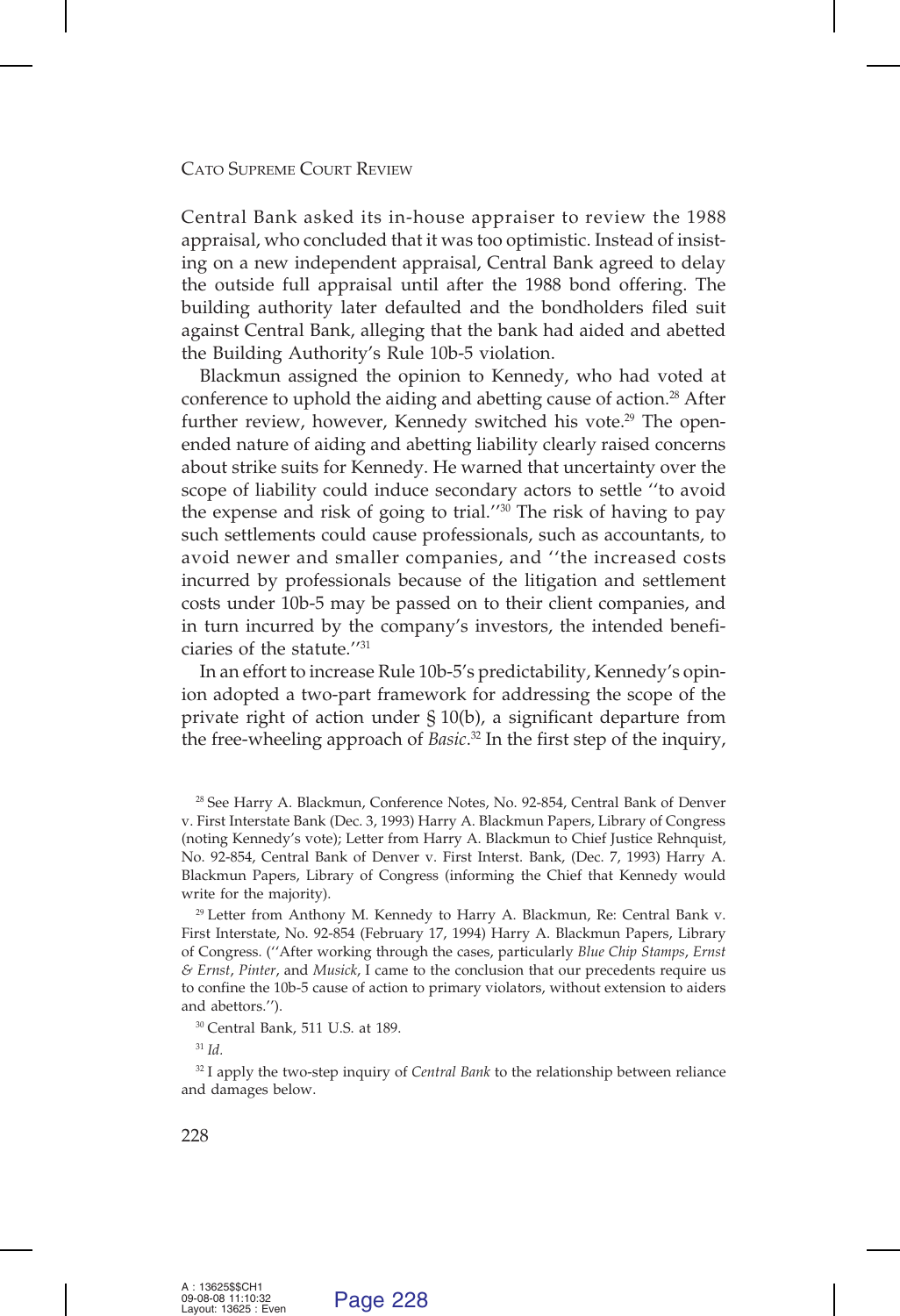Kennedy examined the text of § 10(b) to determine the scope of the conduct prohibited by the provision. He had little difficulty determining that the text of § 10(b) ''prohibits only the making of a material misstatement (or omission) or the commission of a manipulative act.''33 This, in Kennedy's view, was sufficient to resolve the question: aiding and abetting was not prohibited by § 10(b).

Nonetheless, Kennedy set forth a second-step to the inquiry:

When the text of § 10(b) does not resolve a particular issue, we attempt to infer how the 1934 Congress would have addressed the issue had the 10b-5 action been included as an express provision in the 1934 Act. For that inquiry, we use the express causes of action in the securities Acts as the primary model for the § 10(b) action. The reason is evident: Had the 73d Congress enacted a private § 10(b) right of action, it likely would have designed it in a manner similar to the other private rights of action in the securities Acts.  $\dots$ <sup>34</sup>

The plaintiffs' argument also failed under this second step, because the explicit causes of action afforded by Congress in the Securities Act and the Exchange Act were similarly silent on the question of aiding and abetting.35

In passing, Kennedy noted one additional problem with the plaintiffs' argument, which would have important consequences in *Stoneridge*: ''Were we to allow the aiding and abetting action proposed in this case, the defendant could be liable without any showing that the plaintiff relied upon the aider and abettor's statements or

<sup>33</sup> Central Bank, 511 U.S. at 177.

<sup>34</sup> Id. at 178 (citations and internal quotation marks omitted). The Court has used the approach of looking to express causes of action to infer appropriate elements under the implied cause of action under Rule 10b-5 in other cases. Lampf, Pleva, Lipkind, Purpis & Petigrow v. Gilbertson, 501 U.S. 350 (1991) (applying statute of limitations from Securities Act claims to Rule 10b-5 claim); Musick, Peeler & Garrett v. Employers Ins. of Wausau, 508 U.S. 286, 297 (1993) (finding an implied right of contribution under Rule 10b-5 based on express right of contribution under explicit causes of action in the Exchange Act).

<sup>35</sup> Whether the question is resolved under the first or the second step of this inquiry has potentially significant consequences. When the Court interprets § 10(b), it is defining not only the limits of the private cause of action, but also the reach of the SEC's authority. When it constructs the hypothetical cause of action in the second step, only the private cause of action is implicated.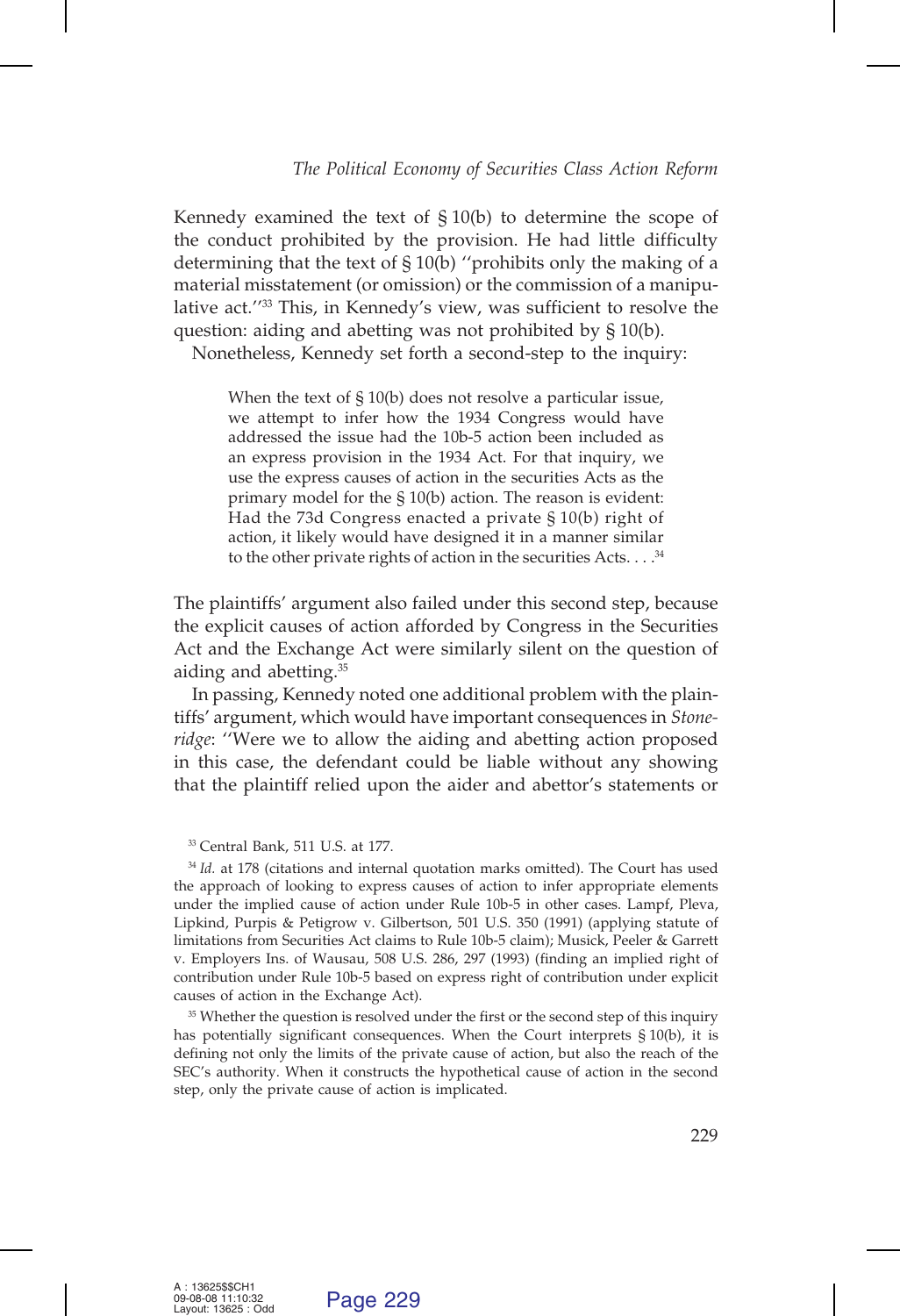actions.''36 The Court left the door open for some liability for secondary participants, such as accountants, investment bankers, and lawyers, but only if they have exposed themselves to that risk by acting in a way that induces investor reliance. The bottom line after *Central Bank* is that a defendant must make a misstatement (or omission) on which a purchaser or seller of a security relies. Kennedy did not explain further the connection between reliance and the scope of Rule 10b-5; that issue would reemerge in *Stoneridge*.

If *Central Bank* was intended to enhance predictability, Kennedy's effort failed. What did it mean to ''make'' a misstatement? What sort of reliance was required? Not surprisingly, the lower courts arrived at different answers to these questions. The Ninth Circuit found that substantial participation in the making of a misstatement would suffice, even without public attribution of that statement to the defendant.<sup>37</sup> The Second Circuit adopted a narrower approach, finding participation in the making of a statement insufficient; public attribution of the statement to the defendant was required.<sup>38</sup>

This split over the interpretation of *Central Bank*'s holding brought the question of the scope of a primary violation of Rule 10b-5 back to the Court in *Stoneridge*. The *Stoneridge* plaintiffs attempted an end run around *Central Bank*: Instead of alleging that the secondary defendants had made or participated in the making of a misstatement, the plaintiffs alleged that the secondary defendants were part of a ''scheme to defraud,'' thus invoking a separate provision of Rule 10b-5's anti-fraud prohibition.<sup>39</sup>

The scheme alleged by the plaintiffs in *Stoneridge* involved two suppliers of the cable company Charter Communications. The plaintiffs' complaint alleged that Charter engaged in a massive accounting fraud that inflated Charter's reported operating revenues and cash flow. The plaintiffs also named as defendants two equipment suppliers who provided cable set-top boxes to Charter, Scientific-Atlanta, and Motorola. The plaintiffs alleged that Charter paid the suppliers \$20 extra for each set-top box in return for the supplier's agreement

<sup>36</sup> Central Bank, 511 U.S. at 180.

<sup>37</sup> In re Software Toolworks Inc. Sec. Litig., 50 F.3d 615, 628–629 (9th Cir. 1994).

<sup>38</sup> Wright v. Ernst & Young, LLP, 152 F.3d 169, 175 (2d Cir. 1998).

<sup>39</sup> Exchange Act Rule 10b-5(a).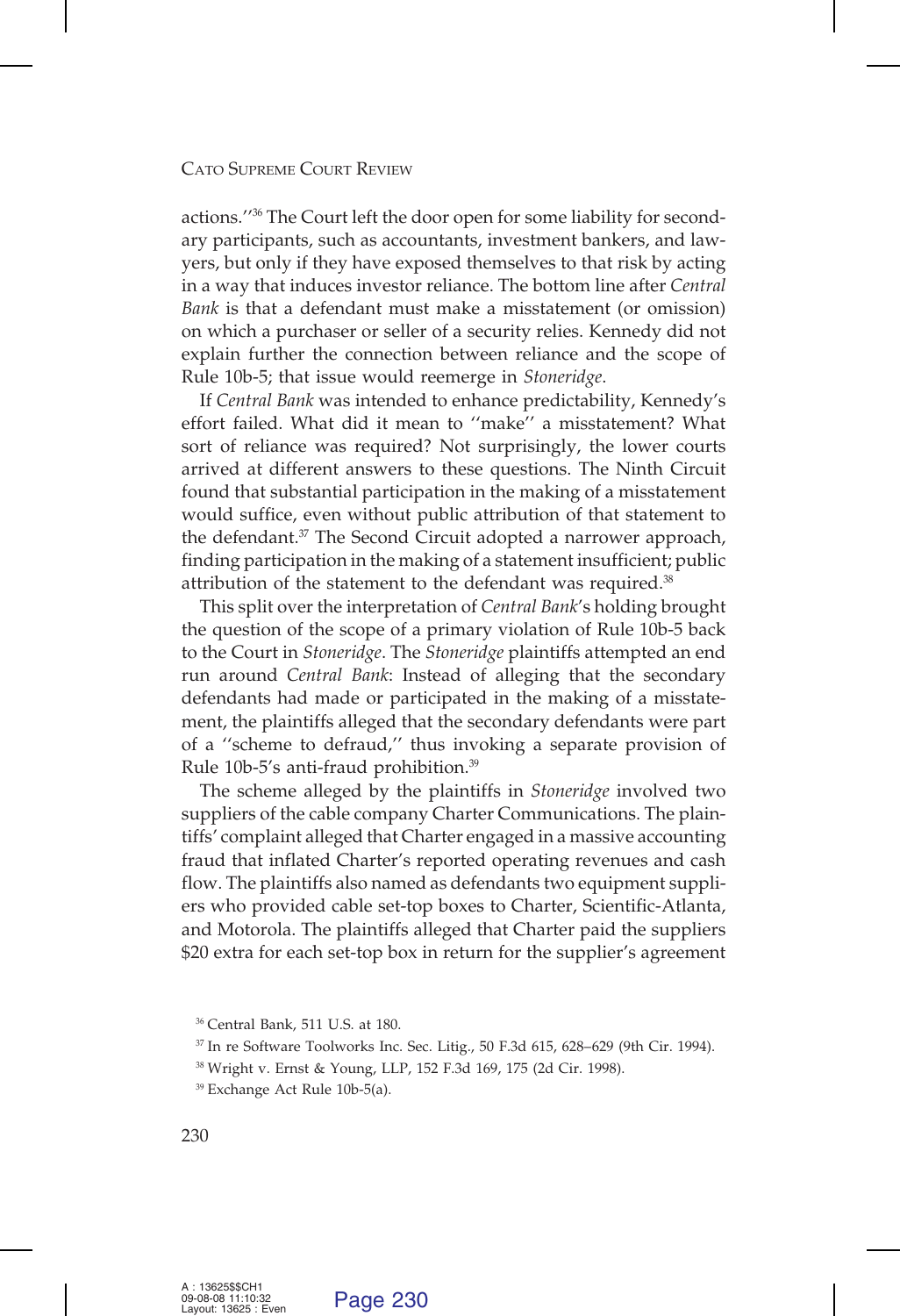to make additional payments back to Charter in the form of advertising fees. Charter then capitalized the \$20 extra expense (shifting the accounting cost into the future) while treating the advertising fees as current income, artificially boosting Charter's current accounting revenues at the expense of future income. The suppliers had no direct role in preparing or disseminating the fraudulent accounting information, nor did they approve Charter's financial statements. The plaintiffs alleged, however, that the vendors facilitated Charter's deceptions by preparing false documentation and backdating contracts. The district court granted the suppliers' motion to dismiss, relying on *Central Bank* to hold that the vendors were not primary violators for Rule 10b-5 purposes. The court of appeals affirmed, concluding that the suppliers had not engaged in any deception because they had made no misstatements, had no duty to disclose to Charter's investors, and had not engaged in manipulation of Charter's shares.<sup>40</sup>

The Supreme Court, by a vote of 5–3 (with Justice Stephen Breyer recused), affirmed. Justice Kennedy, writing for the Court, rejected the appellate court's holding that there was no deception, noting that "[c]onduct itself can be deceptive."<sup>41</sup> He instead hung the affirmance on the other doctrinal point from his *Central Bank* decision, the incompatibility of aiding and abetting liability with the ''essential element" of reliance.<sup>42</sup> He concluded that Blackmun's presumptions of reliance from *Affiliated Ute* and *Basic* did not apply because the suppliers had no fiduciary duty to Charter's shareholders and the suppliers' statements were not disseminated to the public. In this case, investors relied on Charter for its financial statements, not the cable set-top box transactions underlying those financial statements. Why did Kennedy focus on the defendants' conduct, rather than the plaintiffs, when assessing reliance? According to Kennedy, ''reliance is tied to causation, leading to the inquiry whether [suppliers'] acts were immediate or remote to the injury.''43 Kennedy, following Blackmun's lead, was treating the reliance inquiry as a species of the tort concept of proximate cause.



<sup>40</sup> In re Charter Communications, Inc. Sec. Litig., 443 F.3d 987, 990–93 (8th Cir. 2006).

<sup>41</sup> Stoneridge, 128 S.Ct. at 769.

<sup>42</sup> *Id.*

<sup>43</sup> *Id.* at 770.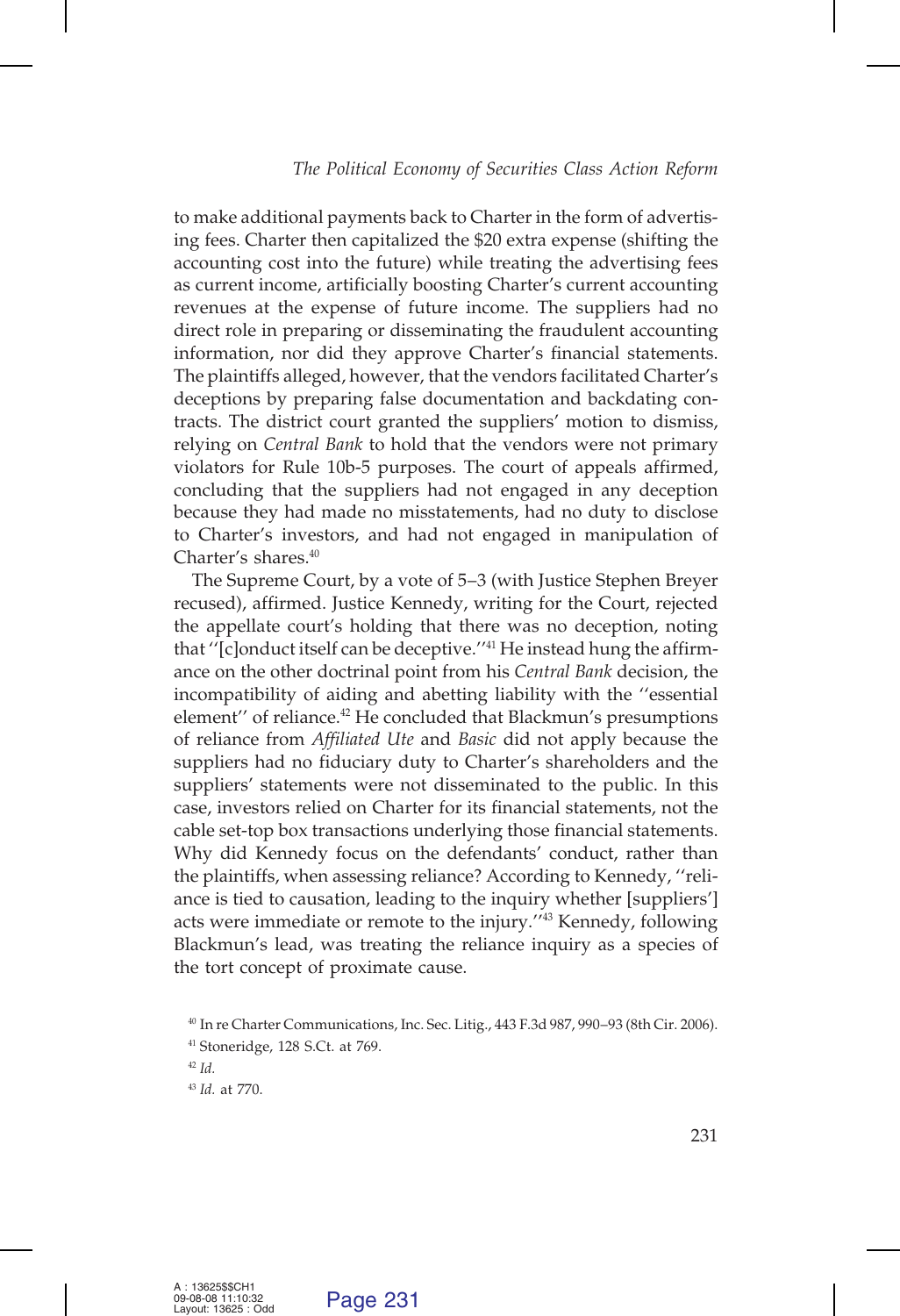Like *Central Bank*, Kennedy's principal concern was the specter of unlimited liability. According to Kennedy, ''[w]ere this concept of reliance to be adopted, the implied cause of action would reach the whole marketplace in which the issuing company does business."<sup>44</sup> If accepted, the plaintiff's theory threatened to inject the § 10(b) cause of action into ''the realm of ordinary business operations.''45

Kennedy's rationale for limiting the concept of reliance could have more naturally been put into the ''in connection with the purchase or sale of any security'' language from § 10(b). Kennedy pointed to that language, but said that it did not control in this case because the ''in connection with'' requirement goes to the ''statute's coverage rather than causation.''46 Another reason for not putting the limit into that doctrinal category is that the Court had only recently affirmed a very broad scope for that requirement.<sup> $47$ </sup> A more substantial reason is that cabining Rule 10b-5 through the ''in connection with the purchase or sale'' requirement would limit not only private plaintiffs but, potentially, the SEC, whose enforcement authority is limited by the reach of the statute. Kennedy conceded that the SEC's enforcement authority might reach commercial transactions such as those between Charter and its suppliers, but he was reluctant to grant the same freedom to the plaintiffs' bar.<sup>48</sup>

Given the need to cabin the plaintiffs' bar, but maintain the SEC's discretion, the reliance requirement was an attractive tool. The reliance requirement, despite being an ''essential element,'' has no basis in the language of § 10(b), but is instead derived from the common law of deceit.<sup>49</sup> More importantly for Kennedy's purposes, reliance does not apply in enforcement actions brought by the SEC, or criminal prosecutions brought by the Justice Department.<sup>50</sup> Putting the

<sup>44</sup> *Id.*

<sup>45</sup> *Id.*

<sup>46</sup> *Id.*

<sup>47</sup> SEC v. Zandford, 535 U.S. 813 (2002).

<sup>48</sup> Stoneridge, 128 S.Ct. at 770–771 (''Were the implied cause of action to be extended to the practices described here . . . there would be a risk that the federal power would be used to invite litigation beyond the immediate sphere of securities litigation and in areas already governed by functioning and effective state-law guarantees.'').

<sup>49</sup> See, e.g., List v. Fashion Park, Inc. 340 F.2d 457 (2d Cir. 1965).

<sup>50</sup> Geman v. SEC, 334 F.3d 1183, 1191 (10th Cir. 2003) (''The SEC is not required to prove reliance or injury in enforcement cases.''); United States v. Haddy, 134 F.3d 542, 549–51 (3d Cir. 1998) (government need not prove reliance in criminal case).

232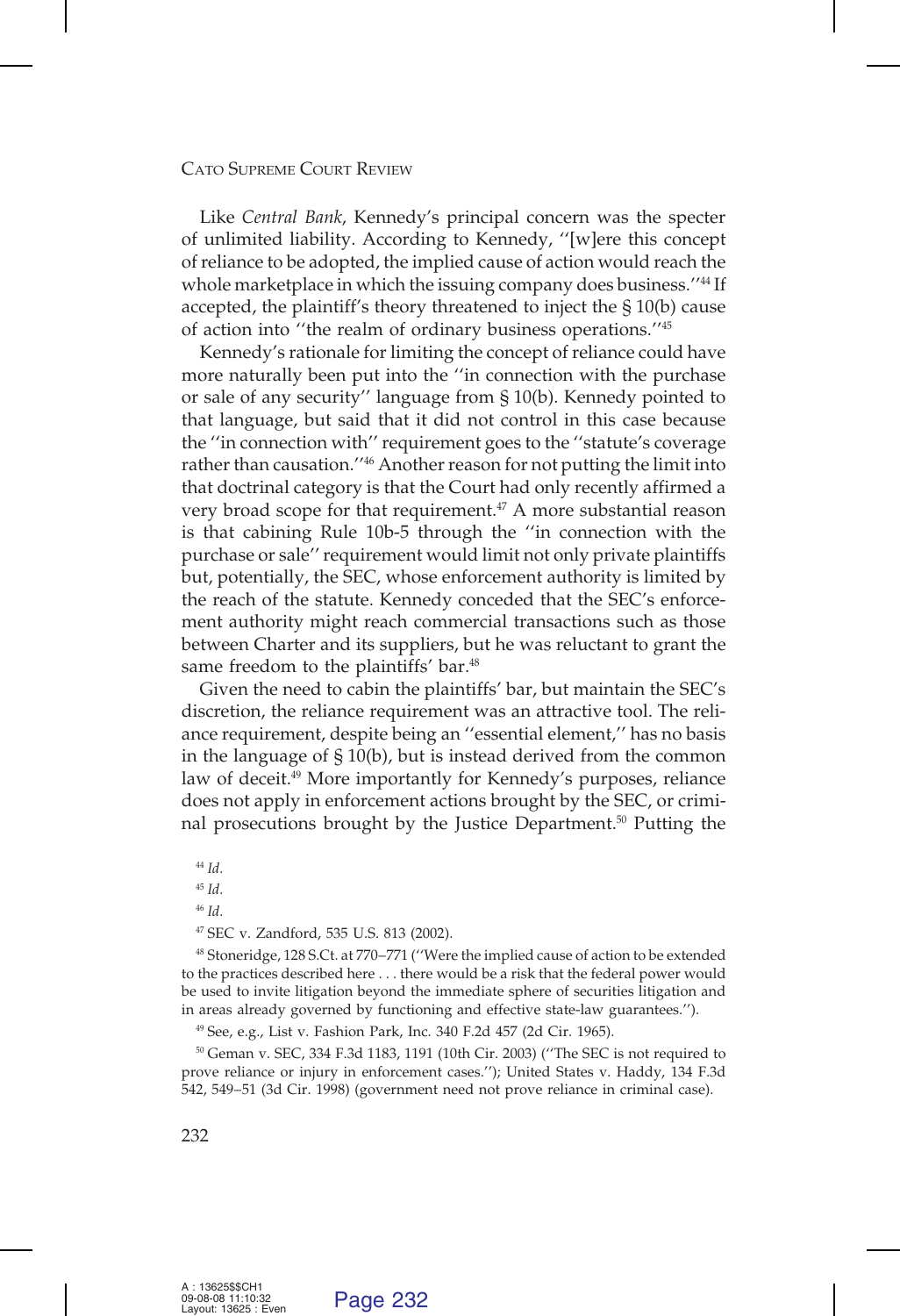limit on secondary party liability in the reliance element allowed the Court to have its cake—unfettered government enforcement and eat it too—constrain the scope of private actions.

The importance of the SEC's enforcement efforts had been reinforced by Congress's response to *Central Bank*. Rebuffing calls to restore aiding-and-abetting liability, Congress instead gave that authority only to the SEC.<sup>51</sup> Accepting the plaintiff's argument in *Stoneridge*, Kennedy reasoned, would thus ''undermine Congress' determination that this class of defendants should be pursued by the SEC and not by private litigants.''52 The Court's rationale for the need to constrain private litigants echoed and amplified the policy concerns of *Central Bank*. Expanding liability would undermine the United States' international competitiveness and raise the cost of capital because companies would be reluctant to do business with American issuers. Issuers might list their shares elsewhere to avoid these burdens.<sup>53</sup>

Most telling was the Court's treatment of the basic question of the existence of the implied private right of action. Kennedy made it clear that the initial implication of a private cause of action had been a mistake; under current doctrine, private causes of action are based only on explicit instruction from Congress.<sup>54</sup> Having now recognized the mistake, the Court was not going to compound the error: ''Concerns with the judicial creation of a private cause of action caution against its expansion. The decision to extend the cause of action is for Congress, not for us. Though it remains the law, the § 10(b) private right should not be extended beyond its present boundaries.''55 Thus, *Stoneridge* stands for the proposition that the

Page 233

<sup>54</sup> Id. ("Though the rule once may have been otherwise, it is settled that there is an implied cause of action only if the underlying statute can be interpreted to disclose the intent to create one.'') (citations omitted). See also *Id.* at 779 (Stevens, J., dissenting) (''A theme that underlies the Court's analysis is its mistaken hostility towards the § 10(b) private cause of action. The Court's current view of implied causes of actions is that they are merely a relic of our prior heady days.'') (citations and internal quotation marks omitted).

<sup>55</sup> *Id.* at 773.

A : 13625\$\$CH1 09-08-08 11:10:32

<sup>51</sup> PSLRA § 104, 109 Stat. 757 (codified at 15 U.S.C. § 78t(e)).

<sup>52</sup> Stoneridge, 128 S.Ct. at 771.

<sup>53</sup> *Id.* at 772.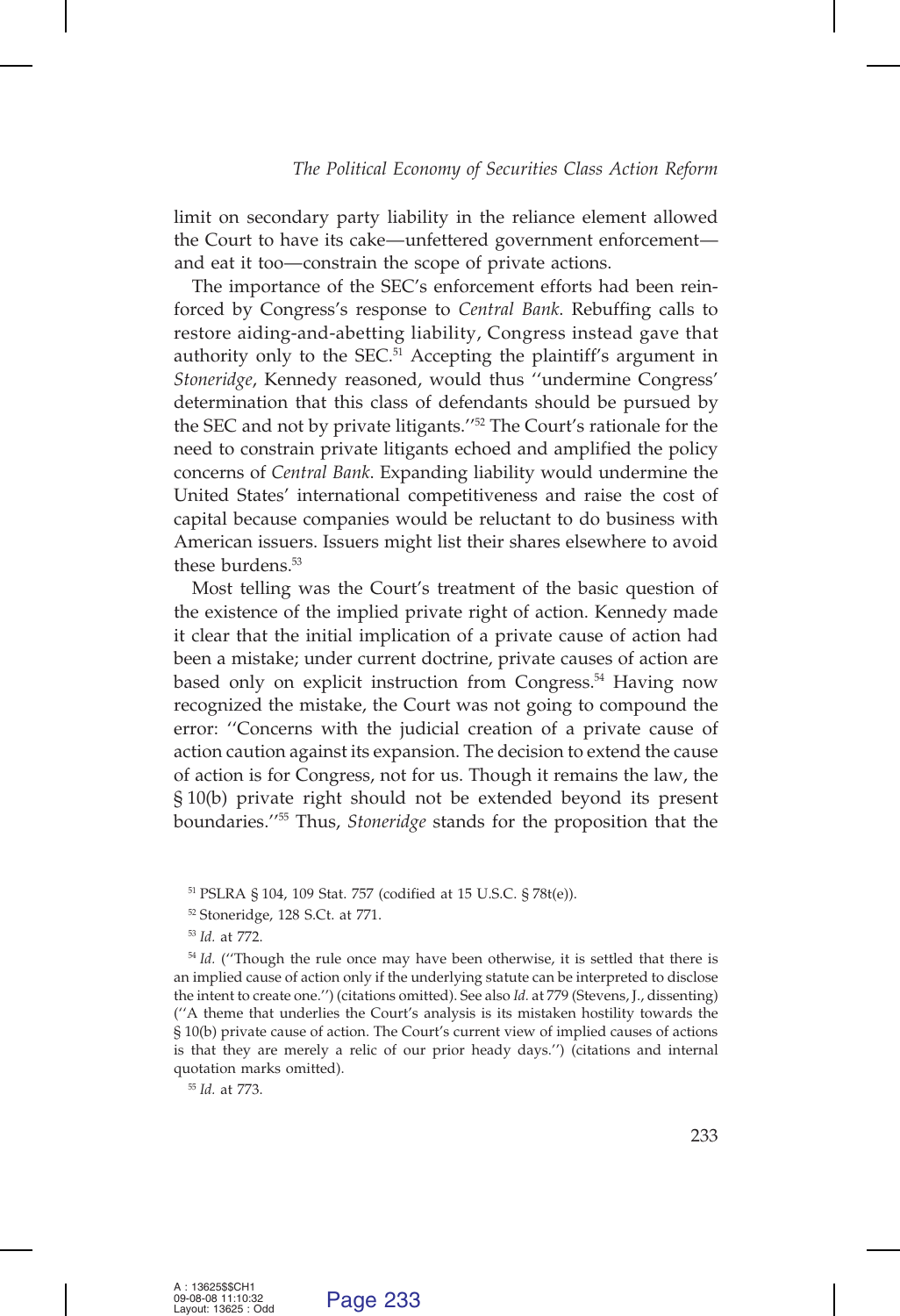Rule 10b-5 cause of action is now frozen, at least when it comes to the expansion of liability.<sup>56</sup>

#### **IV. Fixing the Mistake**

How do we fix the problem created by *Basic*? One way of getting at this question is through revisionist history. How would the reliance question in *Basic* have come out if we applied the two-step inquiry from *Central Bank*? Step 1: What does the statutory text tell us? Nothing; Congress did not mention reliance in § 10(b), hardly a surprise given that it did not intend to create a private cause of action. That silence sends us to the second step, which attempts to glean Congress's intent with respect to the implied cause of action under Rule 10b-5 by looking to the explicit private causes of action in the securities laws. What do those explicit causes of action tell us about the appropriate relation between damages and reliance under Rule 10b-5? They tell us that the Court has made a mistake in thinking about the implied right of action under Rule 10b-5 as a species of the tort action for deceit. The focus should be deterrence; a more apt model for the FOTM action would be unjust enrichment.<sup>57</sup>

There are six explicit causes of action relevant to our inquiry.<sup>58</sup> The first two come from the Securities Act of 1933. How do these causes of action treat reliance? Section 11 of that law allows the plaintiff to sue a corporate issuer, along with its officers and directors, for damages if the company has a material misstatement in its registration statement for a public offering.<sup>59</sup> Section 11 has no reliance requirement. Plaintiffs do not need to have read the registration statement that is alleged to be misleading. Damages, however, are

234

<sup>&</sup>lt;sup>56</sup> See Id. ("when [the aiding and abetting provision of the PSLRA] was enacted, Congress accepted the § 10(b) private cause of action as then defined but chose to extend it no further.'').

<sup>57</sup> On the unjust enrichment measure under Rule 10b-5, see Thompson,*supra* note 21.

<sup>58</sup> Two other provisions, § 15 of the Securities Act, 15 U.S.C. § 77o, and § 20 of the Exchange Act, 15 U.S.C. § 78t, extend liability to control persons of violators of those laws. It seems reasonable to conclude, however, that the control person benefitted from the wrongdoing of its affiliate if the affiliate benefitted. Even then liability is excused if the control person can show that it acted in good faith and was not complicit in the wrongdoing.

<sup>59</sup> 15 U.S.C. § 77k.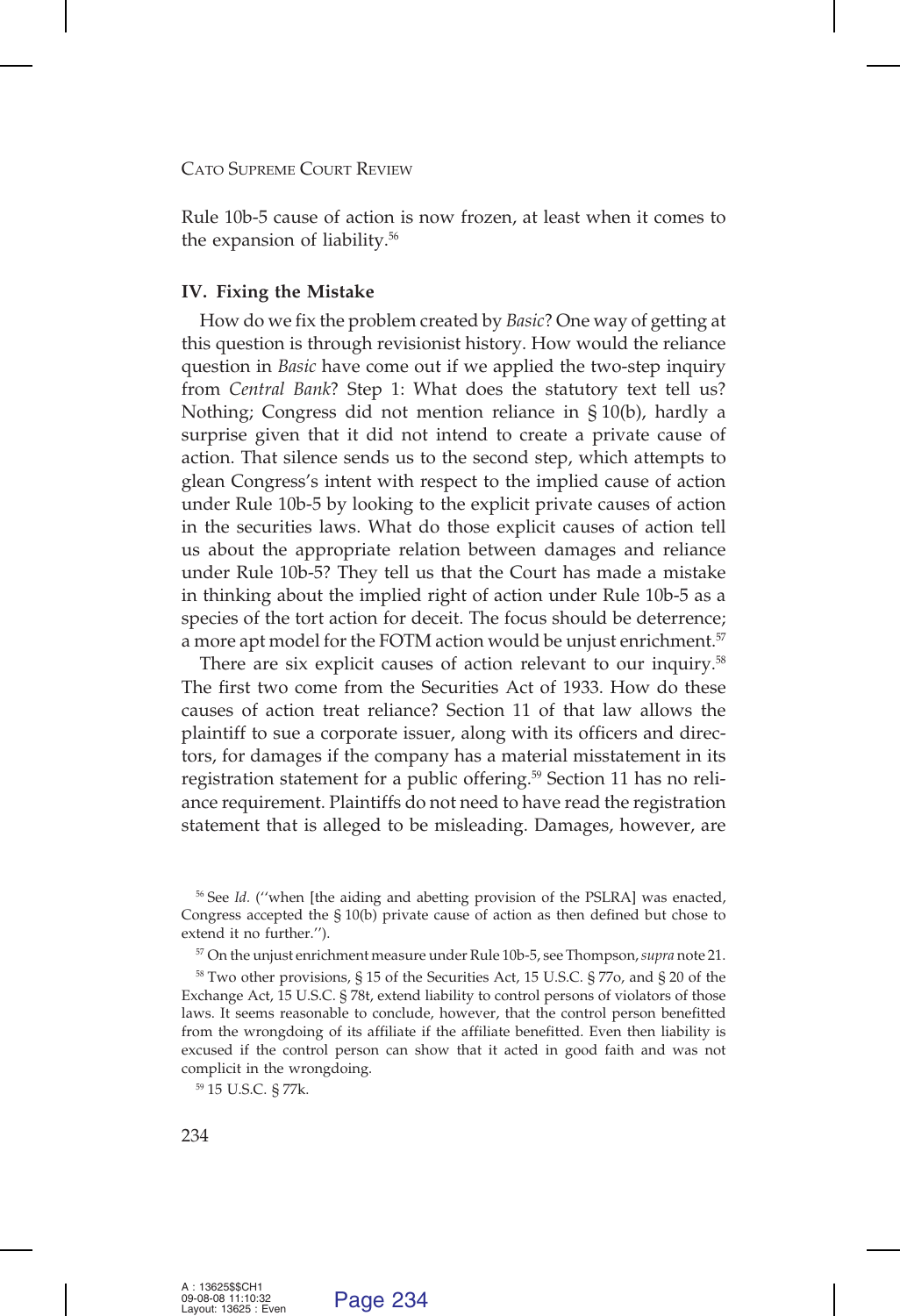limited to the offering price. $60$  The corporate issuer's liability exposure cannot be greater than its benefit from the fraud. Section 12(a)(2) provides a parallel cause of action for material misstatements in a prospectus or an oral statement made in connection with a public offering.<sup>61</sup> Section 12(a)(2) also does not require reliance, but its remedy is rescission—plaintiffs who prevail are entitled to put their shares back to the seller in exchange for their purchase price (or rescissory damages, if the plaintiff has sold before bringing suit). Under either formula, damages are limited to the amount that the seller received from the investor. $62$  This parallels the unjust enrichment measure, not the out-of-pocket measure from tort.

Turning to the Exchange Act private causes of action, § 28 preserves existing rights and remedies, but bars plaintiffs from recovering ''a total amount in excess of his actual damages on account of the act complained of.''63 This provision clearly bars double recovery, but has also been construed to bar punitive damages.<sup>64</sup> It tells us nothing, however, about the relation between reliance and damages.

Section  $9(e)$  allows for recovery in cases of market manipulation.<sup>65</sup> Section 9 does not require reliance, and it is silent on the measure of damages. There is little doubt, however, that the defendant in a manipulation case is benefiting from the fraud. Manipulation requires a showing of intent, and it is hard to conjure up incentives for market manipulation other than extracting profits from that market. Although reliance is not required, § 9 does impose a challenging standard requiring the plaintiff to show that his transaction ''price . . . was affected by'' the manipulation, a difficult task in the face of the myriad influences that can affect the price of a security. The requirement that plaintiff tie his losses to the manipulation inevitably means that there will be some correspondence between the plaintiff's losses and the defendant's gains.<sup>66</sup>

 $62$  Under certain circumstances, § 12(a) allows for recovery from persons who have solicited on behalf of the seller. See Pinter v. Dahl, 486 U.S. 622 (1988).

<sup>63</sup> 15 U.S.C. § 78bb.

<sup>64</sup> See, e.g., Green v. Wolf Corp., 406 F.2d 291, 302–303 (2d Cir. 1968).

<sup>65</sup> 15 U.S.C. § 78i(e).

 $66$  There is little case law on this subject, as  $\S 9(e)$  "has been virtually a dead letter so far as producing recoveries is concerned.'' Louis Loss & Joel Seligman, Securities Regulation 4279 (3rd Ed. 2004).



<sup>60</sup> *Id.* at § 77k(g).

<sup>61</sup> *Id.* at § 77*l*(a)(2).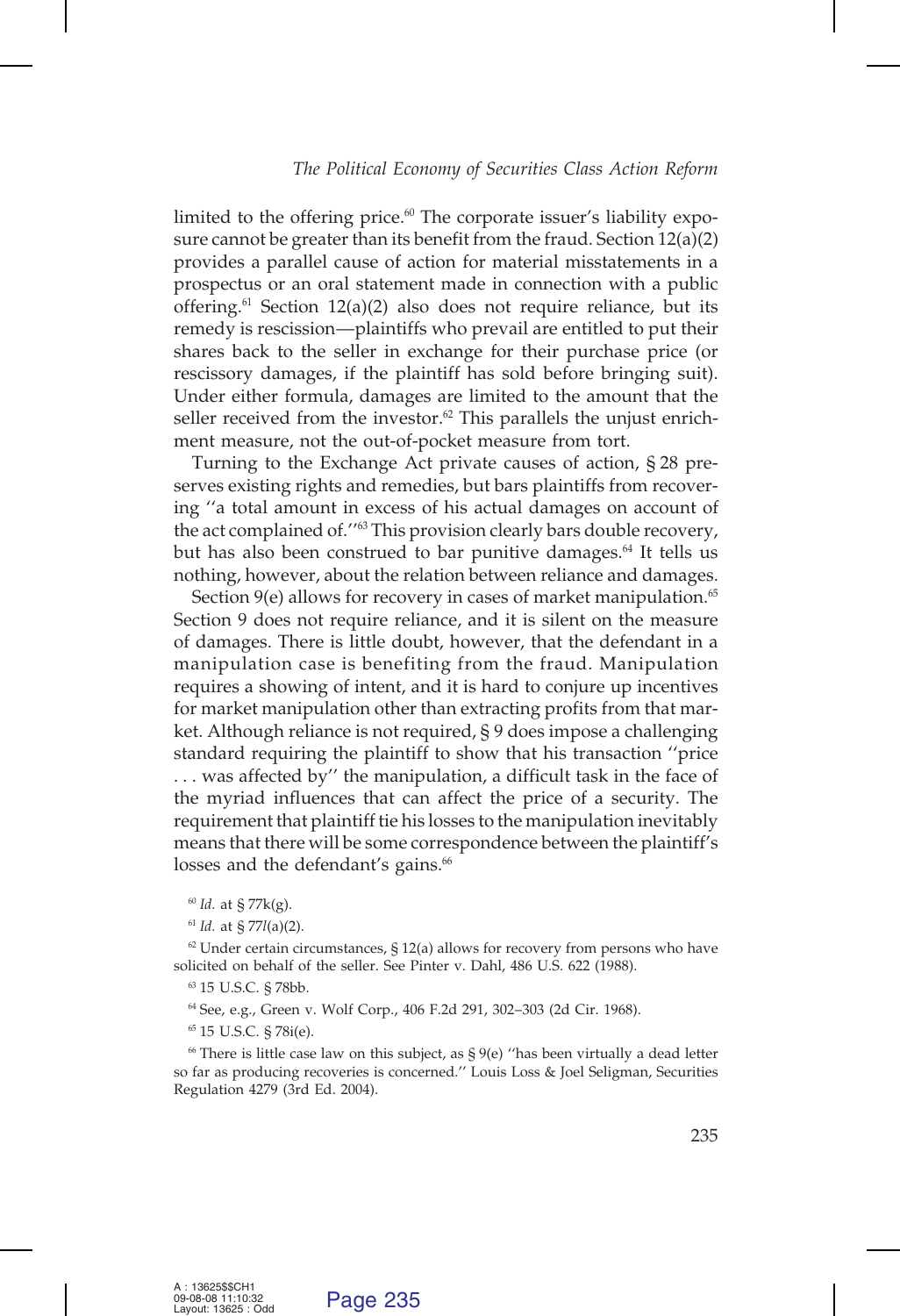More illuminating are the two explicit causes of action allowing for recovery from insider traders. Neither cause of action requires reliance, but both limit damages to the benefit that the insider trader obtained from his violation. They are therefore modeled on unjust enrichment, and not the tort model of deceit. First, § 16(b) allows shareholders to bring derivative suits on behalf of the corporation to recover ''short swing'' gains made by insiders trading in the company's shares (that is, profits gained, or losses avoided, for ''round trip'' transactions—buy/sell or sell/buy—within six months of each other). $67$  The remedy is limited to the defendant's benefit from the violation, in this case the profits the insider gained (or the losses he avoided) within the six-month period that defines the offense. Second, § 20A creates a private cause of action for insider trading, this time for conduct that violates § 10(b) because the insider has breached a duty of disclosure.<sup>68</sup> The provision allows investors who have traded contemporaneously with insiders to recover damages from those insider traders. Reliance is excused in such cases by *Affiliated Ute*, but damages once again are limited to ''the profit gained or loss avoided in the transaction.''69 Moreover, even that measure is reduced by any disgorgement obtained by the SEC based on the same violations. Thus, where the Exchange Act excuses reliance, recovery is limited to the defendant's gain, not the plaintiff's loss.

Completing our survey of the explicit causes of action in the principal securities laws, § 18 of the Exchange Act comes closest to the Rule 10b-5 FOTM class action. Section 18 allows investors who have relied on a corporation's filings with the SEC to recover damages for misstatements in those filings. $70$  Section 18 does not limit damages, thus standing in sharp contrast to the other causes of action. It is also unique in requiring that a plaintiff demonstrate that he purchased or sold ''in reliance upon'' the misstatement in

 $67$  15 U.S.C. § 78p(b).

<sup>68</sup> 15 U.S.C. § 78t-1. This provision was added to the Exchange Act as an amendment in 1988. Insider Trading and Securities Fraud Enforcement Act of 1988, Pub.L. No. 100-704, § 5 (1988).

 $69$  15 U.S.C. § 78t-1(b)(1). <sup>70</sup> *Id.* § 78r.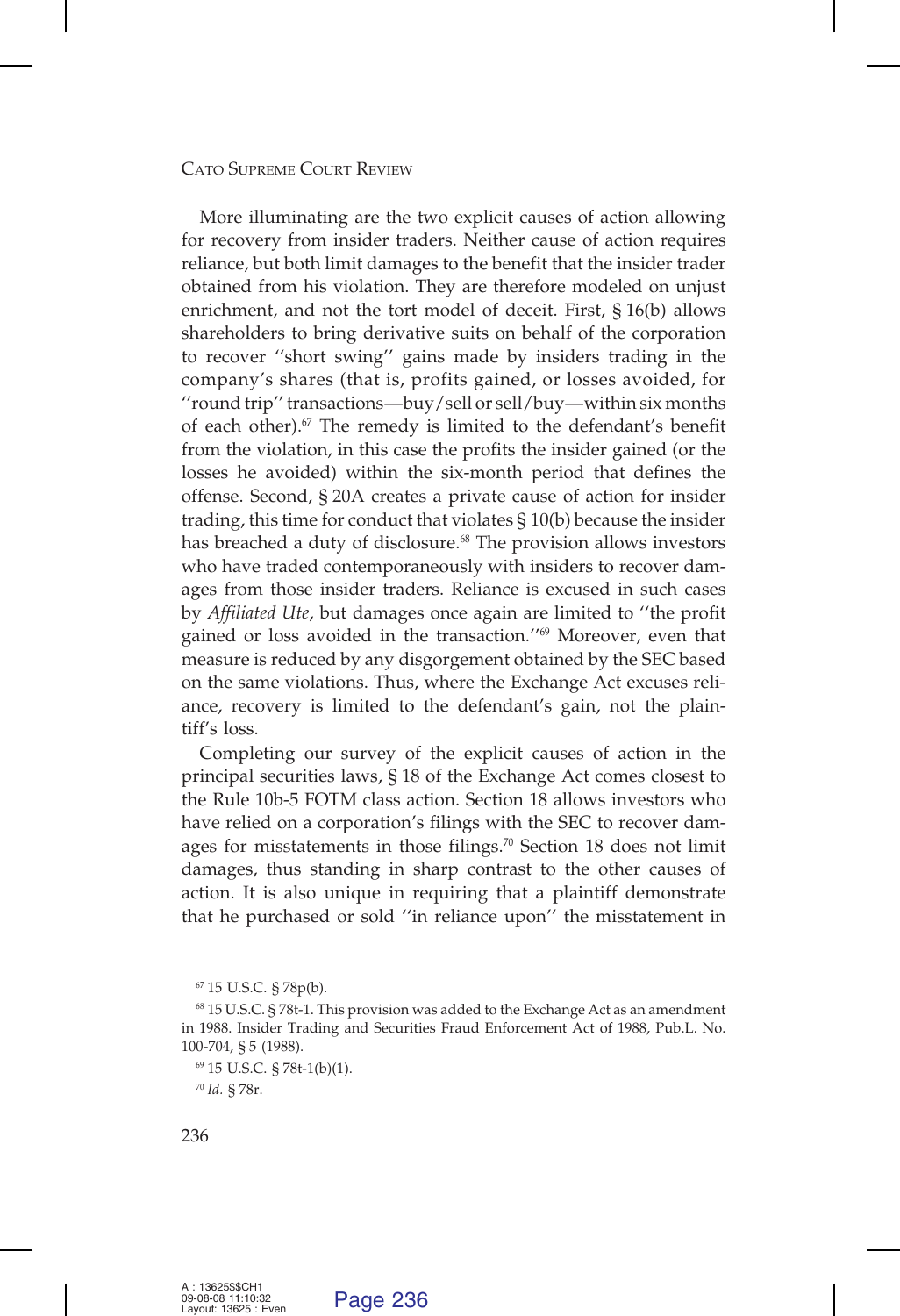the company's filings with the  $SEC$ .<sup>71</sup> Damages are limited to the ''damages caused by such reliance,'' an implicit recognition by the 1934 Congress of the connection between reliance and the social costs of fraud. Section 18 is best understood as a statutory expansion of the tort cause of action for deceit, premised on the assumption that SEC filings are in reality communications directed toward shareholders. Shareholders who rely on them have invested in information and should be compensated if the communications are false or misleading.

The basic principle that emerges from these explicit causes of action is that damages should be limited to some measure of the defendant's benefit (the disgorgement measure of unjust enrichment), unless the plaintiff can show actual reliance on the misstatement, in which case the out-of-pocket measure from the action for deceit is appropriate.<sup>72</sup> The choices made by Congress in these explicit causes of action are consistent with my argument in Part II that the damages measure currently used in FOTM actions is simply too large because the damages available do not track the social costs of secondary-market fraud. If we limit § 10(b) damages in the way the explicit securities causes of action do, only those plaintiffs who can show actual reliance would be entitled to recover the ''out of pocket,'' compensatory measure of losses, assuming that they can show that the losses were proximately caused by the defendant's misstatement. This follows the pattern of § 18, but that does not render the Rule 10b-5 cause of action redundant. Rather than being limited to misstatements in SEC filings, plaintiffs could also recover if they relied on press releases or statements by company officers. Such plaintiffs are investing in information; if we believe that their investments are worthwhile, we need to compensate those plaintiffs when their reliance has been fraudulently manipulated.<sup>73</sup>



<sup>71</sup> *Id.* § 78r(a). Section 18 further stands out in allowing the court to assess reasonable attorneys' fees against the losing party, which no doubt goes a long way toward explaining the provision's disuse.

<sup>72</sup> The Court noted the actual reliance requirement of § 18 in *Basic*, 485 U.S. at 243, but essentially ignored it.

<sup>73</sup> Mahoney, *supra* note 18, at 632 (arguing that wealth transfer can serve as a proxy for investment in lying, precaution costs and allocative losses where fraud results in transfer from victim to fraudster).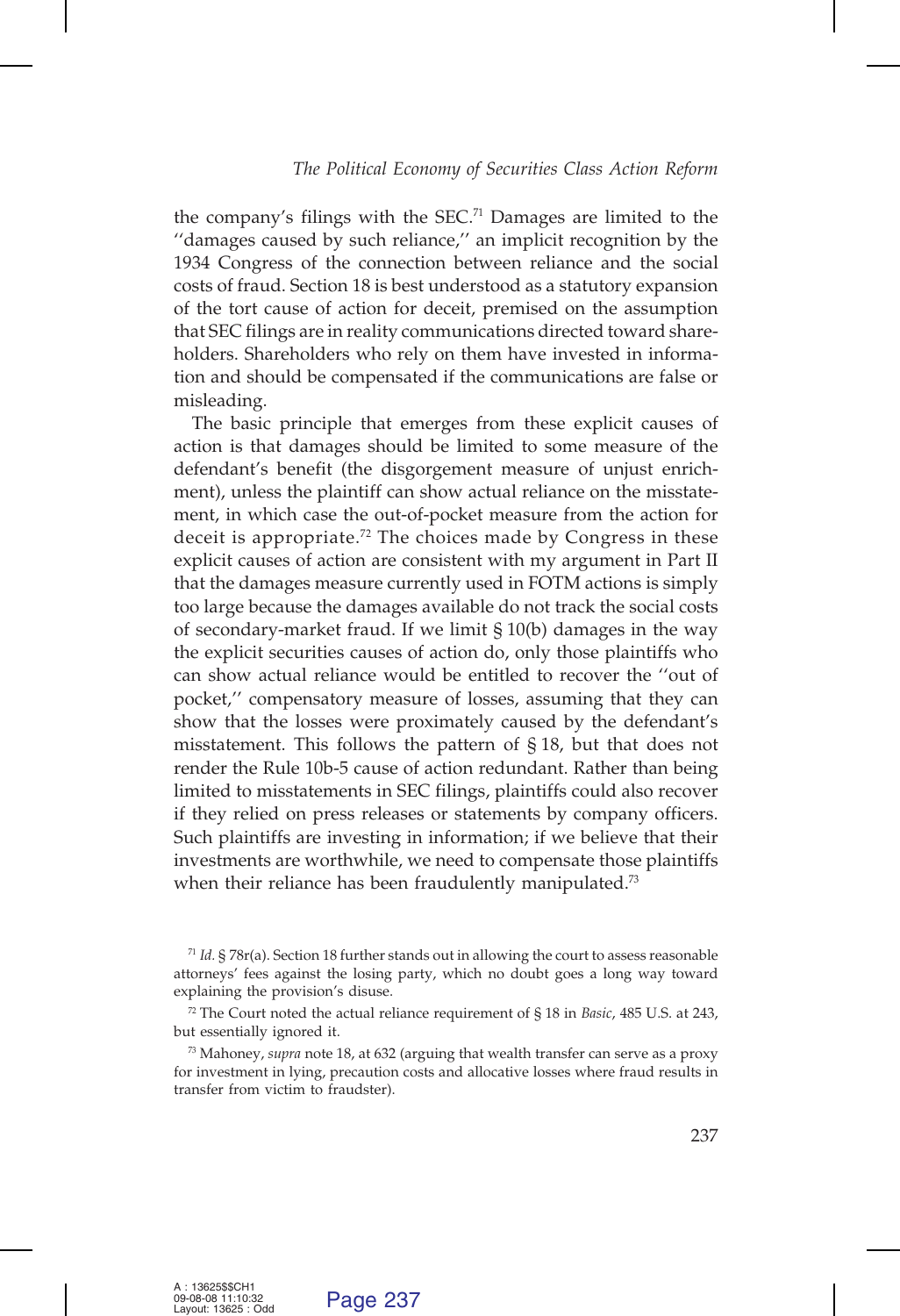For plaintiffs who cannot make a showing of actual reliance (the passive price takers), a disgorgement rule would bring about a substantial departure from current practice.<sup>74</sup> Under the current "out of pocket'' rule, corporations are liable for all losses resulting from public misstatements by their agents. If we limited the remedy for Rule 10b-5 to a benefits rule when the plaintiffs could not demonstrate actual reliance, we would force defendants to disgorge their gains (or possibly expected gains, for those who fail in their scheme) from the fraud. So if a corporation were issuing securities while distorting the market price of its stock, it would be required to disgorge to investors the amount by which it inflated the price of the securities.

In most FOTM cases, however, the corporation has not benefited from the misrepresentation that is the basis of the class action. Indeed, the corporation is usually the victim of the fraud. The corporation is victimized when executives are awarded a bonus that is undeserved because they create the appearance of having met the target stock price. The corporation is also victimized when CEOs keep their job for a bit longer than they should because they create the appearance of adequate performance.<sup>75</sup> The proper remedy in such cases is for the executives to return the bonus or salary earned from the fraud. And if the executives benefit from the fraud by cashing out stock options at an inflated price, those profits also can be disgorged.

Reformulating damages under Rule 10b-5 to focus on disgorgement will sharpen the deterrent effect of securities class actions. The ''out of pocket'' measure of damages currently used encourages plaintiffs' lawyers to pursue the wrong party—the corporation. The current regime for secondary-market class actions largely produces an exercise in ''pocket shifting.''76

<sup>&</sup>lt;sup>74</sup> I have previously proposed such a move in Should Congress Repeal Securities Class Action Reform? Cato Policy Analysis No. 471 (2003), reprinted in After Enron: Lessons for Public Policy (William A. Niskanen, ed., 2004).

<sup>75</sup> Jennifer H. Arlen & William J. Carney, Vicarious Liability for Fraud on Securities Markets: Theory and Evidence, 1992 U. Ill. L. Rev. 691.

<sup>76</sup> Janet Cooper Alexander, Rethinking Damages in Securities Class Actions, 48 Stan. L. Rev. 1487, 1503 (1996) (''Payments by the corporation to settle a class action amount to transferring money from one pocket to the other, with about half of it dropping on the floor for lawyers to pick up.'').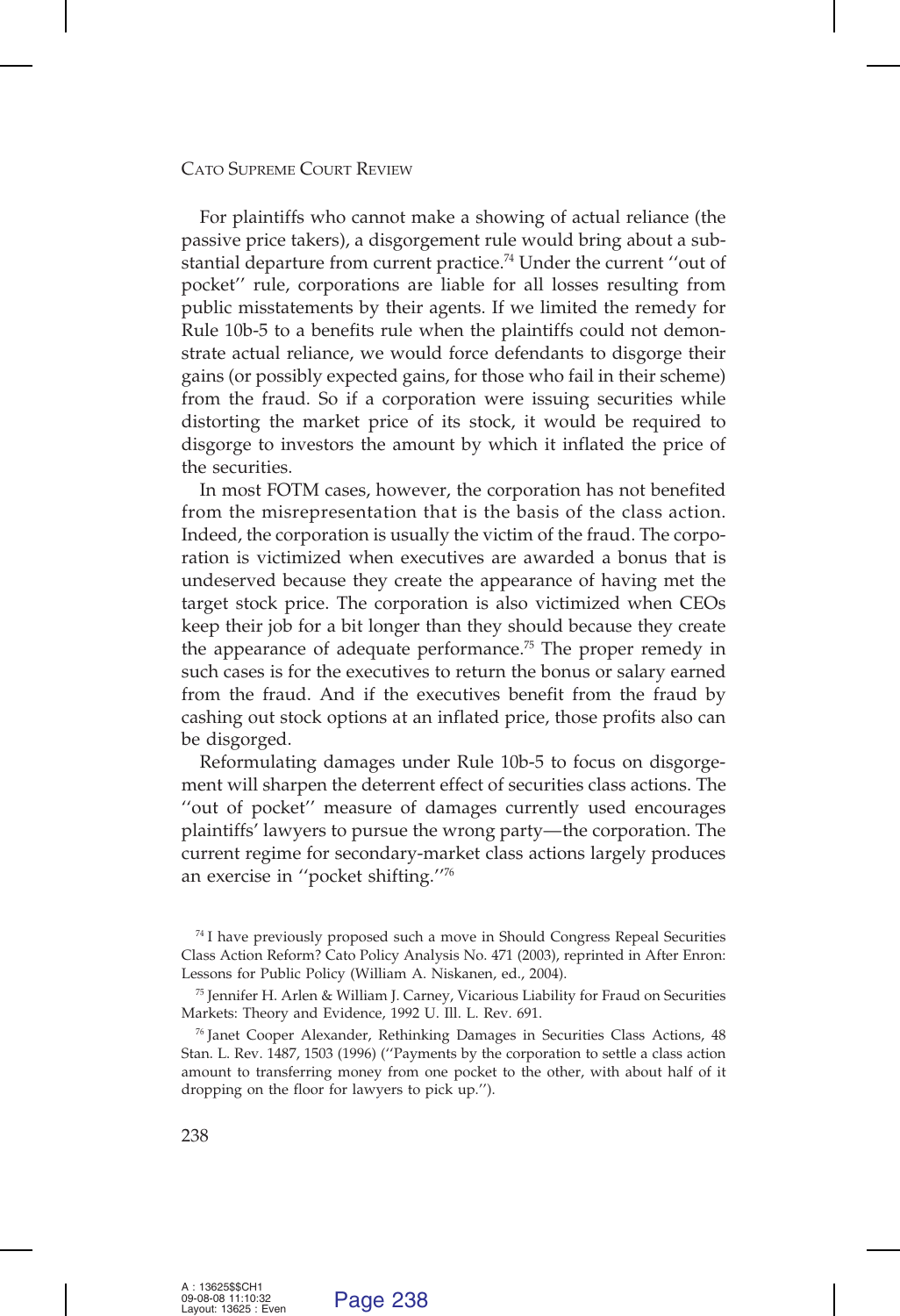Traditionally, class action settlements have not included a contribution from corporate officers individually. Plaintiffs' lawyers forgo that source of recovery because they can reach a settlement much more quickly if they do not insist on a contribution from the individual defendants. The only reason that officers and directors are named is to improve the plaintiffs' lawyers' bargaining position. The big money for plaintiffs' attorneys is in pursuing the corporation and its insurers, and the officers and directors are happy to buy peace for themselves with the corporation's money. The dirty secret of securities class actions is that companies and their insurers pay the costs of settlement, which effectively means that shareholders are paying the costs of settlements to shareholders.<sup>77</sup> Settlement payments and insurance premiums reduce the cash flow available for dividends and share repurchases.

A disgorgement measure of damages would take away the corporation's exposure when it did not benefit from the fraud, thereby increasing the attorneys' incentive to pursue the executives responsible for the fraud. Instead of relying on the corporation's coffers for their payday, plaintiffs' lawyers would have to extract settlements from executives' bonuses and stock options. Deterrence is maximized by sanctioning the person who is most at fault for the fraud, so turning the sights of the class action bar on the culpable individuals would give us substantially more deterrent bang for our class action buck. And reducing the potential dollar figures involved would eliminate the ability of plaintiffs' lawyers to extract nuisance settlements in weak cases. If defendants believe they can prevail at trial, a small probability of losing an enormous judgment will no longer tip the balance in favor of settlement. We can expect more cases would be tried to a jury, which would give us a much better picture of what Rule 10b-5 actually prohibits. As it stands now, we are mainly making informed guesses based on judicial resolution of motions to dismiss, which apply a standard much more generous to the plaintiffs.



<sup>77</sup> See Arlen & Carney, *supra* note 75, at 719 (''Although compensating victims may be a laudable goal, enterprise liability does not serve the goal of just compensation because it simply replaces one group of innocent victims with another: those who were shareholders when the fraud was revealed. Moreover, enterprise liability does not even effect a one-to-one transfer between innocent victims: a large percentage of the plaintiffs' recovery goes to their lawyers.'').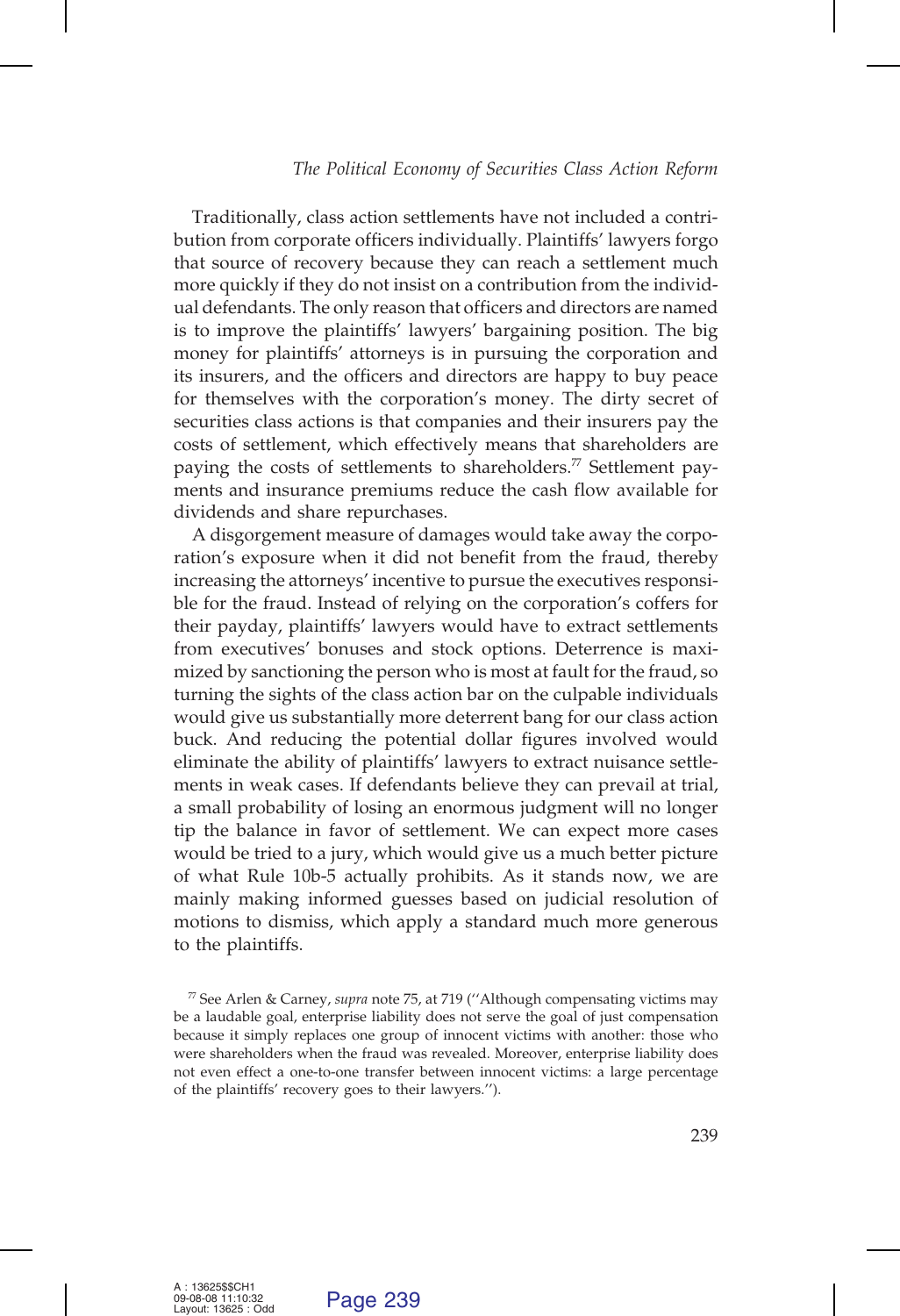#### **V. The Political Economy of Securities Class Action Reform**

The answer to the problem created by *Basic* is straightforward fix the damages measure. Getting to that answer in the real world, however, is considerably more complicated. How can we shift from deceit to unjust enrichment, thereby recalibrating the damages rule for § 10(b) suits to focus on deterrence? Which body—the Supreme Court, Congress, the SEC, or shareholders acting collectively—is most likely to bring about the needed reform?<sup>78</sup>

#### *A. The Supreme Court?*

The Court does not hear a lot of securities cases, averaging about one case per year. The Court's wariness here is not surprising, given the dearth of prior experience that the current justices have in the field. The members of the Court are all former government officials, academics, appellate advocates, etc. Simply put, they are not equipped to confront the highly technical field of securities law. It has been more than 20 years since the last justice with substantial experience as a corporate lawyer—Lewis F. Powell, Jr.—retired from the Court.79

Unfortunately, Powell retired before *Basic* was decided (though one of his last votes to grant certiorari in a securities case was *Basic Inc.* v. *Levinson*). The Court's efforts since his departure do not instill confidence; its forays into this area have been occasionally impenetrable $80$  and sometimes bizarre. $81$  The Court is at its most coherent when it simply regurgitates the SEC's party line.<sup>82</sup> In sum, the Court

 $78$  I have previously made a similar proposal for reforming securities fraud enforcement, suggesting that it could be implemented through the exchanges. See A. C. Pritchard, Markets as Monitors: A Proposal to Replace Class Actions with Exchanges as Securities Fraud Enforcers, 85 Va. L. Rev. 925 (1999). The exchanges have not taken me up on the suggestion.

 $79$  The full story of Powell's influence is detailed in my article, Justice Lewis F. Powell, Jr. and the Counter-Revolution in the Federal Securities Laws, 52 DUKE L.J. 841 (2003).

<sup>80</sup> See Virginia Bankshares, Inc. v. Sandberg, 501 U.S. 1083, 1109 (1991) (Scalia, J., concurring) (describing the Court's opinion as a ''psychic thicket'').

<sup>81</sup> See, e.g., Gustafson v. Alloyd Co., 513 U.S. 561 (1995); see also Hillary A. Sale, Disappearing Without a Trace: Sections 11 and 12(a)(2) of the 1933 Securities Act, 75 Wash. L. Rev. 429, 456 (2000) (criticizing *Gustafson*).

 $82$  See, e.g., Dura Pharmaceuticals, Inc. v. Broudo, 544 U.S. 336 (2005).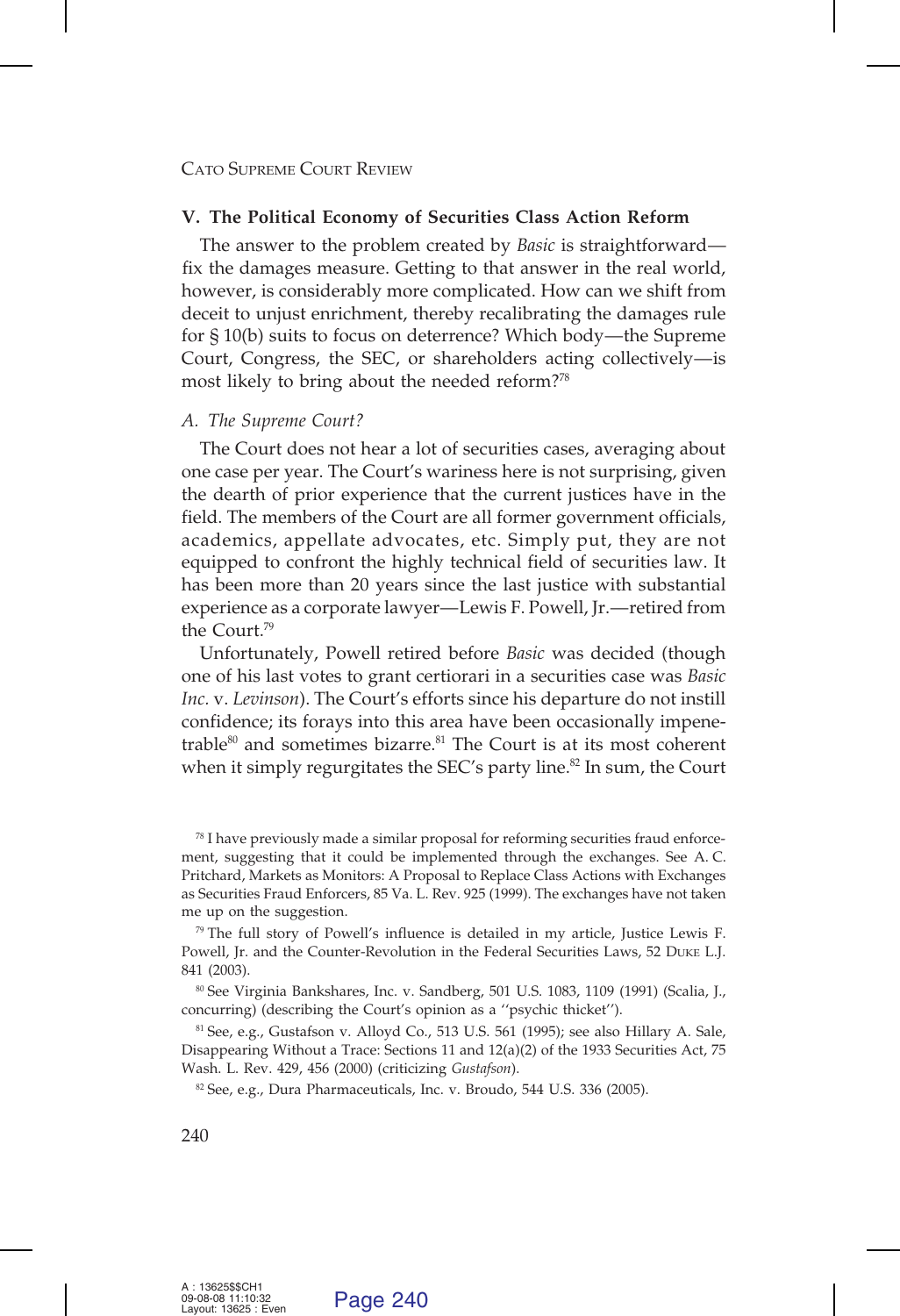is essentially rudderless when it ventures into the deep waters of securities regulation.<sup>83</sup>

Looking at the question of reliance, it is difficult to extract any consistent guiding principle from *Affiliated Ute*, *Basic*, *Central Bank*, and *Stoneridge*. Justice Stevens, dissenting in *Stoneridge* (as he had in *Central Bank*), hammered on this point:

*Basic* is surely a sufficient response to the argument that a complaint alleging that deceptive acts which had a material effect on the price of a listed stock should be dismissed because the plaintiffs were not subjectively aware of the deception at the time of the securities' purchase or sale. This Court has not held that investors must be aware of the specific deceptive act which violates § 10(b) to demonstrate reliance. . . .

The fraud-on-the-market presumption helps investors who cannot demonstrate that they, themselves, relied on fraud that reached the market. But that presumption says nothing about causation from the other side: what an individual or corporation must do in order to have ''caused'' the misleading information that reached the market. The Court thus has it backwards when it first addresses the fraudon-the-market presumption, rather than the causation required.<sup>84</sup>

It is fair to say that Justice Blackmun, who wrote *Affiliated Ute* and *Basic*, would have reached a different outcome in *Stoneridge*. As Blackmun noted in his memo to the file after reviewing the *Affiliated Ute* briefs, ''I feel we should plump for a high standard in this area, and that this is in line with the intent of Congress in enacting the legislation.''85 Blackmun set a ''high standard'' in *Affiliated Ute* and *Basic*; Kennedy ratcheted it down in *Central Bank* and *Stoneridge*.

The point is not that one side or the other is correct in their divining of congressional intent. That quest seems futile. Rule 10b-5's reliance element is nowhere to be found in the language of § 10(b)

<sup>85</sup> Harry A. Blackmun, Memo, No. 70-78—Affiliated Ute Citizens v. United States (10/18/71), Harry A. Blackmun Papers, Library of Congress.

<sup>83</sup> See Donald C. Langevoort, Words from on High About Rule 10b-5: *Chiarella*'s History, *Central Bank*'s Future, 20 Del. J. Corp. L. 865, 868 (1995) (''[S]cholars and learned practitioners are giving the Court's securities law opinions low grades for logic, clarity, and usefulness in future cases.'').

<sup>84</sup> Stoneridge, 128 S.Ct. at 776 (Stevens, J., dissenting).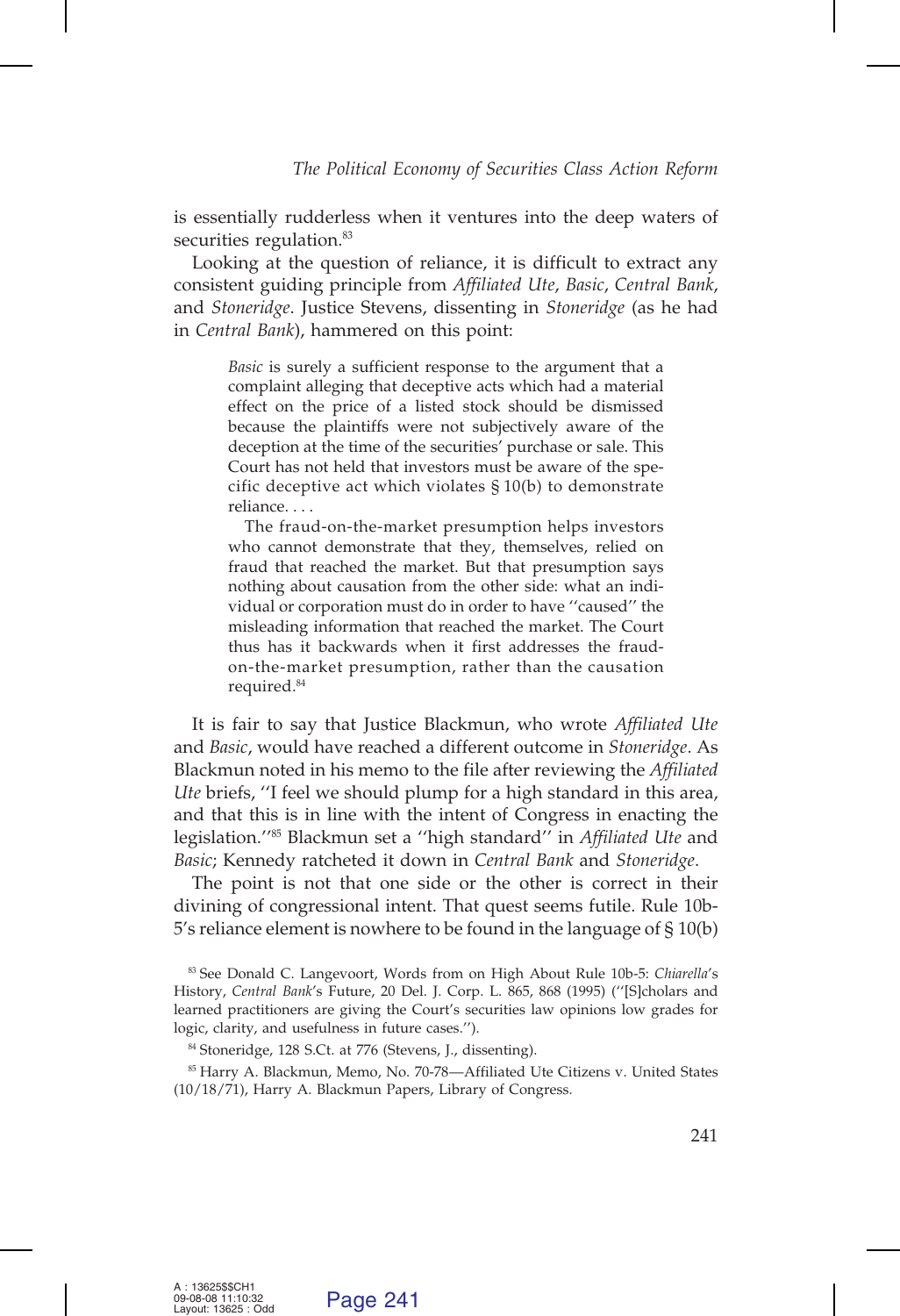or Rule 10b-5; the Court borrowed it from the common law of deceit. But the Court does not refer to the common law when it is interpreting the reliance requirement for the Rule 10b-5 private cause of action. In *Stoneridge*, Kennedy brusquely rejected the argument that the plaintiffs had adequately pled reliance under common law standards: ''Even if the assumption is correct, it is not controlling. Section 10(b) does not incorporate common-law fraud into federal law.''86 It would seem more accurate to say that the incorporation is selective: The Court borrows the common law element of reliance, without really explaining why, but then disregards it when inconvenient, as it did in adopting the FOTM theory in *Basic* and Kennedy's rejection of common law standards in *Stoneridge*. The Court treats the reliance element as a do-it-all tool to implement its policy choices of the moment, without fully understanding the implications of those choices. It is charting its own common law course but its interventions are episodic; the Court takes an insufficient number of securities cases to develop this ''common law'' in any meaningful manner.

The interpretive approach of *Central Bank* purports to depart from the common law interpretation that typified Rule 10b-5 for many years. Cases like *Affiliated Ute* and *Basic* focused on assuring recovery for the plaintiffs, with little regard for the costs created by private litigation. Generally, the Court used a common law, policy-oriented approach when it was expanding Rule 10b-5, viewing the private cause of action as an ''essential supplement'' to the SEC's enforcement efforts.87 *Central Bank* promised a textual, formalist approach when the Court turned to reining in the reach of the private cause of action. *Stoneridge*, with its return to a fuzzy ''requisite causal connection" notion of reliance,<sup>88</sup> fails to deliver on that promise, instead returning to an essentially common law mode of decisionmaking. The opinion does little more than tell us that the defendants' conduct was "too remote" for plaintiffs to rely on.<sup>89</sup> The bottom line is that both factions of the Court manipulate the reliance element to achieve their preferred scope for the securities fraud cause of action.

<sup>86</sup> Stoneridge, 128 S.Ct. at 771.

<sup>87</sup> Tellabs, Inc. v. Makor Issues & Rights, Ltd., 127 S. Ct. 2499, 2504 (2007).

<sup>88</sup> Stoneridge, 128 S.Ct. at 769 (quoting Basic, 485 U.S. at 243).

<sup>89</sup> *Id.* at 770.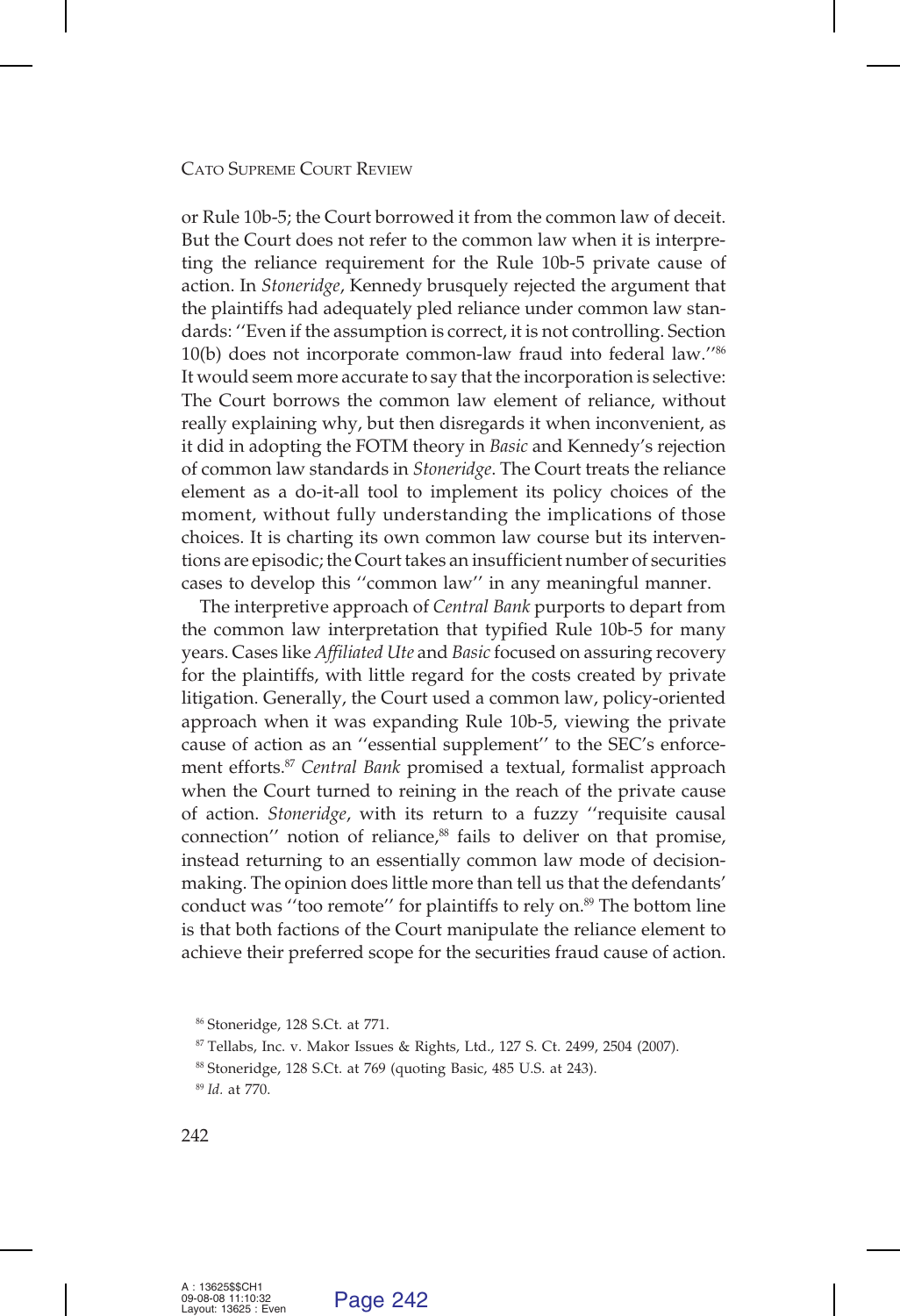Moreover, the Court has offered scant guidance on Rule 10b-5 damages, addressing the issue only twice. The first time was in *Affiliated Ute*, which applied the out-of-pocket measure in the context of a face-to-face transaction involving fraudulent nondisclosure in breach of fiduciary duty. The Court said this about damages:

In our view, the correct measure of damages under § 28 of the Act is the difference between the fair value of all that the . . . seller received and the fair value of what he would have received had there been no fraudulent conduct, except for the situation where the defendant received more than the seller's actual loss. In the latter case, damages are the amount of the defendant's profit.<sup>90</sup>

In this face-to-face transaction, the Court invokes both the out-ofpocket measure and unjust enrichment. The Court's only opportunity to consider the appropriate measure of damages in a case in which the defendant did not benefit because it was not a party to the transaction (the standard scenario in FOTM class actions) was *Basic* itself, and there, as I have noted, the Court passed on the question.<sup>91</sup> And the Court is unlikely to ever have an opportunity to consider the damages question because companies almost invariably settle rather than risk bankruptcy.

In Part IV I argued that what was required was a fundamental rethinking of the relationship between reliance and damages. We do not know what the Court thinks about damages in FOTM cases, but it appears oblivious to the connection between precaution costs and reliance. The Court's other recent forays into securities fraud class actions have been reactions to Congress's activity in the area, generally involving interpretive questions arising under the PSLRA.<sup>92</sup> The Court has made it clear that it intends to defer to Congress in this area: ''It is the federal lawmaker's prerogative . . . to allow, disallow, or shape the contours of—including the pleading and proof requirements for—§ 10(b) private actions.<sup> $\frac{7}{93}$ </sup> Thus, we



<sup>&</sup>lt;sup>90</sup> Affiliated Ute, 406 U.S. at 155.

<sup>&</sup>lt;sup>91</sup> See *supra*, note 15 and accompanying text. The Court's other foray into Rule 10b-5 damages focuses on the need to deprive the defendant of his benefit from the fraud. Randall v. Loftsgaarden, 478 U.S. 647 (1986).

 $92$  See, e.g., Dura Pharmaceuticals, 544 U.S. 336; Tellabs, 127 S. Ct. 2499.

<sup>93</sup> Tellabs, 127 S. Ct. at 2512.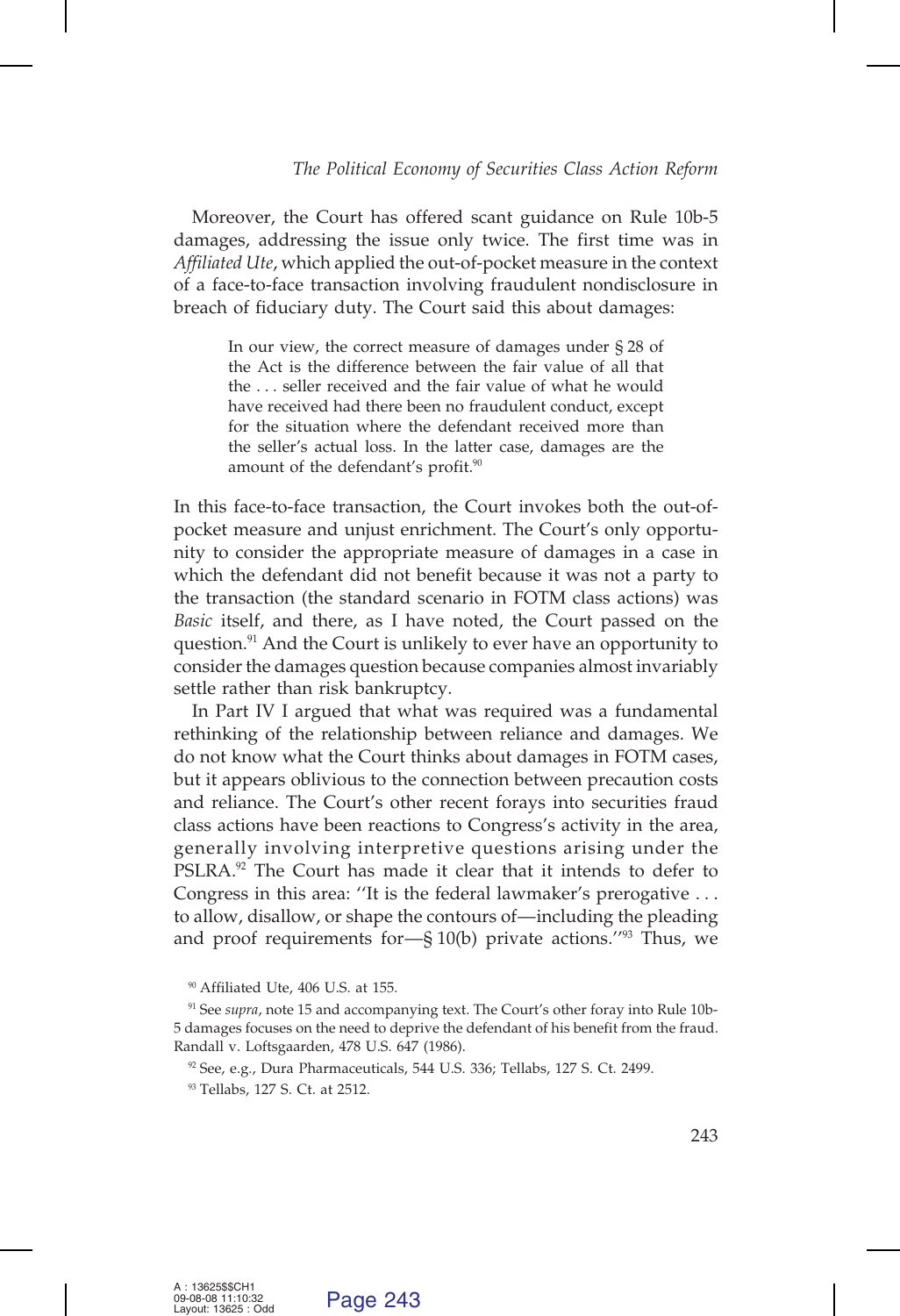should not expect the Court to be anything more than a passive observer here, looking to Congress to take any bold step toward reform.

#### *B. Congress?*

Is it realistic to expect Congress to take such a step? Probably not. Congress had its opportunity to tackle the relation between reliance and damages at a moment in time when there was tremendous momentum for reform of securities class actions—and it ducked.

In 1995, Congress reacted to the flood of securities class actions that *Basic* spawned. Accountants and the high-tech sector clamored for relief from the ''stock price drop'' suits that were besetting them; money flowed into campaign coffers from these proponents, as well as from the opposition (plaintiffs' lawyers). High on the wish list of reforms was a reversal of *Basic.* The House of Representatives considered sweeping changes to securities class actions in the Common Sense Legal Reforms Act of 1995.<sup>94</sup> As originally introduced, that bill would have eliminated the FOTM presumption. The SEC opposed the provision,<sup>95</sup> however, and it was abandoned in favor of a codification of the doctrine that would have set forth more clearly when the presumption would apply.<sup>96</sup> By the time the bill came out of conference as the PSLRA, even this codification of the FOTM presumption had been abandoned.<sup>97</sup>

Instead of changing the FOTM presumption and out-of-pocket damages formula that create the economic incentive to bring strike suits, Congress chose to erect a series of procedural barriers to make them harder to pursue.<sup>98</sup> The effect of these restrictions has been to

<sup>96</sup> H.R. 10, 104th Cong., 1st Sess. (1995), reprinted in H.R. Rep. No. 104-50, 104th Cong., 1st Sess., pt. 1, at 2 (1995).

<sup>97</sup> H.R. Rep. No. 104-369, 104th Cong., 1st Sess. (1995).

<sup>98</sup> For a discussion of these provisions, see Marilyn F. Johnson, Karen K. Nelson, & A.C. Pritchard, Do the Merits Matter More? The Impact of the Private Securities Litigation Reform Act, 23 J. L. Econ. & Org. 627 (2007).

 $94$  H.R. 10, 104th Cong., 1st Sess. (1995). A complete account of the legislative history of the PSLRA can be found in John W. Avery, Securities Litigation Reform: The Long and Winding Road to the Private Securities Litigation Reform Act of 1995, 51 Bus. Law. 335 (1996).

<sup>95</sup> Testimony of Chairman Arthur Levitt Concerning Litigation Reform Proposals Before the House Subcommittee on Telecommunications and Finance, Committee on Commerce, February 10, 1995 (available at http://www.sec.gov/news/testimony/ testarchive/1995/spch025.txt).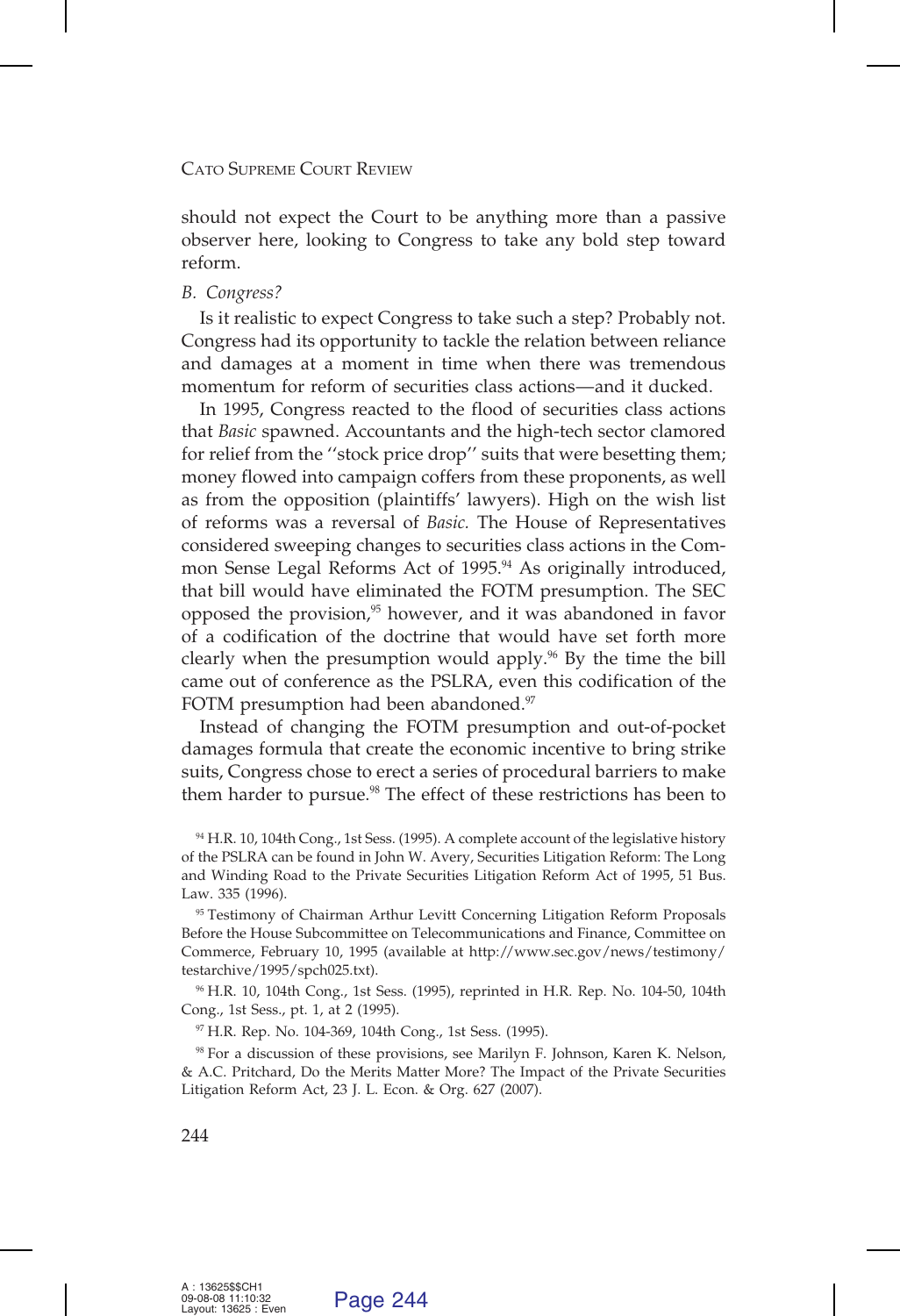force plaintiffs to focus on objective evidence—such as restatements, insider trading, and SEC enforcement actions—as the basis for bringing suit.<sup>99</sup> This means that securities class actions are now brought when the evidence of fraud is relatively obvious. And not surprisingly, cases continue to be brought when the damages calculation is greatest, with large stock price drops and heavy trading.<sup>100</sup> This means that the companies punished hardest by the market are also the ones that are most likely to face a class action. If securities class actions are a "necessary supplement" to SEC enforcement,<sup>101</sup> Congress's reforms have ensured that the supplement is directed where it is least needed.

Why did Congress back away from undoing *Basic*'s FOTM presumption? One answer is that the original House bill offered nothing in its place. Requiring plaintiffs to plead actual reliance largely eliminates class actions, leaving fraud deterrence exclusively in the hands of the SEC and the Justice Department. Another reason may be that eliminating compensation is a political non-starter. The ''pocket shifting'' element of secondary-market class actions has been well known for a long time, but it does not seem to have influenced legislative thinking. Congress's latest contribution on the subject came in the Sarbanes-Oxley Act in 2002, which includes a provision requiring the SEC to use recoveries from its enforcement actions to compensate investors.102 Providing compensation to widows and orphans sells well on the campaign trail, even if the widows and orphans can protect themselves against the risk of fraud through portfolio diversification. Compensating defrauded investors takes some of the sting out of putting all of their eggs in one basket, hardly the investment strategy that our public policy should promote. Never let it be said that Congress does not look out for the financially reckless!



<sup>99</sup> Stephen J. Choi, Karen K. Nelson, & A.C. Pritchard, The Screening Effect of the Private Securities Litigation Reform Act, 6 J. Empirical. Leg. Stud.

<sup>(</sup>forthcoming, 2009).

<sup>100</sup> Johnson et al., *supra* note 98.

<sup>101</sup> Bateman Eichler, Hill Richards, Inc. v. Berner, 472 U.S. 299, 310 (1985).

<sup>&</sup>lt;sup>102</sup> 15 U.S.C. § 7246(a). Under that provision, the SEC has collected at least \$8 billion for distribution to harmed investors since 2002. See 2006 Performance and Accountability Report, U.S. Securities and Exchange Commission (available at http:// www.sec.gov/about/secpar/secpar2006.pdf).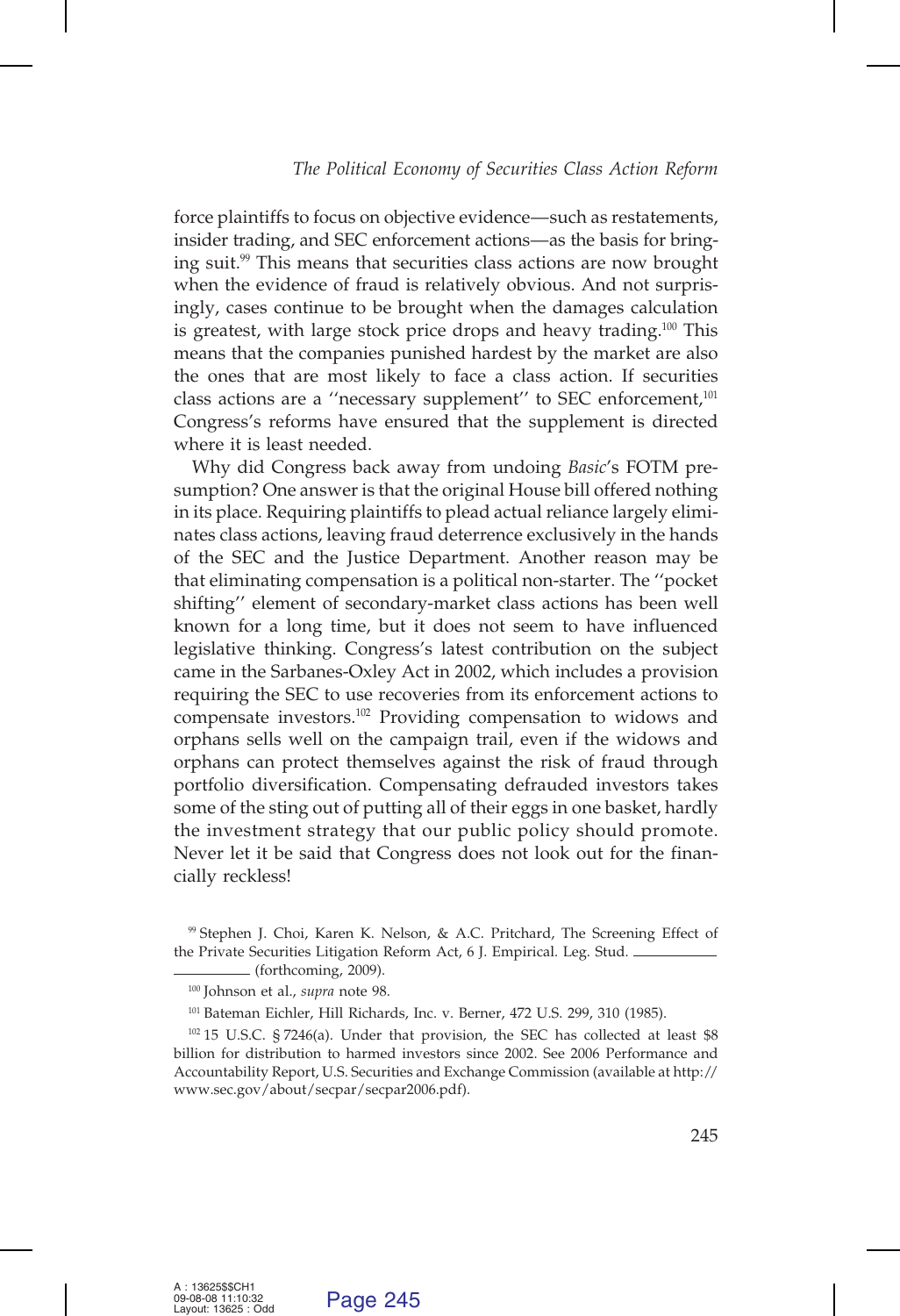#### *C. The SEC?*

As noted above, the SEC opposed eliminating the FOTM presumption when Congress considered that move back in 1995. Is there any reason to think that the SEC's views have changed in the intervening years? Not really. The SEC consistently sides with the plaintiffs' bar in its amicus role, $103$  and even minor deviations from that role bring a firestorm of criticism from the plaintiffs' bar and its allies.104 The SEC's support for the plaintiffs' bar in part reflects its own institutional interests. The agency favors broad interpretations of its governing statutes; as we saw in *Stoneridge*, a narrow interpretation of § 10(b) could reduce the SEC's enforcement discretion. The SEC's commitment to the plaintiffs' bar goes beyond that interest, however, because it sides with the plaintiffs' bar even on issues that relate purely to the terms of the implied Rule 10b-5 cause of action, such as the reliance issue in *Basic*. This commitment can be ascribed only to ideology, as the agency staff views its investor protection role broadly and sees plaintiffs' lawyers as allies in that fight.

The staff's affinity for the plaintiffs' bar only rarely meets any resistance from the commissioners. The SEC has consistently supported the FOTM presumption, beginning in *Basic* and continuing to the present day.105 The majority of the commissioners wanted to file a brief siding with the plaintiffs in *Stoneridge*, <sup>106</sup> but the agency

<sup>103</sup> And has for a long time. See Pritchard, *supra* note 78 at 923 (quoting Lewis Powell complaining that "SEC usually favors all  $\pi$ . I can't recall a case in which this was not so.'')

104 See, e.g., Stephen Labaton, S.E.C. Seeks to Curtail Investor Suits, N.Y. Times, Feb. 13, 2007, at C1; Stephen Labaton, Is the S.E.C. Changing Course? N.Y. Times, March 1, 2007, at C1. Labaton is the son of a prominent plaintiffs' lawyer, Ed Labaton.

<sup>105</sup> Brief of the Securities and Exchange Commission, Amicus Curiae, In re Worldcom Securities Litigation, 2nd Cir. 03-9350 (April 2004) (available at http://www.sec.gov/ litigation/briefs/wchevesi\_amicus.htm#summaflowry) (noting SEC's support for FOTM presumption in *Basic* and arguing for application of presumption to reports by securities analysts). See also Donald C. Langevoort, *Basic* at Twenty: Rethinking Fraud-on-the-Market, Working Paper, Georgetown University Law Center (2008) (''[T]he *Basic* opinion was for all practical purposes authored by the SEC and the Solicitor General's Office. The key arguments, analysis, quotes and citations that one finds in the Courts' holdings on both materiality and reliance come directly out of the *amicus curiae* brief filed on behalf of the SEC.'').

<sup>106</sup> The vote was 3-2. See Paul Atkins, Just Say 'No" to the Trial Lawyers, Wall St. J., Oct. 9, 2007, at A17. Chairman Christopher Cox voted with the majority, despite having introduced the bill that in 1995 that would have reversed *Basic*. Joel Seligman, The Transformation of Wall Street 663–64 (3d Ed. 2003). The SEC had filed a brief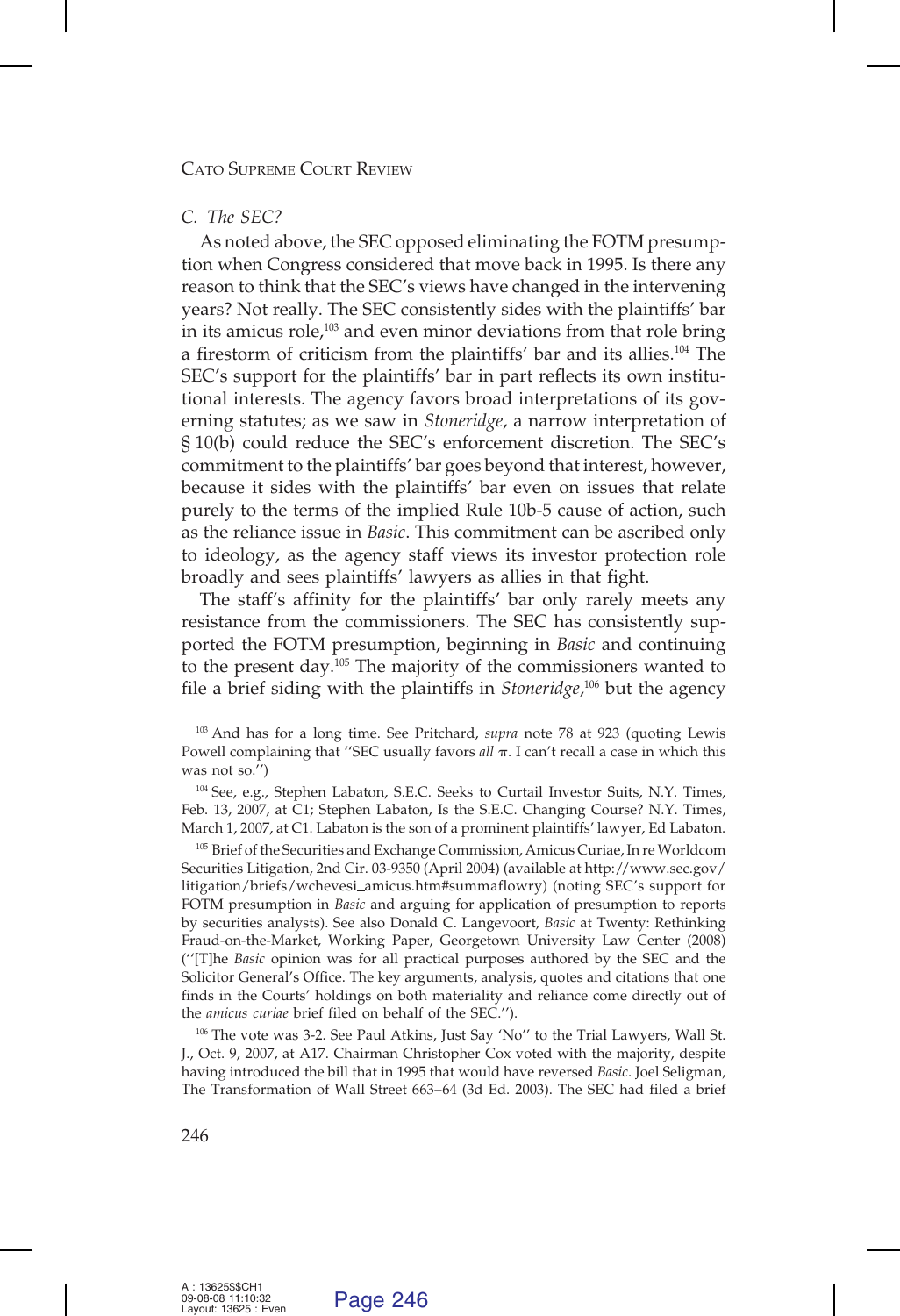was overruled by the Solicitor General, who sided with the defendants.<sup>107</sup> The SEC has the authority to make the necessary changes to Rule 10b-5,<sup>108</sup> but it is unrealistic to expect reform to come from that quarter.

#### *D. Shareholders?*

That brings us to our last, best hope for reforming securities fraud class actions: shareholders. Shareholders have the right incentives for evaluating reforms because they are forced to internalize both the benefits and the costs of securities class actions. Shareholders benefit from securities class actions if those suits generate deterrence. Deterrence promotes accurate share prices and thereby reduces the cost of participation in the securities markets. These benefits flow to corporations as well because they translate into a lower cost of capital. Shareholders (at least some of them) are also the beneficiaries of the compensation paid out in securities class actions, modest though it may be. On the other side of the equation, all shareholders ultimately bear the costs of securities fraud class actions, which include the payment of attorneys' fees on both sides of the litigation, the cost of experts, and the distraction costs to executives arising from defending the lawsuit. Directors and officers (D&O) insurance will cover some of these costs, but the premiums to secure that insurance are ultimately paid by the shareholders. Less tangible, but perhaps more substantial, are costs firms incur to avoid being sued: more money spent on lawyers' fees for flyspecking disclosure documents, higher auditors' fees, new projects that are rejected because of the risk of suit, and less forthcoming disclosure. These costs are

in a Ninth Circuit case raising similar issues arguing that ''''[t]he reliance requirement is satisfied where a plaintiff relies on a material deception flowing from a defendant's deceptive act, even though the conduct of other participants in the fraudulent scheme may have been a subsequent link in the causal chain leading to the plaintiff's securities transaction.'' SEC Reply Br. at 12, Simpson v. AOL Time Warner, Inc., No. 04-55665 (Feb. 7, 2005) (available at http://www.sec.gov/litigation/briefs/homestore 020405.pdf).

107 Brief for the United States as Amicus Curiae Supporting Affirmance, 2007 WL 2327639 (August 15, 2007). The government's argument was essentially adopted by the Court, as it frequently has been in securities cases since Powell retired.

<sup>108</sup> 15 U.S.C. § 78mm (granting the SEC broad exemptive authority); Joseph Grundfest, Disimplying Private Rights of Action under the Federal Securities Laws: The Commission's Authority, 107 Harv. L. Rev. 961 (1994); John C. Coffee, Jr., Reforming the Securities Class Action: An Essay on Deterrence and its Implementation, 106 Columbia L. Rev. 1534, 1582–83 (2006).

A : 13625\$\$CH1 09-08-08 11:10:32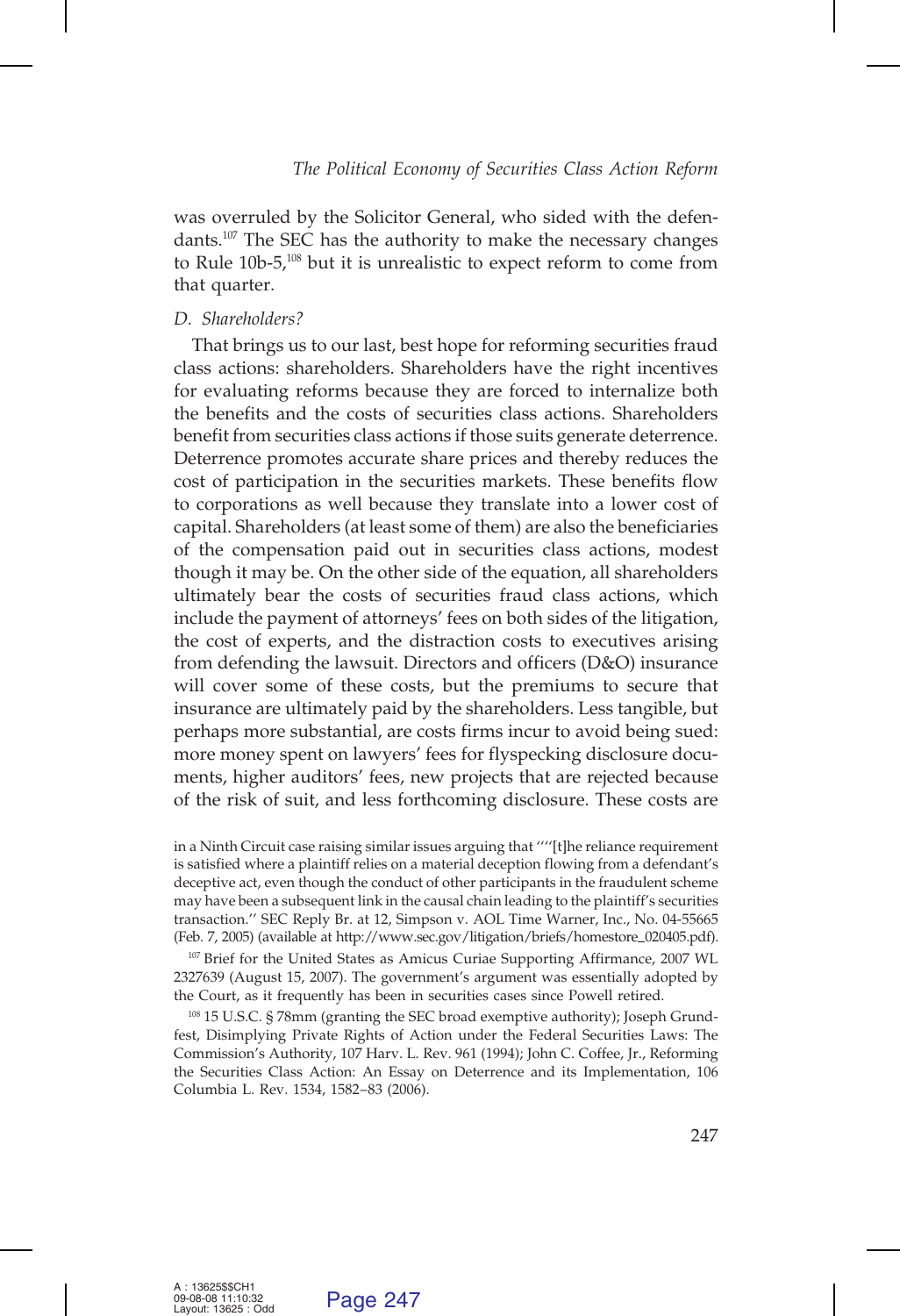not covered by insurance. How does the balance tip between these benefits and costs? Perhaps shareholders should be allowed to weigh for themselves.<sup>109</sup>

My suggestion is that shareholders change the damage measure in Rule 10b-5 securities fraud class actions involving the company, its officers, and directors, to focus on deterrence rather than compensation. Specifically, shareholders could adopt an unjust enrichment model by making a partial waiver of the FOTM presumption of reliance in the corporation's articles of incorporation.110 The waiver would stipulate to a disgorgement measure of damages, requiring violators to give up the benefits of the fraud, if the FOTM presumption were invoked in a securities class action. This partial waiver would not limit shareholder-plaintiffs who could plead actual reliance on a misstatement; they could still seek the tort out-of-pocket measure of damages. Thus, in an FOTM suit, the company itself would be liable only when making an offering or repurchasing shares. It would be liable only for out-of-pocket compensation to plaintiffs who actually relied to their detriment.111 Executives who violated Rule 10b-5 would be liable to repay their compensation tied to the stock price (bonuses, stock, and options) during the time that price was fraudulently manipulated; here the FOTM presumption could be invoked.112

<sup>110</sup> Cf. Myriam Gilles, Opting Out of Liability: The Forthcoming, Near-Total Demise of the Modern Class Action, 104 Mich. L. Rev. 373, 424 (2005) (suggesting that companies might opt out of securities class actions through their corporate charters).

<sup>111</sup> Cf. Donald C. Langevoort, On Leaving Corporate Executives "Naked, Homeless and Without Wheels'': Corporate Fraud, Equitable Reemdies, and Debate Over Entity Versus Individual Liability, 42 Wake Forest L. Rev. 627, 656–657 (2007) (offering similar suggestion).

<sup>112</sup> Such cases would likely implicate the executives' duty of loyalty under state corporate law. Under state corporate law, the cause of action would be derivative, rather than direct, so the recovery would properly go to the corporation, rather than the shareholder members of the class. It is clear, however, that the federal cause of action would be direct under Rule 10b-5 because plaintiffs must have been a purchaser or seller to have standing per *Blue Chip Stamps v. Manor Drug Stores*, 421 U.S. 723 (1975), so the disgorgement could be paid to the shareholders who purchased during the class period. For an argument that Rule 10b-5 actions should be treated as deriva-

248

<sup>109</sup> See Marilyn F. Johnson, Karen K. Nelson, & A.C. Pritchard, *In re Silicon Graphics Inc.*: Shareholder Wealth Effects Resulting from the Interpretation of the Private Securities Litigation Reform Act's Pleading Standard, 73 S. Cal. L. Rev. 773 (2000) (arguing that shareholder wealth effects are relevant to design of securities class action regime).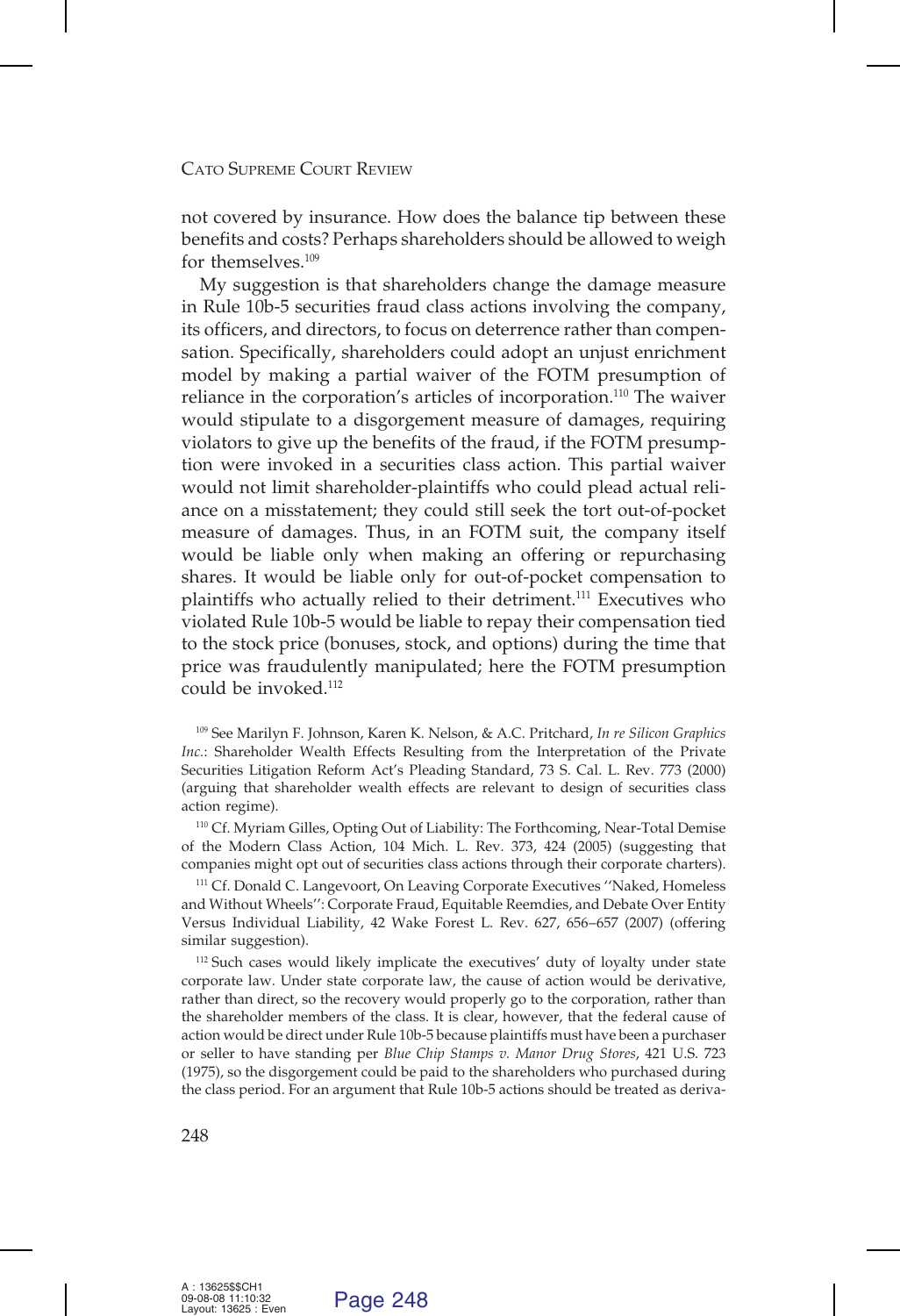Obviously, the damages paid under a disgorgement measure are unlikely to afford full compensation, but settlements currently compensate for only a small percentage of investor losses. More fundamentally, compensation is not the cure for securities fraud in the secondary market; diversification is. The goal of securities fraud class actions should be that of unjust enrichment: deterrence. The purpose of the FOTM version of the Rule 10b-5 cause of action should be to deprive wrongdoers of the benefits they obtained by violating Rule 10b-5.

This goal is well served by my proposal, which focuses sanctions on actual wrongdoers, unlike the current regime. In addition, the requirements for invoking the FOTM presumption could be relaxed. If we are focused on defendants' gains from the fraud, rather than shareholders' losses, the informational efficiency of the market for the security is unimportant. Under the current regime, smaller companies largely get a free pass from securities class actions because the market for their shares is not efficient enough to invoke the FOTM presumption. Relaxing the FOTM standards would widen the range of companies that could be sued in a Rule 10b-5 action a clear gain for deterrence.

The main objection to this proposal is that it reduces the incentive to bring suit. The argument would be that if plaintiffs' lawyers cannot expect a payday in the hundreds of millions of dollars, they cannot be expected to sue. Deterrence would suffer as a result. One answer to this objection is that the average settlement is not the billion dollar payday that attracts big publicity, but much smaller, and suits nonetheless get filed. According to a leading economic consulting firm, the average settlement was \$13.5 million from 1996 to 2001 and \$23.6 million from 2002 to 2007.113 More modest still are median settlements; the median settlement was \$4.7 million from 1996 to 2001 and \$6.4 million from 2002 to 2007.114 These figures suggest that the lure of relatively modest settlements is sufficient incentive to bring suit in a substantial number of cases. Moreover,

Page 249

A : 13625\$\$CH1 09-08-08 11:10:32

tive suits, see Richard A. Booth, The End of the Securities Fraud Class Action as We Know It, 4 Berkeley Bus. L.J. 1 (2007).

<sup>113</sup> NERA Economic Consulting, ''Recent Trends in Shareholder Class Action Litigation: Filings Stay Low and Average Settlements Stay High—But Are These Trends Reversing?'' (September 2007).

<sup>114</sup> *Id.*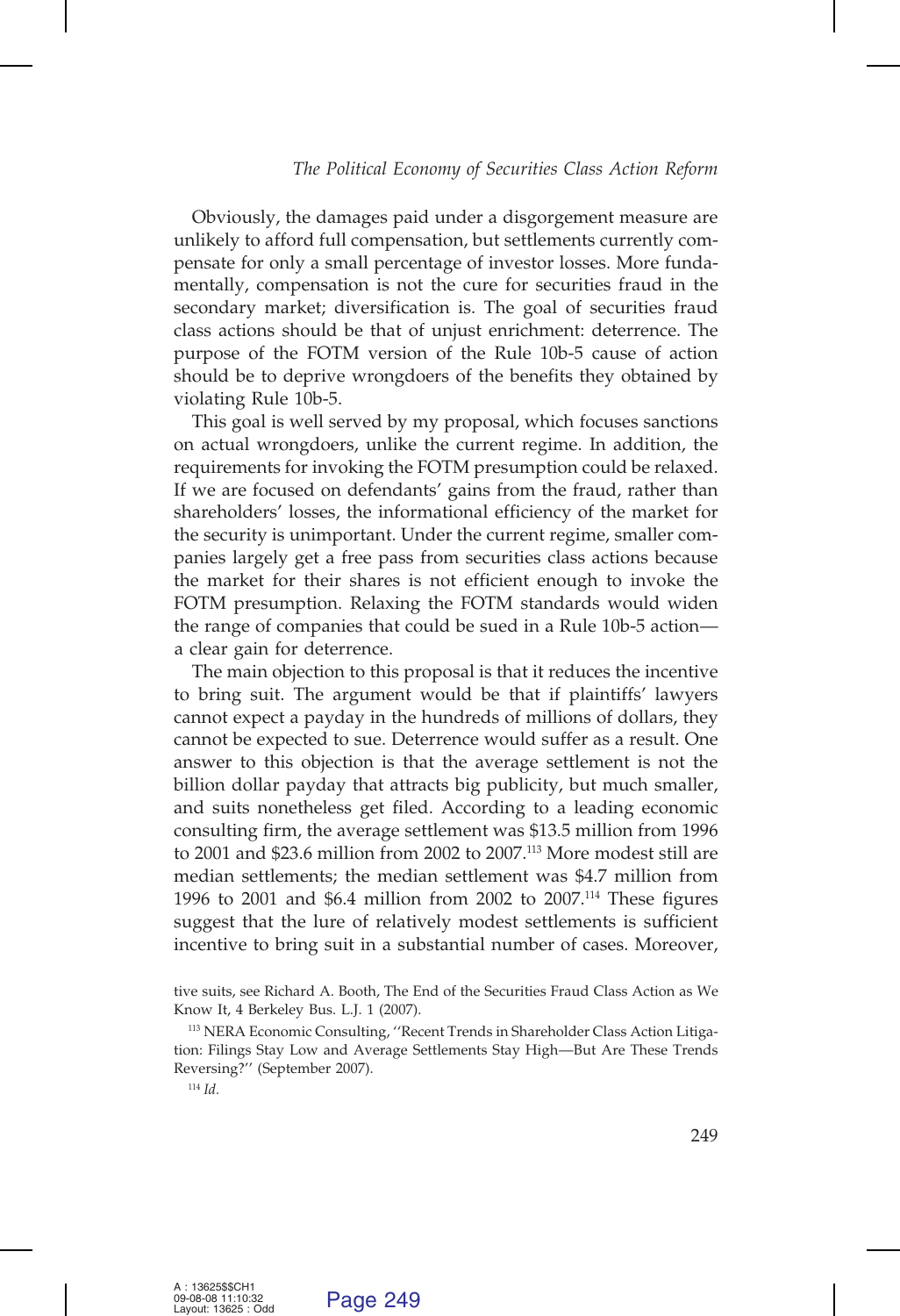they are not grossly out of line with typical compensation packages for CEOs these days.115 And litigation would be less expensive if the remedy sought were disgorgement because some very expertintensive issues, such as loss causation, would drop out, and others, such as damages, would become much simpler to calculate.

Remember, too, that out-of-pocket damages would be available to plaintiffs who could show actual reliance. Those plaintiffs are likely to be institutional investors, who may have substantial losses in a given security that is affected by fraud. Those individual actions could be consolidated with the main proceeding for disgorgement, thus economizing on discovery costs and streamlining adjudication.

The incentive to bring suit can be bolstered, however, if shareholders deem it necessary. Rather than simply having the court award attorneys' fees based on a percentage of recovery (the ''common fund'' doctrine currently employed), the corporation could commit to paying an hourly fee to attorneys who succeed in bringing securities claims against the corporation, its officers, or directors. The fee could be subject to a review for reasonableness by a judge or arbitrator, and perhaps include a multiplier to reflect the risk of suit. This one-way fee shifting would effectively allow the corporation to pay the plaintiffs' bar to monitor for fraud. It is surely within the corporation's power to pay for that valuable service, and those attorneys' fees could be covered by the company's D&O insurance.

Any judgments obtained by the plaintiffs' lawyers, however, are unlikely to be covered by the company's D&O policy because such policies typically exclude coverage when there has been a finding of fraud or self-dealing. A Rule 10b-5 suit seeking disgorgement involves both. Indemnification by the corporation would also be barred in the event of a judgment because indemnification requires a finding of ''good faith,''116 which is hard to square with the finding of fraudulent intent needed to establish liability under  $\S 10(b)$ .<sup>117</sup>

<sup>115</sup> This relatively low median has two obvious implications for the current regime: First, most suits are settling for a small percentage of investor losses; and second, half of the suits are settling for essentially nuisance value. If a suit has gotten past a motion to dismiss, it is unlikely that it could be defended for less than \$6.4 million dollars.

<sup>116</sup> Del. Gen. Corp. L. § 145(a).

<sup>117</sup> Ernst & Ernst v. Hochfelder, 425 U.S. 185, 193 (1976). See also Coffee, *supra* note 108, at 1567–68 (collecting cases holding that securities law liabilities cannot be indemnified).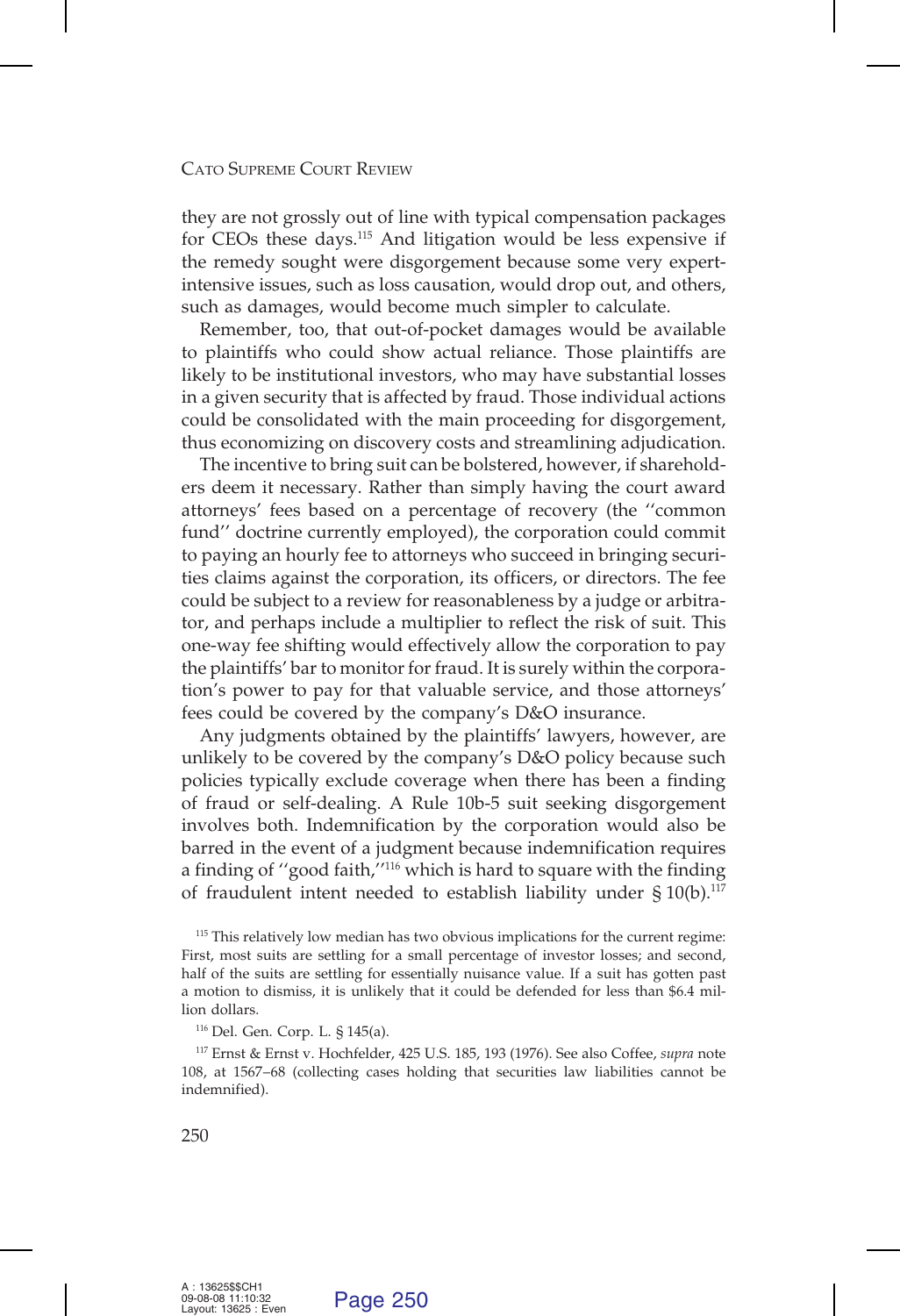A settlement avoids an adjudication that the officer or director acted with fraudulent intent, but it would not entitle the officer or director to automatic indemnification; the board of the company would still need to make a finding of good faith.<sup>118</sup> If the settlement were not covered by D&O insurance, a requirement of a finding of good faith would require a close look from the company's board of directors if it chose to indemnify an officer. Under the current regime, the corporation is typically a party to the lawsuit, so it is easy to justify a settlement as avoiding the risk of catastrophic liability to the corporation. Under a disgorgement regime, plaintiffs' lawyers will be less likely to sue the corporation because of the difficulty of showing the requisite benefit to the corporation from the fraud.

Can shareholders do this? Do legal barriers prevent shareholderled reform of securities fraud class actions? We can test this.<sup>119</sup> Under Exchange Act Rule 14a-8, shareholders can make proposals to be included in the company's proxy statement, including suggestions that the directors amend the articles of incorporation.<sup>120</sup> The rule allows companies to exclude shareholder proposals for a variety of reasons, but they must submit their rationale for exclusion to the SEC for review.<sup>121</sup> If the SEC agrees with the company, the agency issues a ''no action'' letter allowing the proposal to be excluded. A proposal recommending that the directors amend the articles would be excludable only if it ''would, if implemented, cause the company to violate any state, federal, or foreign law to which it is subject."<sup>122</sup>

Does the proposal violate state law? Unlikely. Delaware affords corporations broad latitude to include provisions in their articles of

<sup>118</sup> See Waltuch v. Conticommodity Services, Inc., 88 F.3d 87 (2d Cir. 1995) (construing Del. Gen. Corp. L. § 145(c) to require automatic indemnification only when the officer or director has avoided making a settlement payment). Jack Coffee has proposed requiring the corporation to disclose how they arrived at the determination that an officer should be indemnified. See Coffee, *supra* note 108, at 1576.

 $119$  The suggestion here applies to companies that are already public. Companies that are not yet public could include such a provision in their charter before making their initial public offering.

 $120$  Exchange Act Rule 14a-8. Any amendment approved by the board would also have to be approved by the shareholders. Del. G. Corp. L. § 241.

<sup>121</sup> Exchange Act Rule 14a-8(j).

<sup>122</sup> Exchange Act Rule 14a-8(i)(2). Rule 14a-8 provides other bases for exclusion, but none apply to the proposal here.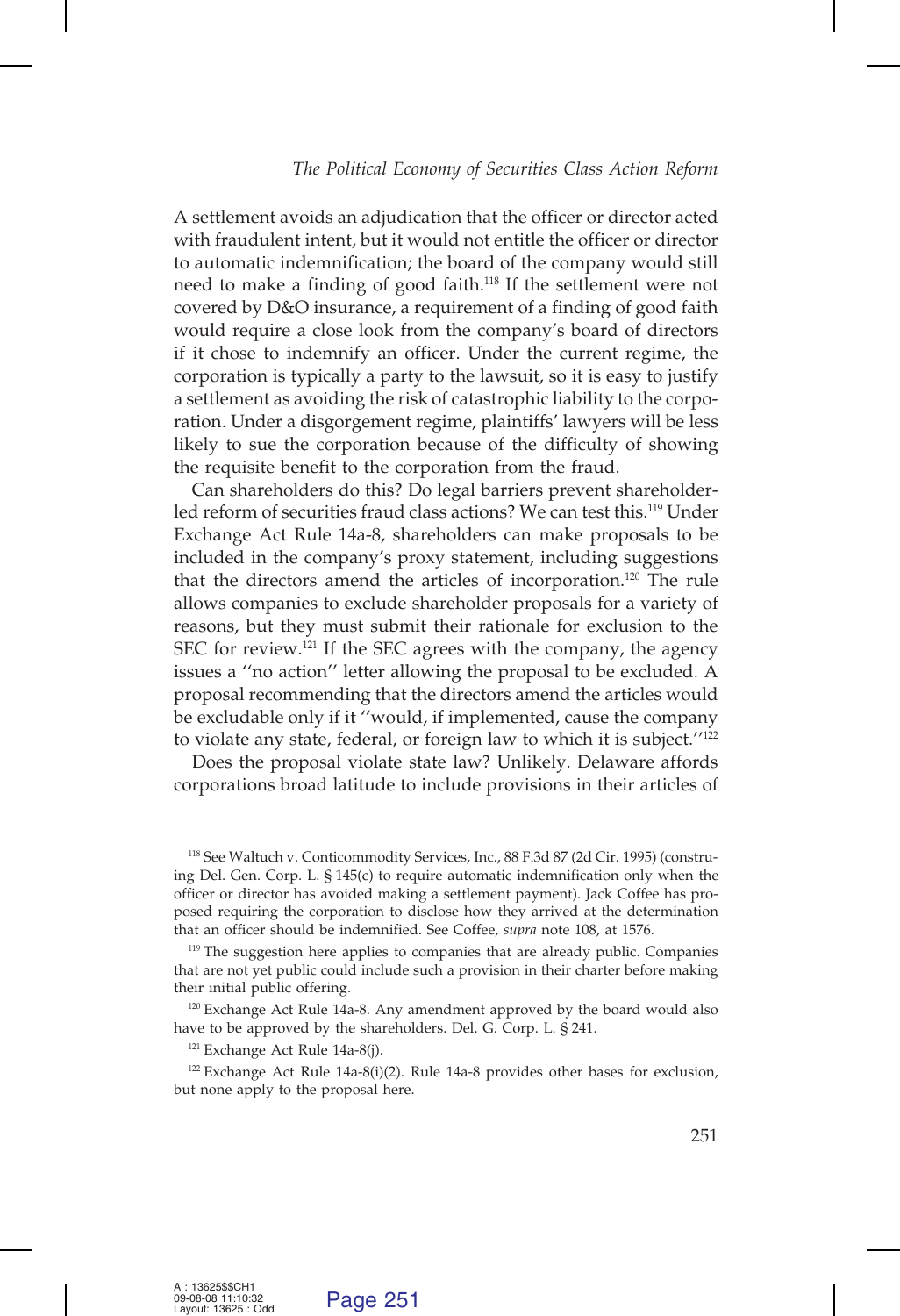incorporation ''creating, defining, limiting and regulating the powers of the corporation, the directors, and the stockholders . . . if such provisions are not contrary to the laws of this State.''123 This language has been read to authorize provisions unless they can be said to ''clash[] with fundamental policy priorities that clearly emerge from the Delaware General Corporation Law or our common law of corporations.''124 No such priorities are apparent in Delaware corporate law.125 Delaware generally views anti-reliance clauses as enforceable as a matter of contract law.126 Corporations adopting the proposal will need to highlight the provision in their periodic SEC filings to maximize the likelihood that a court will apply the reliance waiver. If they do so, state law is unlikely to block the adoption of the disgorgement proposal.

The more substantial argument would be that the proposal violates federal law because it runs foul of § 29 of the Exchange Act, which voids ''[a]ny condition, stipulation, or provision binding any person to waive compliance with any provision of this title or of any rule or regulation thereunder.'' Read broadly, § 29 would bar any provision affecting a right created by the Exchange Act. And written broadly, an anti-reliance provision could arguably waive compliance with § 10(b) (although SEC and criminal enforcement would still be available).<sup>127</sup> The Supreme Court has not addressed

<sup>123</sup> Del. Gen. Corp. L. § 102(b)(1).

124 Jones Apparel Group, Inc. v. Maxwell Shoe Co., Inc., 883 A.2d 837, 843 (Del. Ch. 2004).

 $125$  Del. Gen. Corp. L. § 102(b)(7), which allows corporations to exempt their directors from paying money damages for breaches of the duty of care, would not apply to the disgorgement proposal because the provision is limited to breaches of fiduciary duty.

 $126$  See MBIA Insurance Corp. v. Royal Indemnity Co., 426 F.3d 204, 218 ( $3<sup>rd</sup>$  Cir. 2005) (''When sophisticated parties include a broad but unambiguous anti-reliance clause in their agreement, the Delaware Supreme Court will likely indulge the assumption that they said what they meant and meant what they said.''). Cf. In re Appraisal of Ford Holdings, Inc. Preferred Stock, 698 A.2d 973, 974 (Del. Ch. 1997) (certificate can stipulate fair value of preferred stock for appraisal under § 262).

<sup>127</sup> Reliance waivers have received mixed treatment in the courts. Compare AES Corp. v. The Dow Chemical Co., 325 F.3d 174, 182 (2003) (''[T]o hold that a buyer is barred from relief under Rule 10b-5 solely by virtue of his contractual commitment not to rely would be fundamentally inconsistent with Section 29(a).''); Caiola v. Citibank, N.A., 295 F.3d 312, 330 (2d Cir. 2002) (''A disclaimer [of reliance] is generally enforceable only if it tracks the substance of the alleged misrepresentation.'') (citations and internal quotations omitted); Rogen v. Ilikon Corp., 361 F.2d 260, 268 ( $1<sup>st</sup>$  Cir. 1966) (''Were we to hold that the existence of this provision constituted the basis (or

252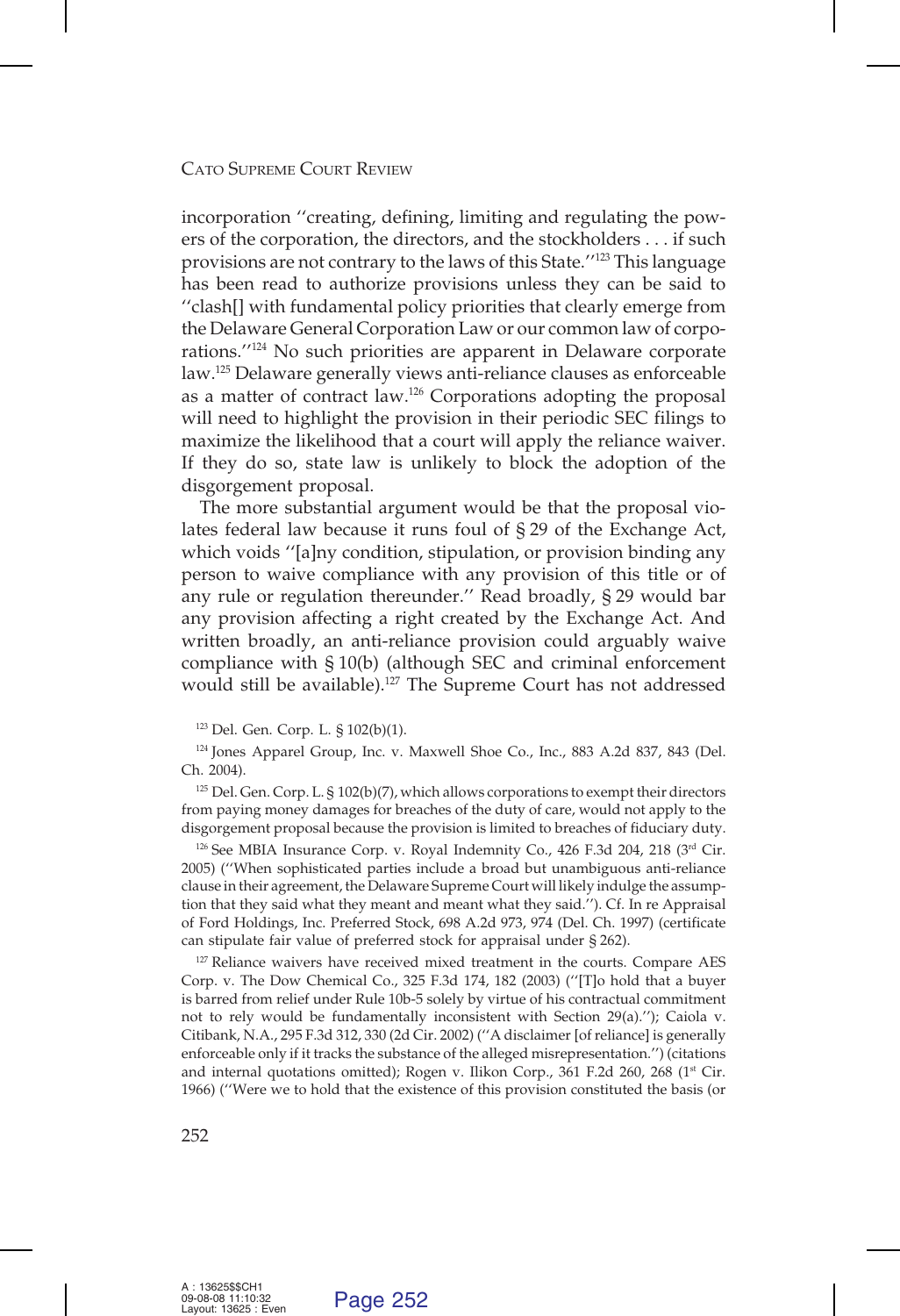waiver of reliance clauses; it has only interpreted § 29 in connection with mandatory arbitration clauses. After initially concluding that arbitration provisions conflicted with the anti-waiver provisions in the securities law, $128$  the Court reversed course, concluding that forum selection clauses<sup>129</sup> and arbitration provisions<sup>130</sup> were enforceable.

In response to the claim that arbitration amounted to a waiver of the Exchange Act's conferral of ''exclusive jurisdiction'' to the federal courts in § 27, the Court declined to read § 29 so broadly:

§ 29(a) forbids . . . enforcement of agreements to waive ''compliance'' with the provision of the statute. But § 27 itself does not impose any duty with which persons trading in securities must ''comply.'' By its terms, § 29(a) only prohibits waiver of the substantive obligations imposed by the Exchange Act. Because § 27 does not impose any statutory duties, its waiver does not constitute a waiver of ''compliance with any provision" of the Exchange Act under  $\S 29(a)$ .<sup>131</sup>

The proposed amendment to the articles of incorporation does not excuse compliance with the anti-fraud provision—it simply alters the remedy available under certain circumstances. Indeed, by focusing on deterring the most culpable actors, the disgorgement proposal promises *greater* compliance with Rule 10b-5 without waiving claims based on actual reliance. Finally, it is difficult to see the FOTM presumption as a ''substantive obligation[] imposed by the Exchange

a substantial part of the basis) for finding non-reliance as a matter of law, we would have gone far toward eviscerating Section 29(a).''); with Rissman v. Rissman, 213 F.3d 381, 384 (7th Cir. 2000) (''[A] written anti-reliance clause precludes any claim of deceit by prior representations.''); Harsco Corp. v. Segui, 91 F.3d 337, 343–344 (2nd Cir. 1996) (upholding no reliance clause in contract between sophisticated commercial parties); One-O-One Enterprises, Inc., v. Caruso, 848 F.2d 1283 (D.C. Cir. 1988) (same).

<sup>128</sup> Wilko v. Swan, 346 U.S. 427 (1953) (construing § 14 of the Securities Act to bar arbitration).

<sup>129</sup> Scherk v. Alberto-Culver Co., 417 U.S. 506 (1974) (upholding arbitration clause in international contract between sophisticated parties).

<sup>130</sup> Shearson/American Express, Inc. v. McMahon, 482 U.S. 220 (1987) (Exchange Act claims arbitrable); Rodriguez de Quijas v. Shearson/American Express, Inc., 490 U.S. 477 (U.S. 1989) (overturning *Wilko* and holding arbitration clauses enforceable in Securities Act disputes).

<sup>131</sup> Shearson/American Express, 482 U.S. at 228.

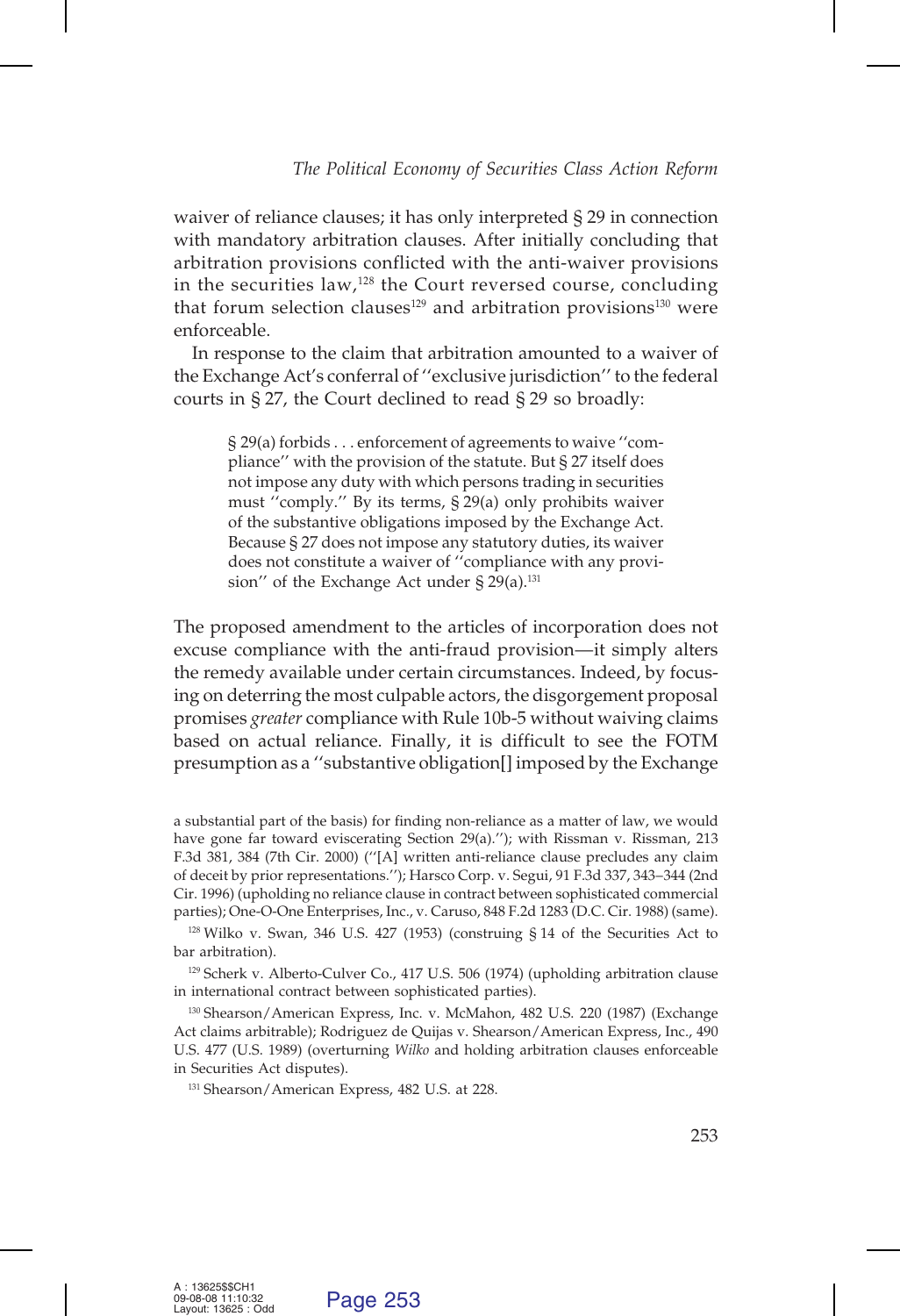Act.'' It is a procedural device, created by the courts, not Congress, intended to facilitate class actions.

Will shareholders vote for such a proposal? Interests will vary. All investors have an interest in deterrence; the proposed regime compares favorably with the current system on that ground. Interests will diverge, however, in compensation, which would be reduced under the proposed regime. The relatively low rate of participation in securities class action settlements suggests that shareholders as a class do not value compensation all that highly. Shareholders who are holders, trading infrequently, are likely to favor the proposal because they are typically on the paying end of litigation and settlement. Investors who index, whether individual or institutional, are likely to see things the same way as holders. Indexers have protected themselves against the firm-specific risk of fraud; they are unlikely to favor paying large premiums to lawyers for additional insurance that they do not need. The votes of institutional investors who actively pick stocks are harder to handicap. On the one hand, they are more likely to have been trading during a fraud period, so they are more likely to be members of an FOTM class.132 On the other, the proposed regime would still allow such investors to pursue an individual or joint action if they have relied on a misstatement.

We will get prompt feedback if investors make the wrong assessment with their vote. If waiving the FOTM presumption of reliance undermines deterrence (or signals a management likely to commit fraud), we would expect to see a stock price drop for the firm that has adopted the amendment. That will be powerful evidence for opponents who think that the proposal is misguided, which they will no doubt raise if another company proposes such an amendment. My instinct is that the market reaction will be positive for companies that opt out. My greater worry is that managers will be reluctant to opt into a disgorgement regime because it arguably increases their personal exposure. Optimistically, one could argue that refusing to adopt the disgorgement regime here would signal that a management team felt it had something to hide. Implementing the regime may require the efforts of institutional investors to press this case

 $132$  Of course, these investors are also more likely to have gotten a windfall gain from the fraud if they sold during the period that the stock price was inflated. This would be true regardless of the regime, however, so it is unlikely to influence their votes on the proposal raised here.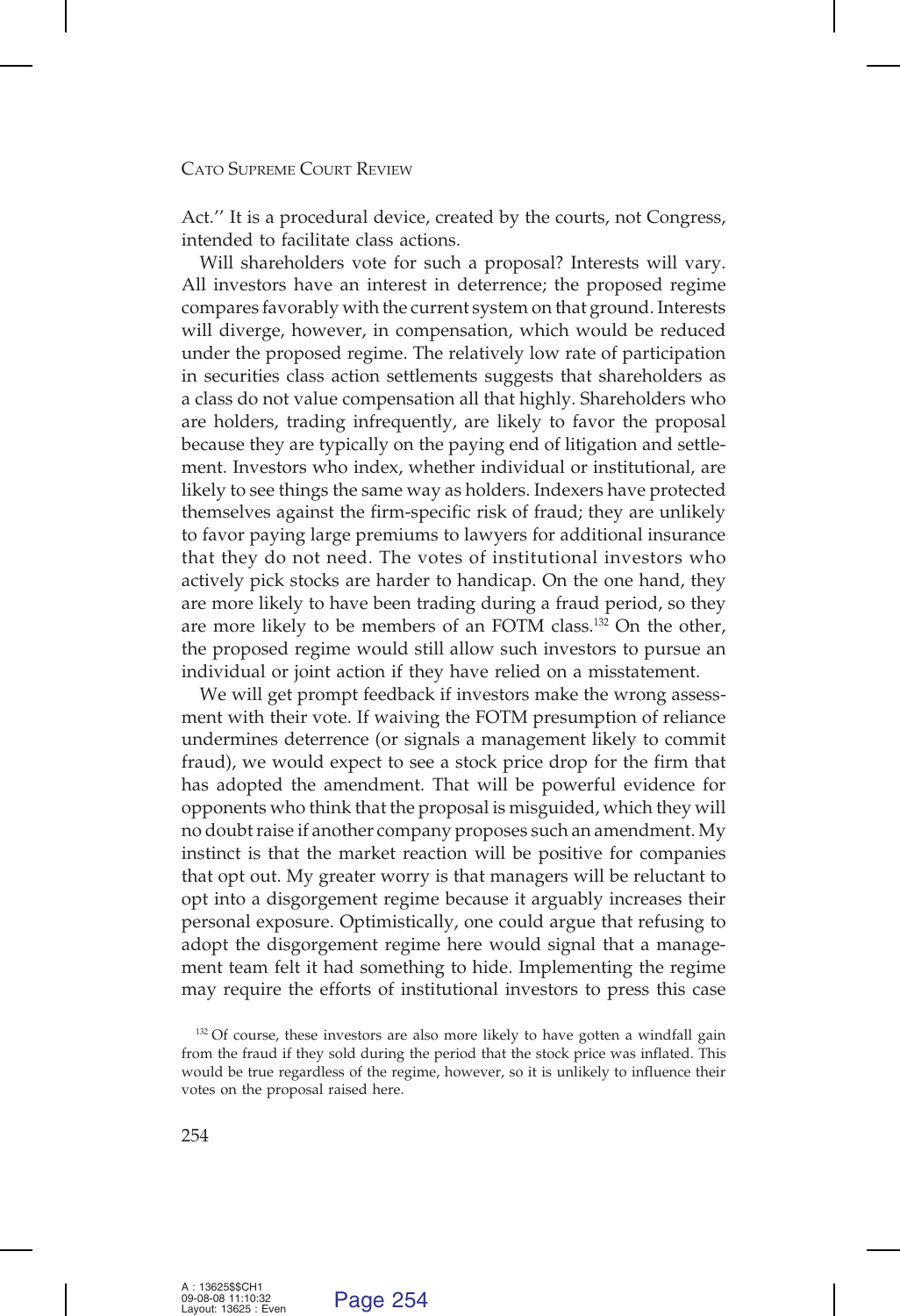and push outside directors to adopt the proposal over the managers' objections.

#### **VI. Conclusion**

The Supreme Court has now been struggling for 20 years with the wrong turn it took in *Basic*. *Stoneridge*, like the Court's earlier reliance decisions in *Affiliated Ute*, *Basic*, and *Central Bank*, uses the reliance element to expand or contract the private cause of action under Rule 10b-5 based on no discernible principle. The FOTM regime established in *Basic* shifts money from one shareholder pocket to another at enormous expense. *Stoneridge* limits the adverse consequences of that regime, which does provide some benefit to shareholders. The decision is a step in the right direction, but it fails to grapple with the fundamental problem: Out-of-pocket damages should be tied to actual reliance. The appropriate model for reform is found in the explicit causes of action provided by Congress, which limit plaintiffs to rescission or disgorgement if they cannot plead reliance.

The disgorgement amendment to the articles of incorporation proposed here promises greater deterrence at a lower cost. The Court, Congress, and the SEC have all had the opportunity to fix the problem created by *Basic*, but none of these institutions has risen to the occasion. Shareholders bear the costs of the FOTM regime, and shareholders fortunately have the power to fix it. Will shareholders clean up the mess that the Supreme Court has created with securities class actions? Stay tuned.

A : 13625\$\$CH1 09-08-08 11:10:32